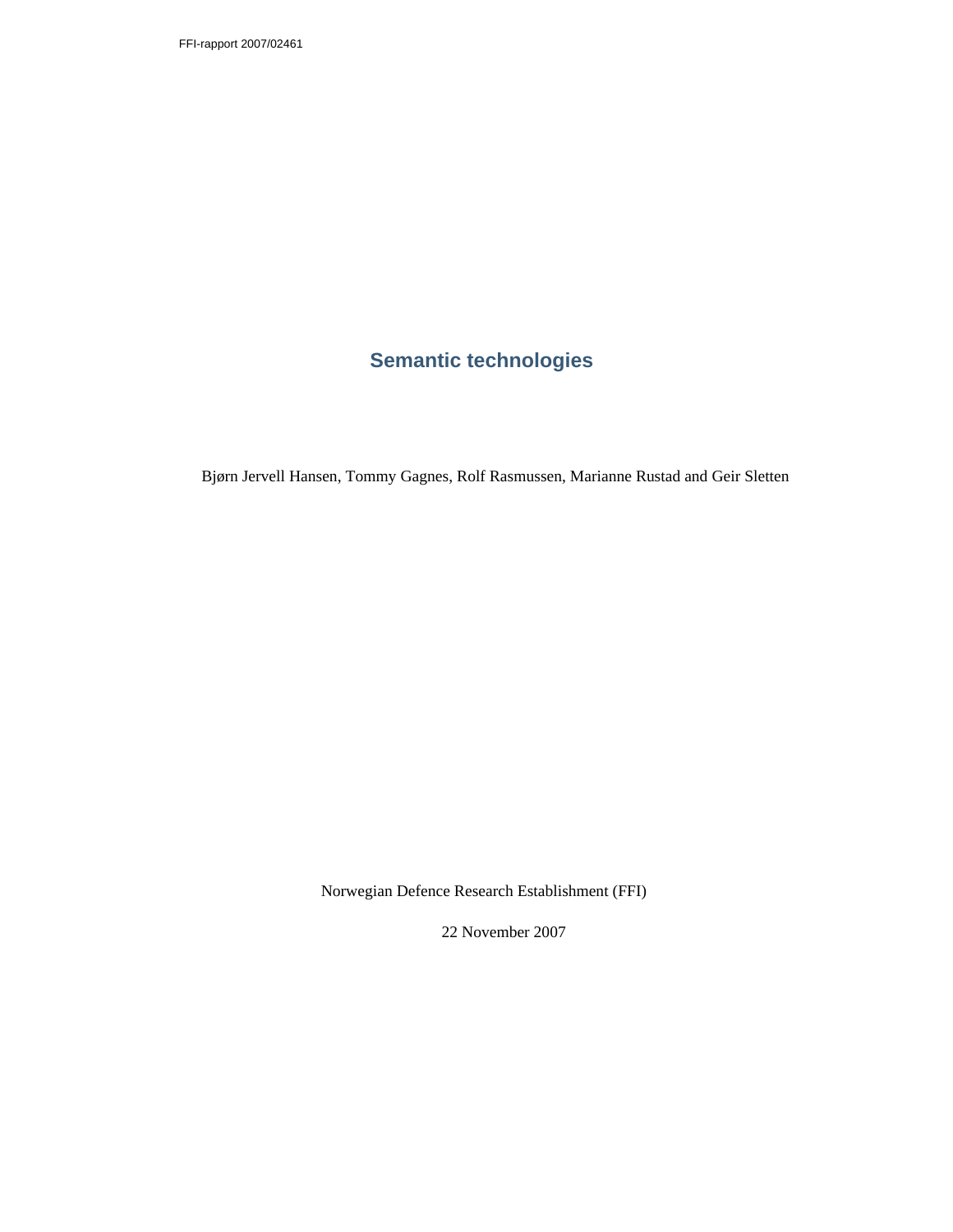FFI-rapport 2007/02461

1085

ISBN 978-82-464-1275-7

# **Keywords**

Semantikk

Semantisk web

Ontologi (Databehandling)

Informasjonsforvaltning

Informasjonsteknologi

## **Approved by**

Rolf Rasmussen Project manager

Vidar S. Andersen Director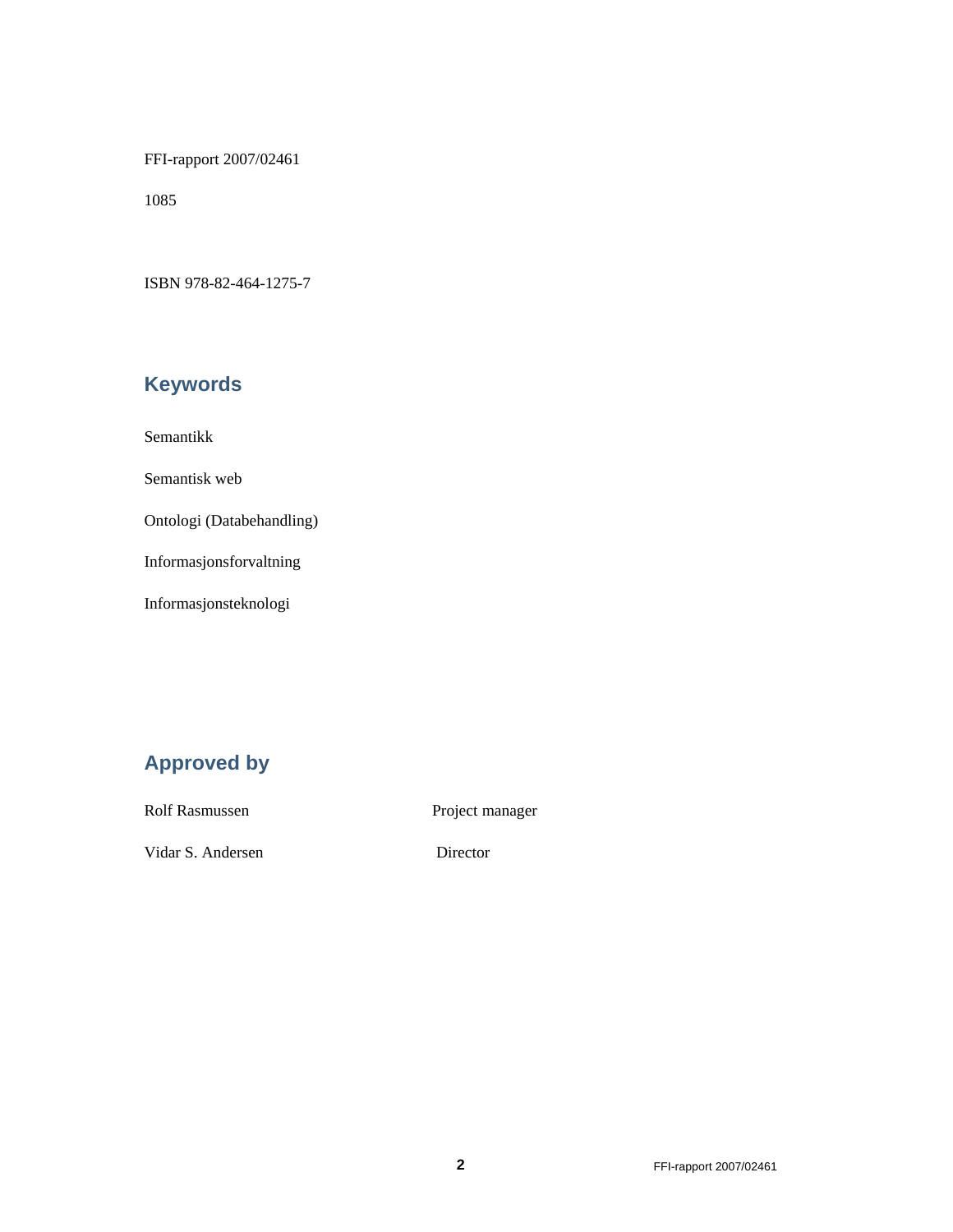### **Sammendrag**

Semantiske teknologier kan beskrives som teknologier som gjør det mulig å bygge mer adaptiv og effektiv software ved å utnytte meningsinnholdet i den tilgjengelige informasjonen. I FFIprosjektet Semantini, semantiske tjenester i INI (INformasjonsInfrastrukturen) blir disse teknologiene studert for å evaluere om, og hvordan, de kan brukes i militære applikasjoner. Spesielt interessant er det å evaluere hvordan semantiske teknologier kan brukes til å utvikle fleksible tjenester i informasjonsinfrastrukturen i en implementering av det norske militærkonseptet nettverksbasert forsvar.

En av de sterkeste drivkreftene i semantiske teknologier for øyeblikket er arbeidet relatert til Semantisk Web. Semantisk Web er en visjon presentert i (Berners-Lee, Hendler, & Lassila 2001) som er basert på å utvikle dagens World Wide Web fra å være kun en sammenkobling av dokumenter til også å bli en sammenkobling av data. Spesielt forventes semantiske teknologier å bidra til Semantisk Web på to måter: (1) Gjøre flere av dataene som allerede er koblet til weben globalt tilgjengelige og (2) gjøre det enklere for brukere og tjenester å finne tjenester som er koblet til weben og merket med metadata.

I rapporten identifiseres fem kjerneteknologier blant semantiske teknologier: Kunnskapsrepresentasjon, ontologier, resonnering og regler, spørringer samt agenter og tjenester.

Det forventes at semantiske teknologier vil kunne bidra til å øke potensialet til tradisjonelle informasjonsteknologier når det gjelder å lage mer adaptiv og fleksibel software. I denne rapporten har vi fokusert på følgende områder: informasjonsintegrasjon, fødererte spørringer, mediering, informasjonsfusjon, semantisk tjenesteorientert arkitektur og semantisk grid, semantisk søking samt informasjonspresentasjon og –navigering.

Det finnes fortsatt flere uløste problemer med semantiske teknologier, og noen av disse presenteres her: Problemer relatert til sammenkobling av ontologier, problemer relatert til resonnering og avgjørbarhet, manglende enighet mellom de forskjellige Semantic Web Serviceinitiativene samt at verktøy og infrastrukturelementer som behøves for å utnytte semantiske teknologier fortsatt er umodne på enkelte områder.

Rapporten konkluderer med at semantiske teknologier er en lovende samling av informasjonsteknologier som potensielt kan levere viktige kapabiliteter også i det militære domenet. Enkelte semantiske teknologier, som f.eks. RDF og OWL, er relativt modne og det dukker stadig opp flere produkter basert på semantiske teknologier på markedet. Flere semantiske teknologier er imidlertid å regne som eksperimentelle, noe som gjør at mer forskning og eksperimentering er nødvendig for å finne ut om de kan levere som lovet og håpet. Trolig vil flere kjernetjenester i den fremtidige informasjonsinfrastrukturen (INI) kunne gjøre nytte av semantiske teknologier, men for å evaluere om disse teknologiene vil kunne ha noen nytte i det norske Forsvaret er det behov for mer inngående studier i samarbeid med militære eksperter.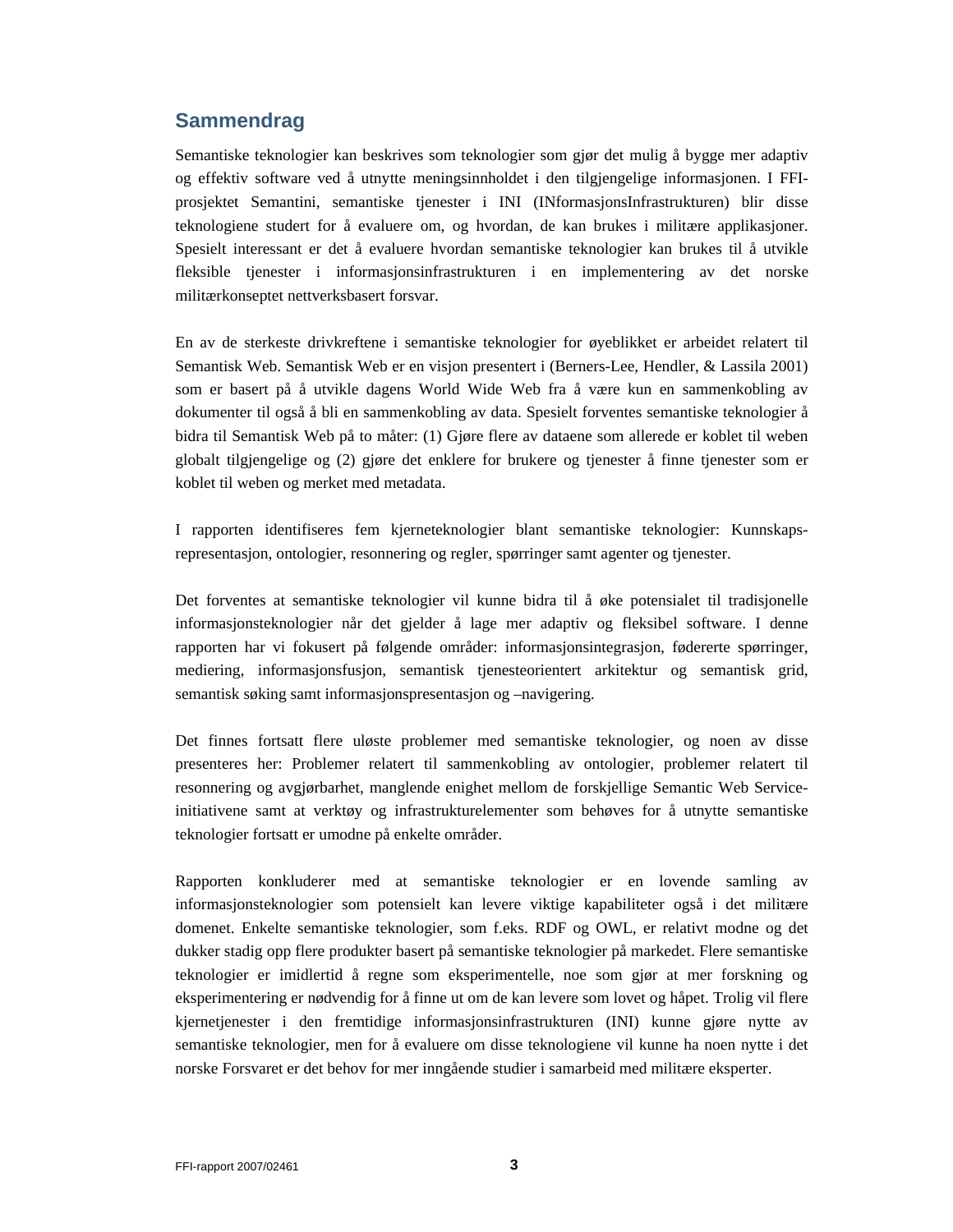## **English summary**

Semantic technologies can be described as technologies that provide tools and methods to build more adaptive and flexible software by exploiting the meaning of the information at hand. In the FFI project Semantini, Semantic Services in INI (INformation Infrastructure), these technologies are studied in order to evaluate if, and how, they can be utilised in military applications. Of special interest is their use in providing flexible services within the forthcoming information infrastructure in an implementation of the Norwegian military concept Network Based Defence.

One of the strongest drivers for semantic technologies at the moment is the work related to the Semantic Web. The Semantic Web is a vision presented in (Berners-Lee, Hendler, & Lassila 2001) that is based on evolving the current World Wide Web from a web of documents to a web of data. Semantic technologies are in particular expected to do two things for the Semantic Web: (1) Make more data currently connected to the web globally available and (2) make services connected to the web and tagged with metadata easier to find for users and other services.

In the report, five core semantic technologies are identified: Knowledge representation, ontologies, reasoning and rules, querying, and agents and services.

Semantic technologies are expected to provide several interesting capabilities enhancing the potential of traditional information technologies regarding making more adaptive and flexible software. In this report, we have focused on the following capabilities: Information integration, federated querying, mediation, information fusion, semantic service-oriented architecture and semantic grid, semantic search, and information presentation and navigation.

There are still several issues regarding semantic technologies, some of which are presented here: The ontology mapping problem is not entirely solved, there are issues regarding reasoning and decidability, there looks to be no immediate convergence between the different Semantic Web Service initiatives, and tools and infrastructures for semantic technologies are still immature in some areas.

The conclusion of the report is that semantic technologies are a promising family of information technologies that potentially can deliver critical capabilities also in the military domain. Some semantic technologies, like for example RDF and OWL, enjoy a relatively high level of maturity, and lately there has been an increase in semantic technology-based products brought to the market. However, as several members of the semantic technology family still are experimental, more research and experimentation is needed to evaluate whether they can deliver as promised and hoped. It is likely that several of the core services in the future information infrastructure (INI) will benefit from semantic technologies, but in order to further evaluate these technologies for use in the Norwegian Defence, there is a need for more thorough studies in cooperation with military domain experts.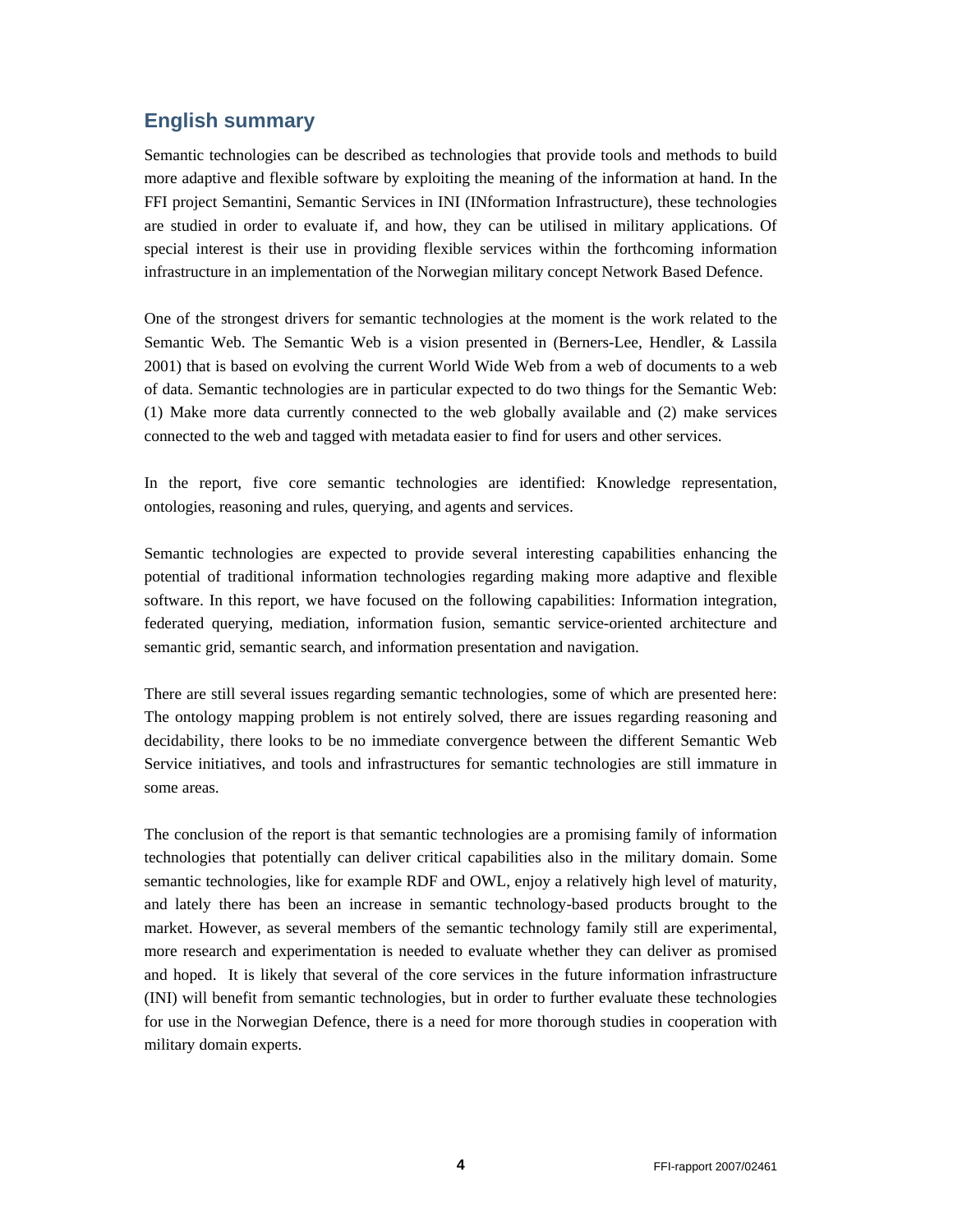## **Contents**

| 1              | <b>Introduction</b>                                                  | 7  |
|----------------|----------------------------------------------------------------------|----|
| $\overline{2}$ | <b>Semantic Technologies</b>                                         | 8  |
| 2.1            | Characterisation of Semantic Technologies                            | 8  |
| 2.2            | Capabilities of Semantic Technologies                                | 9  |
| 3              | <b>Core Technologies</b>                                             | 12 |
| 3.1            | Knowledge Representation                                             | 12 |
| 3.2            | Ontologies                                                           | 13 |
| 3.3            | Reasoning and Rules                                                  | 16 |
| 3.4            | Querying                                                             | 18 |
| 3.5            | <b>Agents and Services</b>                                           | 19 |
| 4              | <b>The Semantic Web</b>                                              | 23 |
| 4.1            | The Vision                                                           | 23 |
| 4.2            | The W3C Semantic Web Standards                                       | 23 |
| 4.3            | Annotating Resources on the Semantic Web                             | 24 |
| 5              | <b>Selected Capabilities</b>                                         | 25 |
| 5.1            | Information Integration                                              | 26 |
| 5.2            | <b>Federated Querying</b>                                            | 27 |
| 5.3            | Mediation                                                            | 29 |
| 5.4            | <b>Information Fusion</b>                                            | 30 |
| 5.5            | Semantic Service-Oriented Architecture (SOA) and Semantic Grid       | 33 |
| 5.6            | Semantic Search                                                      | 36 |
| 5.7            | Information Presentation and Navigation                              | 37 |
| 6              | <b>Military Applications of Semantic Technologies</b>                | 39 |
| 6.1            | <b>Network Based Defence</b>                                         | 39 |
| 6.2            | Applying semantic technologies to the military domain                | 41 |
| 7              | <b>Selected Issues</b>                                               | 43 |
| 7.1            | Model-driven development and the Ontology Definition Metamodel (ODM) | 43 |
| 7.2            | XML Schema and Semantic Web Technologies                             | 44 |
| 7.3            | Semantic Web Services Convergence                                    | 45 |
| 7.4            | <b>Ontology Mapping</b>                                              | 45 |
| 7.5            | Reasoning and Decidability                                           | 46 |
| 7.6            | Tool and Infrastructure Maturity                                     | 47 |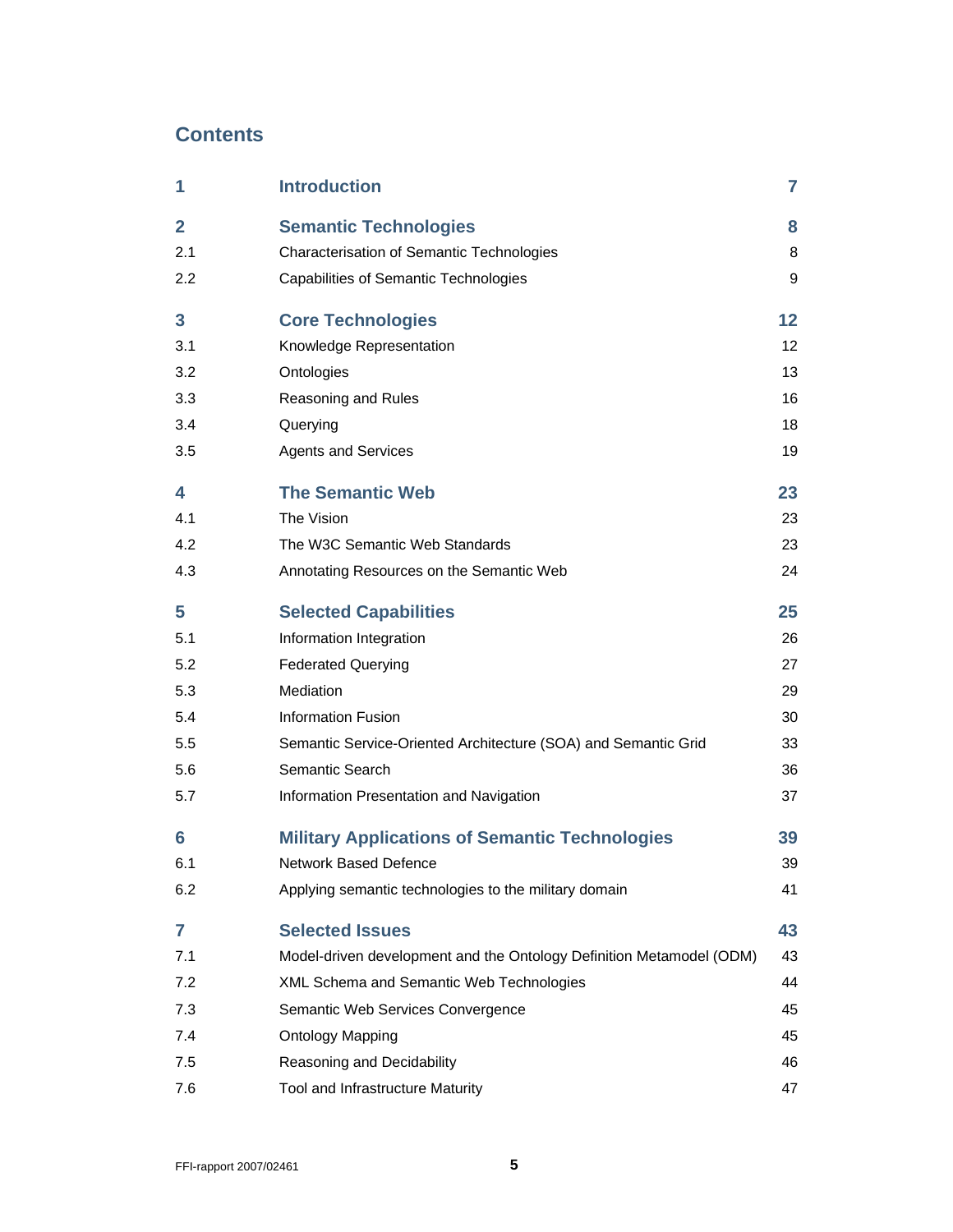| 8 | <b>Summary</b>                  | 48 |
|---|---------------------------------|----|
| 9 | <b>Conclusion</b>               | 50 |
|   | <b>Appendix A Abbreviations</b> | 51 |
|   | <b>References</b>               | 53 |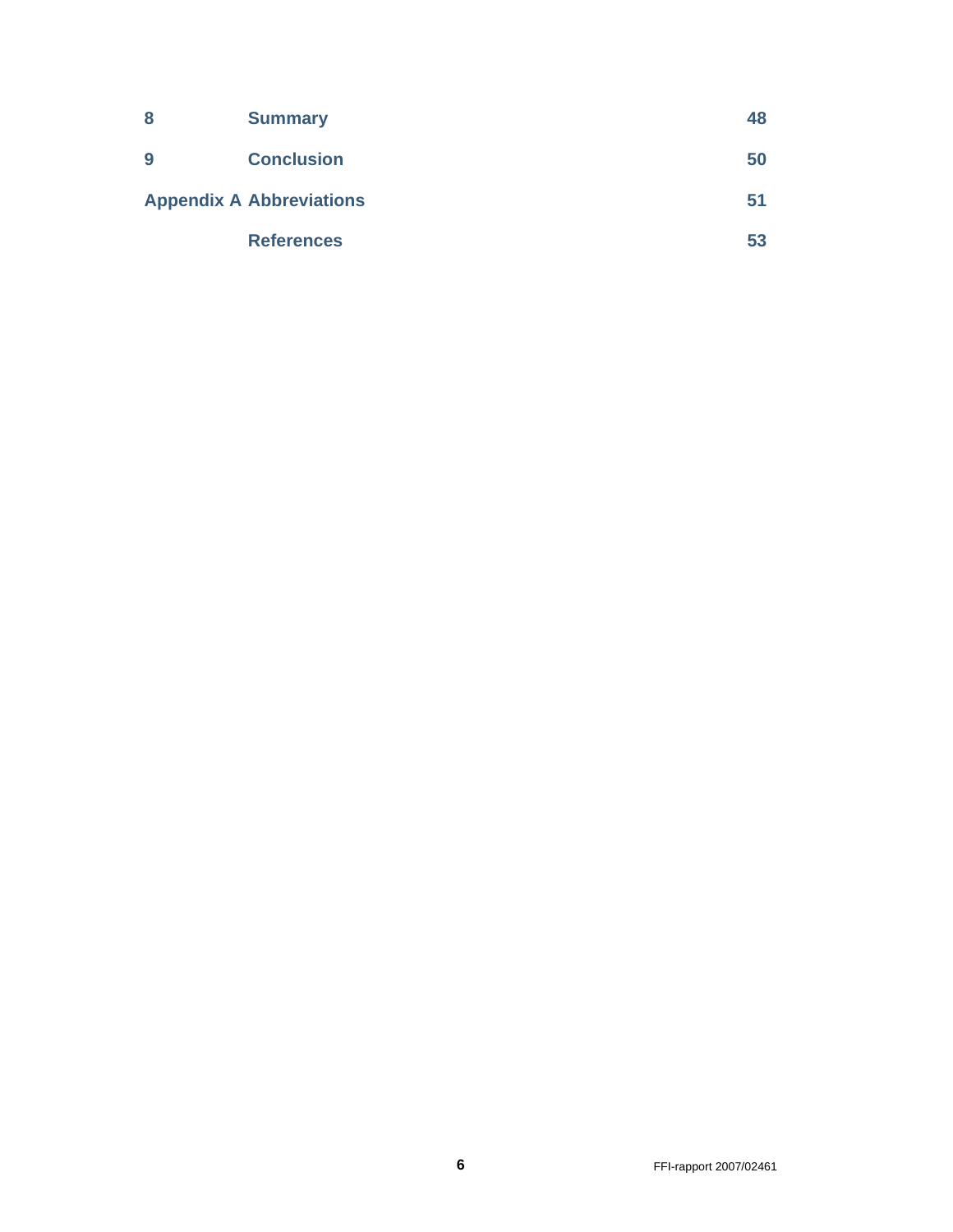## **1 Introduction**

This report is an introduction to the promising field of research called semantic technologies and is a product from the Norwegian Defence Research Establishment (FFI) project Semantini, Semantic services in INI. INI is an abbreviation for information infrastructure, an important part of the forthcoming Norwegian Network Based Defence. The main goal of this project is to evaluate how semantic technologies can be utilised in military applications in general, and in the information infrastructure in particular.

Network Based Defence (NBD) is the Norwegian Defence's adaptation of the American concept Network Centric Warfare (Alberts, Garstka, & Stein 1999). NBD is based upon gaining information superiority that can be used to increase situational awareness, tempo in execution of command and operations, fighting capabilities, survival and self synchronisation. All this will in the end contribute to higher effectiveness. The infrastructure needed to implement NBD is called the information infrastructure (INI), and within this infrastructure we expect semantic technologies to contribute to flexible services that can be used to perform and facilitate information sharing and management.

The term semantics is derived from the Greek word *semanticos* (significant meaning), and is the study of meaning. Originally it is a discipline of philosophy, but in the context of computer science and technology the word semantics points to the use of explicit and formal domain knowledge to make software more flexible and adaptive and thus more efficient. The technologies that are used to fulfil this goal are semantic technologies.

In the areas of distributed systems and knowledge and information management, semantic technologies are expected to solve important problems more easily than what can be done with current information technologies. Examples of such problems are integration of information from heterogeneous sources and interoperability with unanticipated services. Semantic technologies are also expected to provide certain capabilities that would have been difficult, if not impossible, to support without this new collection of technologies. An example of this is automatic composition of services.

One of the strongest drivers for semantic technologies at the moment is the work related to the Semantic Web. The Semantic Web is a vision presented in (Berners-Lee, Hendler, & Lassila 2001), and involves evolving the current World Wide Web from a web of documents to a web of data. Semantic technologies are in particular expected to do two things for the Semantic Web: (1) Make more data currently connected to the web globally available and (2) make services connected to the web and tagged with metadata easier to find for users and other services.

Metadata is a concept that is often brought to the fore when talking about semantic technologies in general and the Semantic Web in particular. There exist several definitions and descriptions of this heavily used term, ranging from the definition '*metadata is data that describes and defines*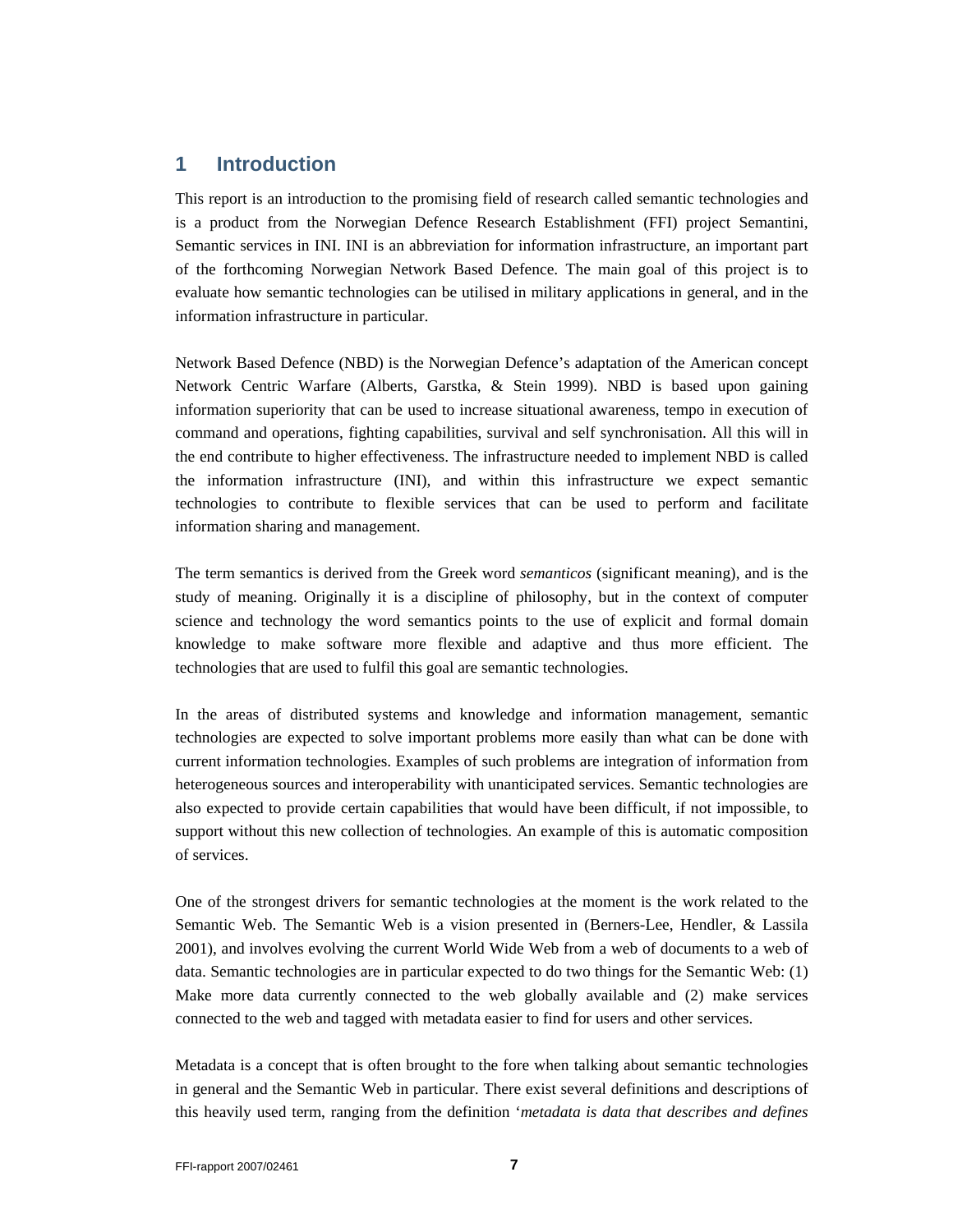*other data*' (Wells 2005) to the stance in (Pollock & Hodgson 2004) that '*all IT-systems are metadata systems*'. Taking the former definition as a starting point, metadata provides an important way to encode the meaning of the data.

Metadata can, however, be a troublesome concept. In part this is due to the abundance of different definitions, making it hard to know exactly what metadata means in a given situation. Another problem with metadata is that depending on the definition of data, all data has the potential to be metadata. Whether the data is to be considered data or metadata can depend on its usage.

It is important to note that as this report handles technologies that have a big momentum at the moment, the descriptions herein has to be taken as being our understanding of the technologies at the time of writing.

The expected background knowledge for readers of this report is a basic knowledge of XML, the World Wide Web, Web Services, and service-oriented architecture.

This document is organised as follows: In section 2 we provide a characterisation of semantic technologies and an introduction of their capabilities. Section 3 provides an introduction of what we call the core technologies of semantic technologies: Knowledge representation, ontologies, reasoning and rules, querying, and agents and services. In section 4, we give a short description of the Semantic Web vision, an important driver for semantic technologies, while section 5 describes a selection of areas where semantic technologies are predicted to contribute to solutions. A discussion of possible military applications of semantic technologies is presented in section 6, while section 7 presents some semantic technology issues. The report is then summarised in section 8, and a conclusion is given in section 9.

Throughout the document, we provide a set of take-aways meant to highlight what we find are the most important points a reader should notice. They are formatted like this.

## **2 Semantic Technologies**

#### **2.1 Characterisation of Semantic Technologies**

There are several definitions of semantic technologies in the literature, the following being a selected few:

(Polikoff & Allemang 2004): *A semantic technology is a software technology that allows the meaning of and associations between information to be known and processed at execution time. For a semantic technology to be truly at work within a system there must be a knowledge model of some part of the world that is used by one or more applications at execution time.*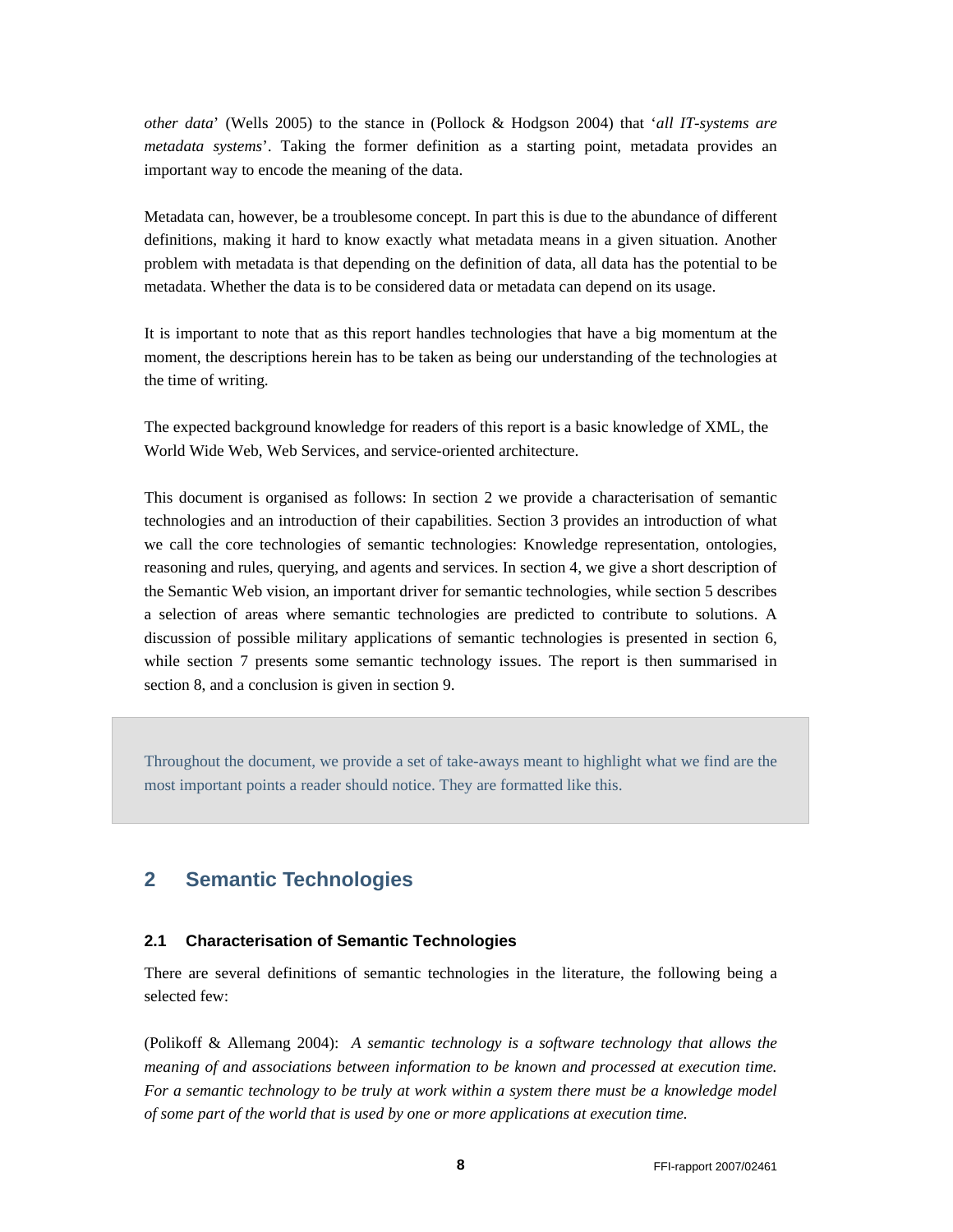(McComb 2005): *Semantic technologies include software standards and methodologies that are aimed at providing more explicit meaning for the information that's at our disposal.* 

(Sheth & Ramakrishnan 2003): *Semantic technology is the application of techniques that support and exploit semantics of information (as opposed to syntax and structure/schematic issues) to enhance existing information systems.* 

(Davis 2006): *Semantic technologies are tools. They are used to create, discover, represent, organize, process, manage, reason with, present, share, and utilize meanings to accomplish business purposes. What makes semantic technologies different from previous information technologies is that they represent meanings separately from data, content and application code so that computers as well as people can share, understand and work with them.* 

In addition to these definitions, the following definition of semantic interoperability also gives some hints on semantic technologies (highlighted in the text):

(Pollock & Hodgson 2004): S*emantic interoperability is a dynamic enterprise capability derived from the application of special software technologies (such as reasoners, inference engines, ontologies, and models) that infer, relate, interpret, and classify the implicit meanings of digital content without human involvement – which in turn drive adaptive business processes, enterprise knowledge, business rules, and software application interoperability.* 

Based on these definitions, we provide the following characterisation representing our view on semantic technologies:

Semantic technologies are software technologies that exploit the meaning of the information at hand and involve the use of an explicit knowledge model.

Examples of technologies that, given the right context, can be considered semantic technologies are ontologies, rule engines, inference engines, and agents.

#### **2.2 Capabilities of Semantic Technologies**

Semantic technologies can be thought of as an extension of conventional information technologies. This means that all semantic technologies are kinds of information technologies, but there are information technologies that are not considered semantic technologies. Examples of the latter are XML, databases, and other information technologies where the semantics are not represented explicitly.

To get an understanding of the properties of semantic technologies, we start by observing that the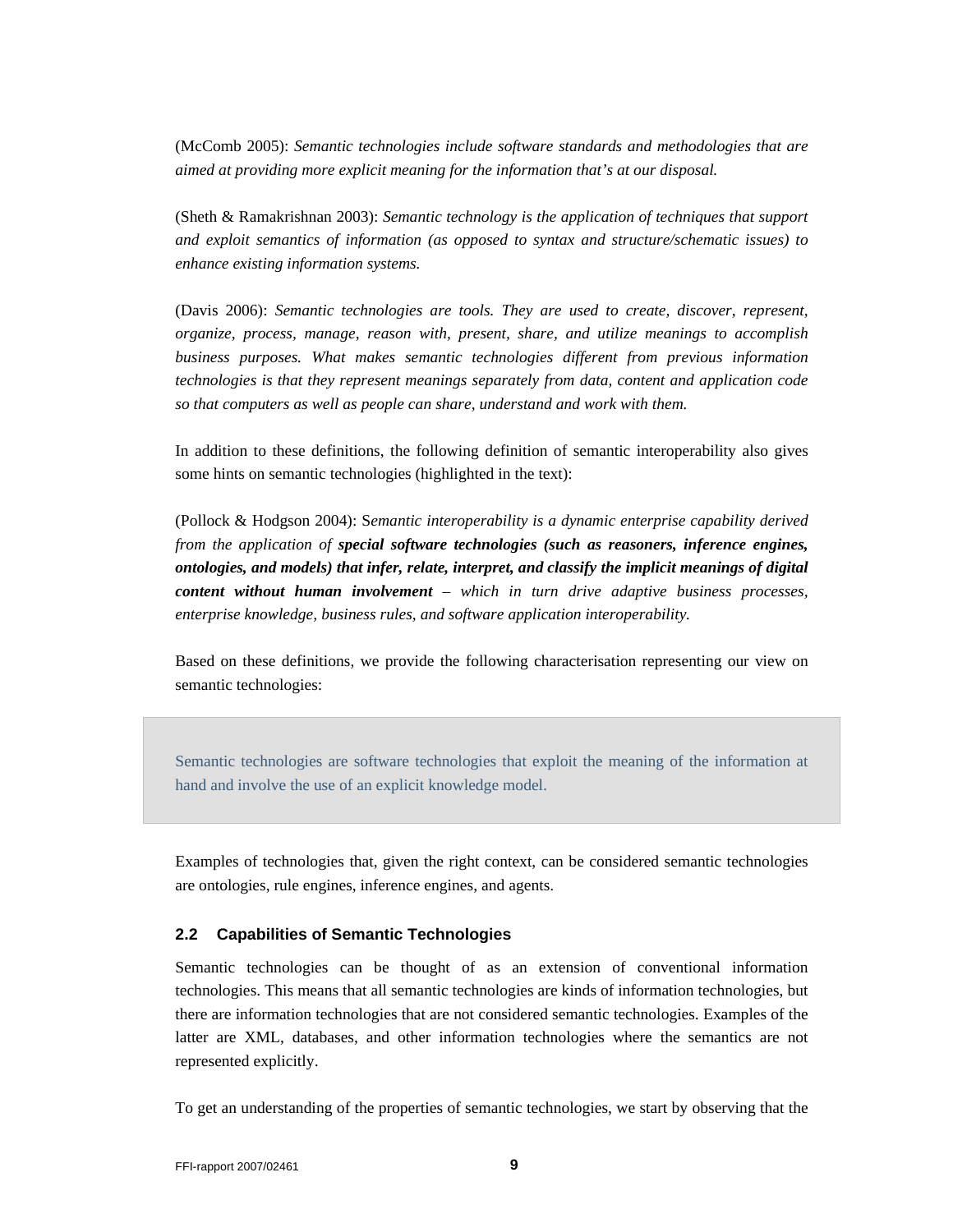meaning (semantics) of the data is explicitly represented in addition to the data itself and the program logic. This is the major difference between semantic technologies and traditional information technologies. Further, this representation can be understood by both humans and computers. This makes it possible for computers to share and work with the semantics with minimal, or in some cases no, human intervention.

The loose coupling of semantics, data, content, and application code can be seen as a natural continuation of a trend that has been apparent since the 1980s (see also Figure 2.1): Gradually, more and more application elements have been extracted from the main program. In the 80s, this trend started with the extraction of data from the applications into databases, giving a loose internal data coupling. This trend continued into the 90s when the World Wide Web, with its connections between unstructured documents, provided a loose global document coupling. Next, in the 00s, service-oriented architecture (SOA) and business process modelling (BPM) extracted processes from the programs providing a loose process coupling. The natural next step is what semantic technologies provide; the extraction of the meaning of the data as well as the rules from the programs providing a loose coupling between applications, data, and the meaning of the data. This latter coupling means that applications built using semantic technologies are much more flexible regarding new ways to communicate, new ways to encode data, cooperation with unanticipated applications etc. This also has the effect that developers can spend less time on coding applications, and thus have more time to make even better models of the problem domain.



*Figure 2.1 The gradual loosening of the coupling between the different elements of applications (Norheim 2007)* 

At this point it is worth pointing out that most of the problems that semantic technologies can address, can also be solved by conventional information technologies. One example is the handling of semantics. A conventional application can indeed be capable of handling semantics, but the semantics will have to be explicitly programmed by developers. This will, in its turn,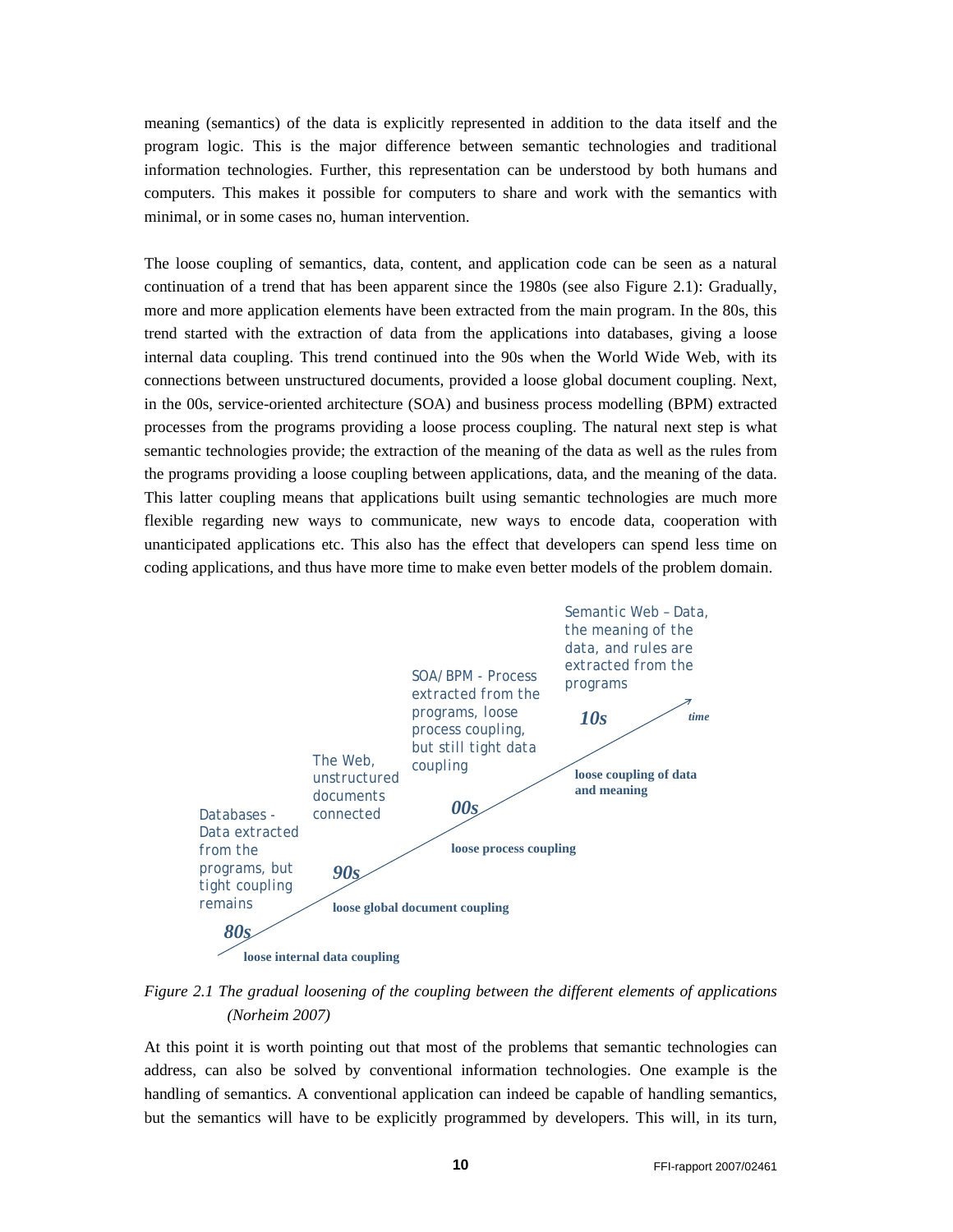make it very costly to change the program to e.g. fit new information exchange needs. In contrast, an application built using semantic technologies will have the semantics represented outside of the application code. This makes the latter category of applications more suited to handle changing requirements. For one thing, a change in the semantics doesn't necessarily force a recompilation of the source code. Reasoning is another example. Once again an application built without using semantic technologies will have to resort to hard-coding to solve the problem, losing the flexibility and adaptability of an application built using semantic technologies. The reason for this difference is that semantic technologies offer a separation of the reasoning apparatus and the program logic, making it possible to change the reasoning apparatus without changing the program logic.

By making the semantic models that systems are built on explicit and formal, mapping or linking such models becomes easier, and may create the effect of a common data model even though it does not actually exist. By defining queries on this model, one can define views on the information available. In other words, information becomes easier to combine and repurpose, and therefore becomes more adaptable.

Semantic technologies also allow the information specified according to various schema to coexist in the same storage space. This makes this family of technologies more open-ended, and allows runtime extension of data models and schema.

Documents like (Davis 2004), (Polikoff & Allemang 2004), and (Davis 2006) present long lists of both proven and (mostly) expected capabilities of semantic technologies. As a first taste of the expected capabilities of semantic technologies, here is a condensed list from these sources:

- Integration and fusion of information from semantically heterogeneous sources,
- federated querying,
- translation,
- inferring new information from an information set,
- dynamic discovery, invocation and orchestration of services,
- Semantic Web Services,
- service negotiations (e.g. quality of service),
- information presentation,
- information filtering (for example based on geographic area),
- semantic search.
- information navigation (Topic maps, portals), and
- semantic wikis.

A selection of these capabilities is described in more detail in section 5.

Compared to traditional information technologies, semantic technologies offer tools to ease the making of more adaptable and flexible information and software.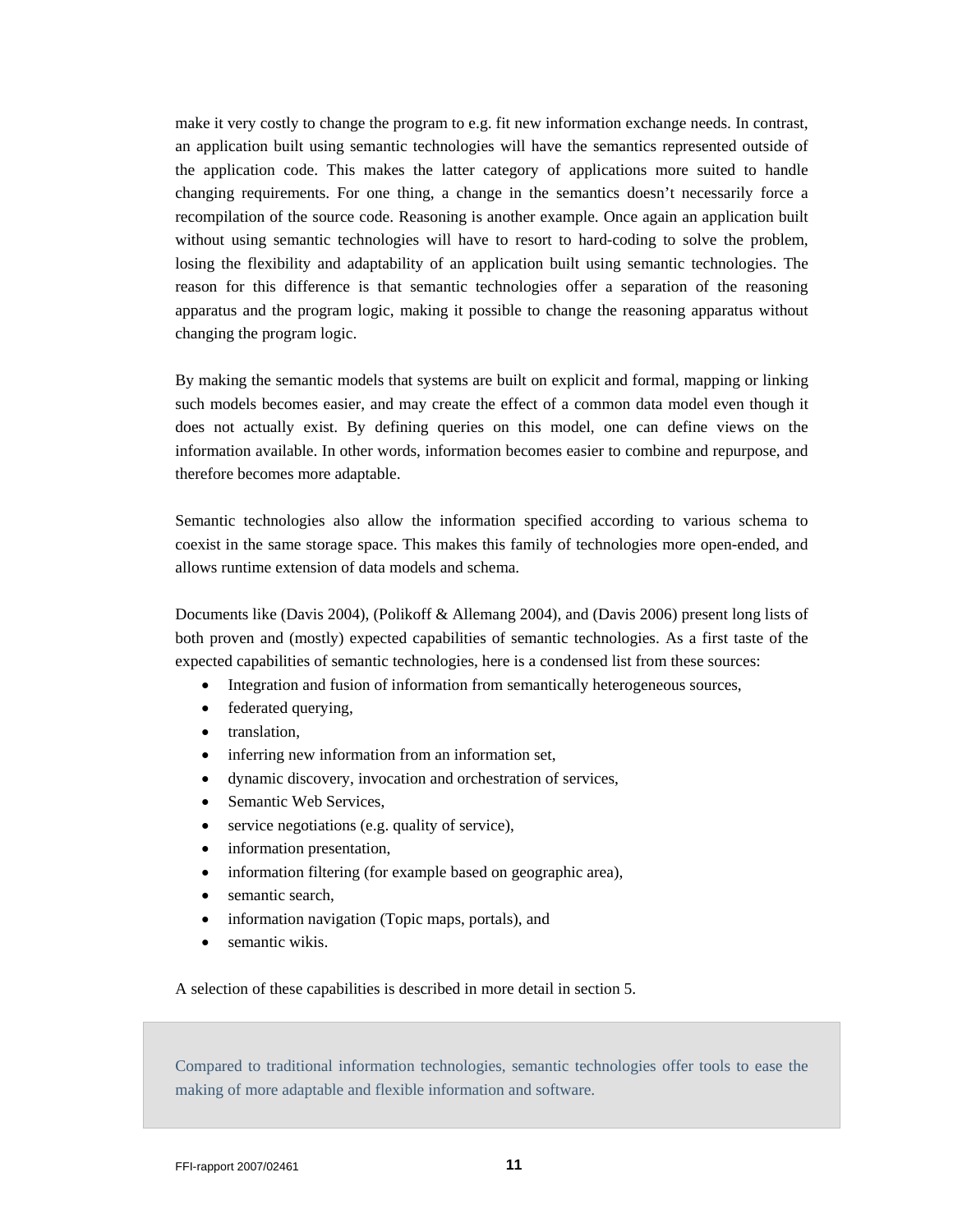## **3 Core Technologies**

In this section we give a description of what we find are the core semantic technologies. Although they are tightly related, we have separated them into knowledge representation, ontologies, reasoning and rules, querying, and agents and services as illustrated in Figure 3.1.



*Figure 3.1 The core semantic technologies* 

The technologies are not necessarily semantic in general. Technologies like rules and querying, for example (see sections 3.3 and 3.4, respectively), are not considered to be semantic unless they are used with a semantic knowledge model.

### **3.1 Knowledge Representation**

Knowledge representation is a field in computer science that has its roots in both the cognitive science research community and the artificial intelligence (AI) community. The aim is to represent and store knowledge and make it accessible to computers, which in turn can infer new conclusions from existing knowledge. This is achieved by basing knowledge representation languages on logic.

Humans tend to relate different pieces of knowledge. The equivalent of this in the knowledge representation field is called a semantic link. This linking needs a representation language that allows continuous addition of new knowledge. Often, a network structure is used to represent this (e.g. a semantic network in cognitive science).

In the stack of Semantic Web standards, the Resource Description Framework (RDF) (W3C 2004b) is a graph-based data model for representing knowledge. It has, amongst others, an XML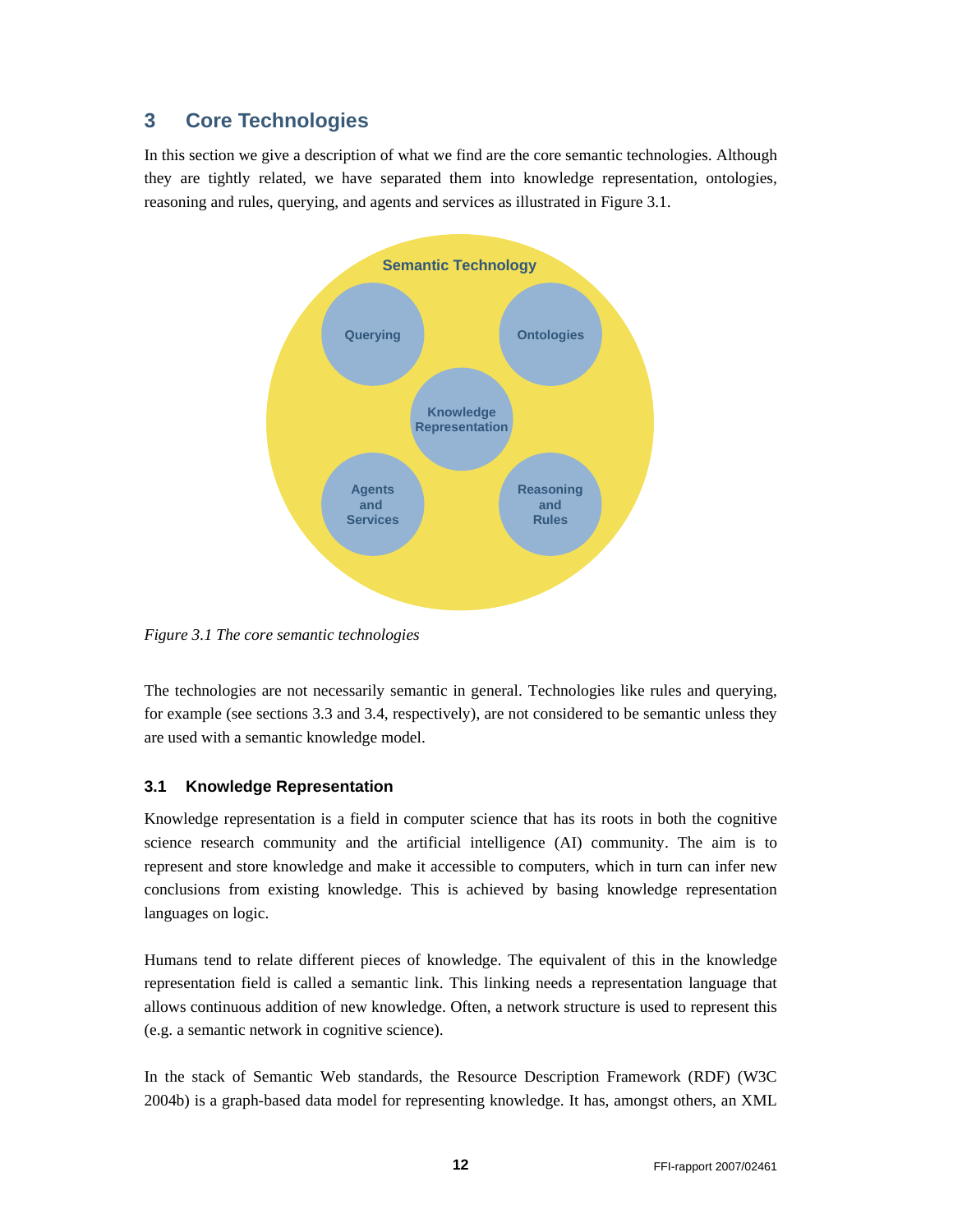serialisation, which makes it platform-independent, just like all XML. In RDF, so-called triples are stored. A triple is a subject-predicate-object tuple, where subjects are resources, and predicates specify the relationships between subjects and objects. Putting triples together result in a graph. An XML-document, on the other hand, is a tree. An illustration of the difference between XML's tree-based model and RDF's graph-based model is shown in Figure 3.2.



*Figure 3.2 XML's tree-based model (left) compared to RDF's graph-based model (right).* 

Description Logics (DL) (Baader et al. 2003) is a family of logic-based knowledge representation formalisms often encountered in semantic technologies. The area of DL dates back to the early 1980s in an initiative to use fragments of first-order logic to provide semantics to network-based knowledge representation structures like semantic networks and frames. One feature of DL is that it makes a distinction between general knowledge about the problem domain (concepts) and the knowledge specific to a particular problem (instances/individuals). Because of this division, a DL-based knowledge base can be divided into two components: A terminology box (TBox) for the concept definitions constituting the general knowledge, and an assertion box (ABox) for the instances constituting the knowledge specific to the individuals of the domain.

Knowledge representation aims at representing and storing knowledge, making the knowledge accessible to computers. One of the most important models for representing knowledge is the graph-based Resource Description Framework (RDF).

#### **3.2 Ontologies**

An ontology is defined in (Studer, Banjamins, & Fensel 1998) as: A formal, explicit specification of a shared conceptualisation. The terms are explained as follows:

- *Formal*: The ontology should be computer readable. This means natural languages are excluded.
- *Explicit:* The type of concepts used and the constraints on their use are explicitly defined.
- *Shared*: Reflects the notion that an ontology captures consensual knowledge, that is, it is not private to some individual, but accepted by a group.
- *Conceptualisation*: Refers to an abstract model of some phenomenon in the world by having identified the relevant concepts of that phenomenon.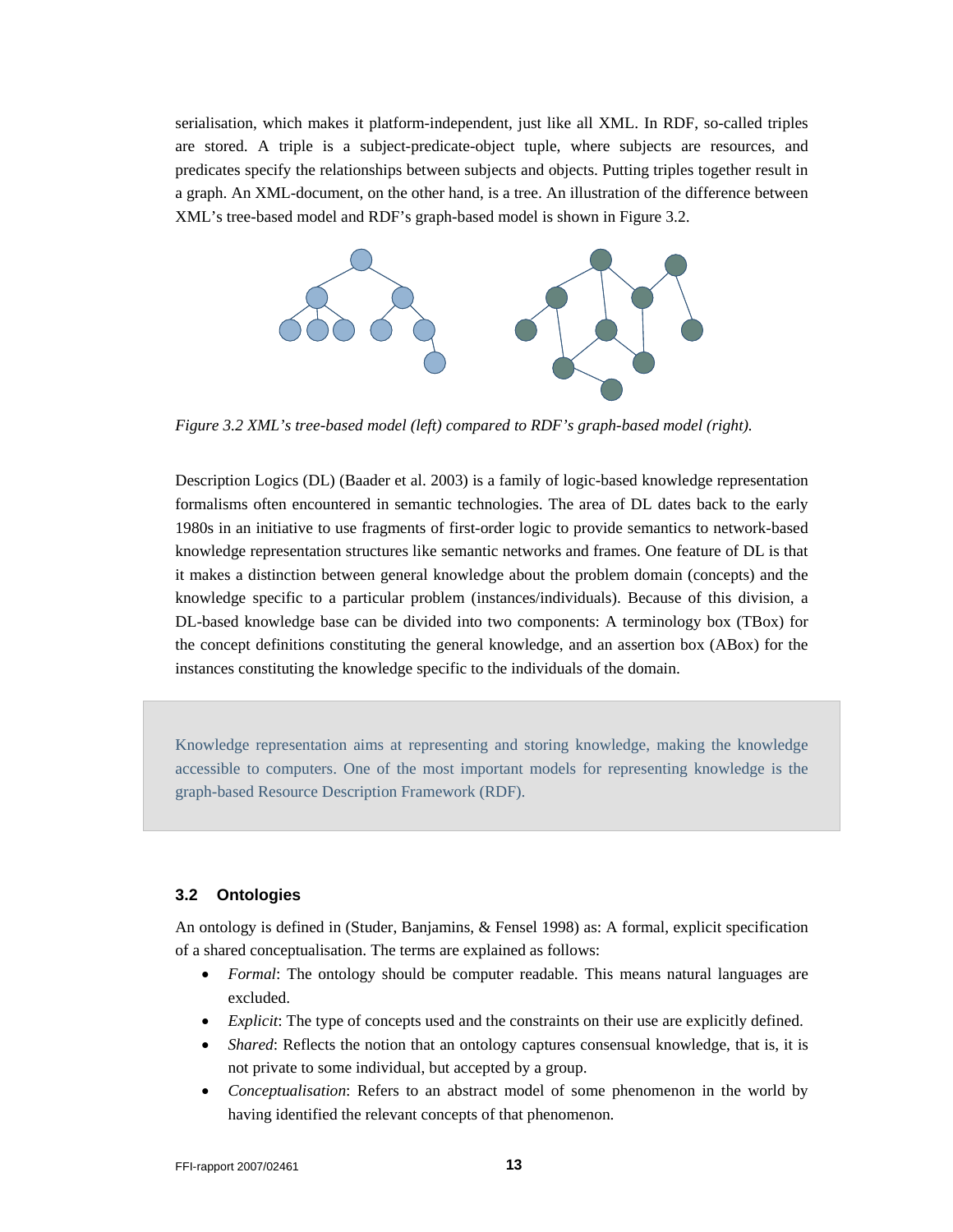In other words, ontologies are formal semantic models of a domain of interest, and are used to define the concepts used to describe an area of knowledge as well as the relations between these concepts.

A good way to understand what ontologies are is to compare them to other IT models. Here is one such comparison made by Irene Polikoff of TopQuadrant and quoted in (Davis 2006):

- Like databases, ontologies are used by applications at run time (queried and reasoned over). Unlike databases, relationships are first-class constructs.
- Like object models, ontologies describe classes and attributes (properties). Unlike object models, ontologies are set-based and dynamic.
- Like business rules, they encode rules. Unlike business rules, ontologies organise rules using axioms.
- Like XML schemas, they are native to the web (and are in fact serialised in XML). Unlike XML schemas, Ontologies are graphs not trees, and can be used for reasoning.

Ontologies can also be linked to the more commonly known terms vocabularies and taxonomies, as shown in Figure 3.3. Here a taxonomy is described as a vocabulary with structure, while an ontology is characterised as a taxonomy with relations, limitations, and rules.



*Figure 3.3 The link between vocabularies, taxonomies and ontologies* 

But even with a definition and suitable characterisations, it is often hard to tell whether a model is an ontology or a traditional data model. One way to evaluate whether a model of interest does indeed classify as an ontology, is to evaluate it according to the expressiveness of the modelling language it is based upon. The more expressive the modelling language, the more the model belongs to the ontology side of an ontology spectrum reaching from simple word lists up to ontologies based on very expressive logics. This is illustrated in Figure 3.4. Usually the boundary between ontologies and models that are not considered ontologies is drawn somewhere between 'Thesaurus' and 'Conceptual model', see for example (McGuinness 2003).

There exist several languages to specify ontologies, but the dominant language today is the Web Ontology Language (OWL) (W3C 2007f) from the World Wide Web Consortium (W3C). OWL is a description logics-based language and comes in three flavours with increasing expressivity (as also indicated in Figure 3.4): OWL lite, OWL DL, and OWL full.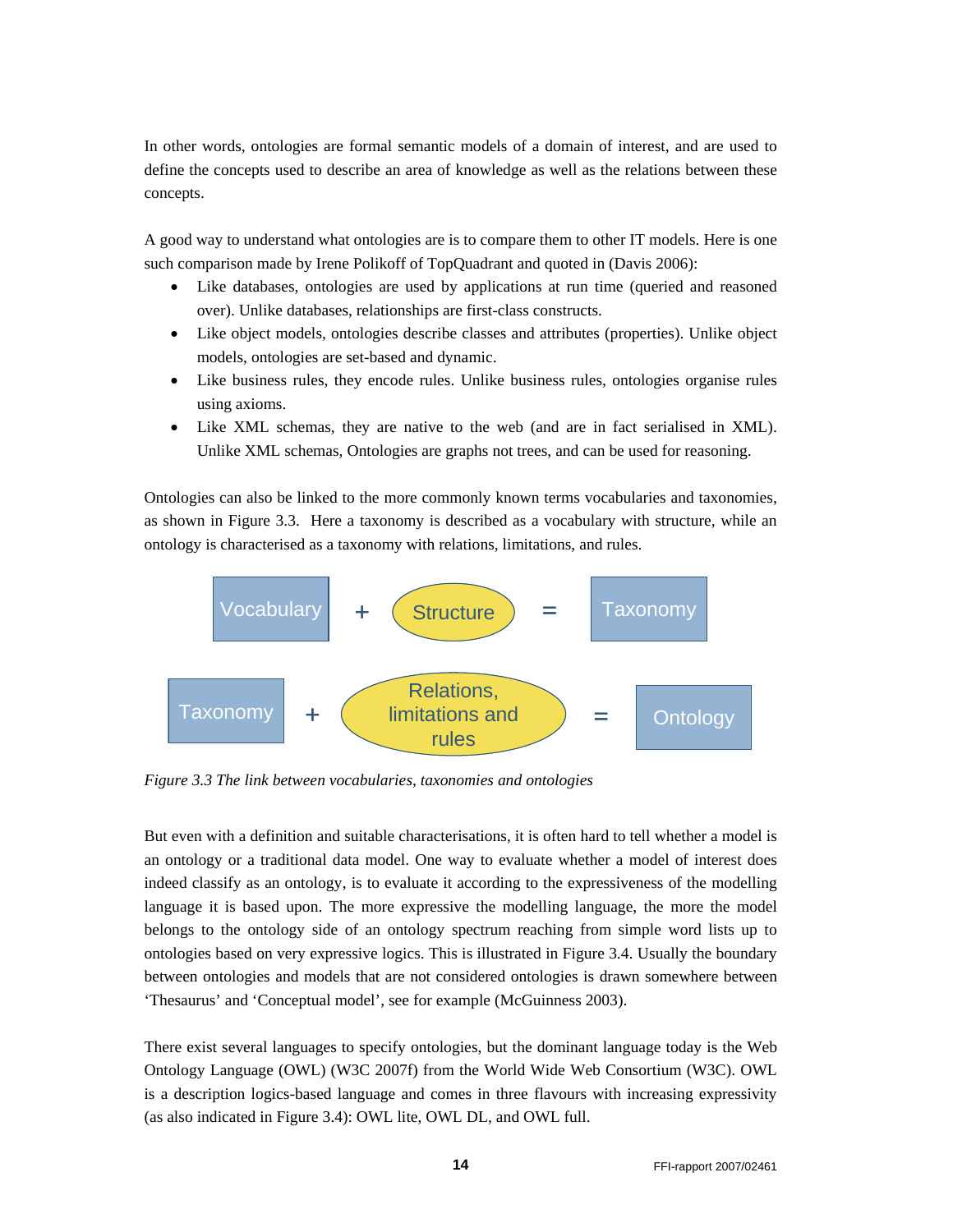

*Figure 3.4 Expressiveness shown in an ontology spectrum. Based on (Davis 2006)* 

OWL allows us to create ontologies that describe and restrict concepts (classes) and properties. The latter can be either object properties that link individuals, or datatype properties that link individuals to data values. Using OWL as an ontology description language, the definitions of the concepts and the description of the individuals can be held within the same file. This is true even if OWL is based on description logics where concepts are handled in the TBox and individuals in the ABox (see section 3.1). But due to the fact that individuals can be described using plain RDF while the concept definitions often require the expressivity of an OWL flavour, one can often find ontologies divided into two files: One file for the concepts expressed in OWL, and one for the individuals expressed in RDF.

One of the key benefits of using an ontology-based approach to develop and integrate data models is that ontologies can be linked to each other. An ontology can import other ontologies and refer to concepts defined there. Hence, it is possible to develop ontologies in a modular and component-based way. This is illustrated in Figure 3.5 with an example taken from the gene ontology project (Stephens et al. 2006). Component-based ontology development can be done both in a top-down and a bottom-up way. The top-down approach is based on extending concepts from an existing, higher-level ontology, whereas a bottom-up approach is based on linking to a higher-level ontology. The bottom-up approach may be used when integrating models that were originally developed in isolation.

Often, when different models have been developed in isolation, it is necessary to bridge between semantically equivalent concepts that are syntactically or structurally different. This is called ontology mapping, and is the key to solving interoperability issues on the semantic level. There is, however, no current best practice on how to do this kind of mapping. This topic is further explored in section 7.4.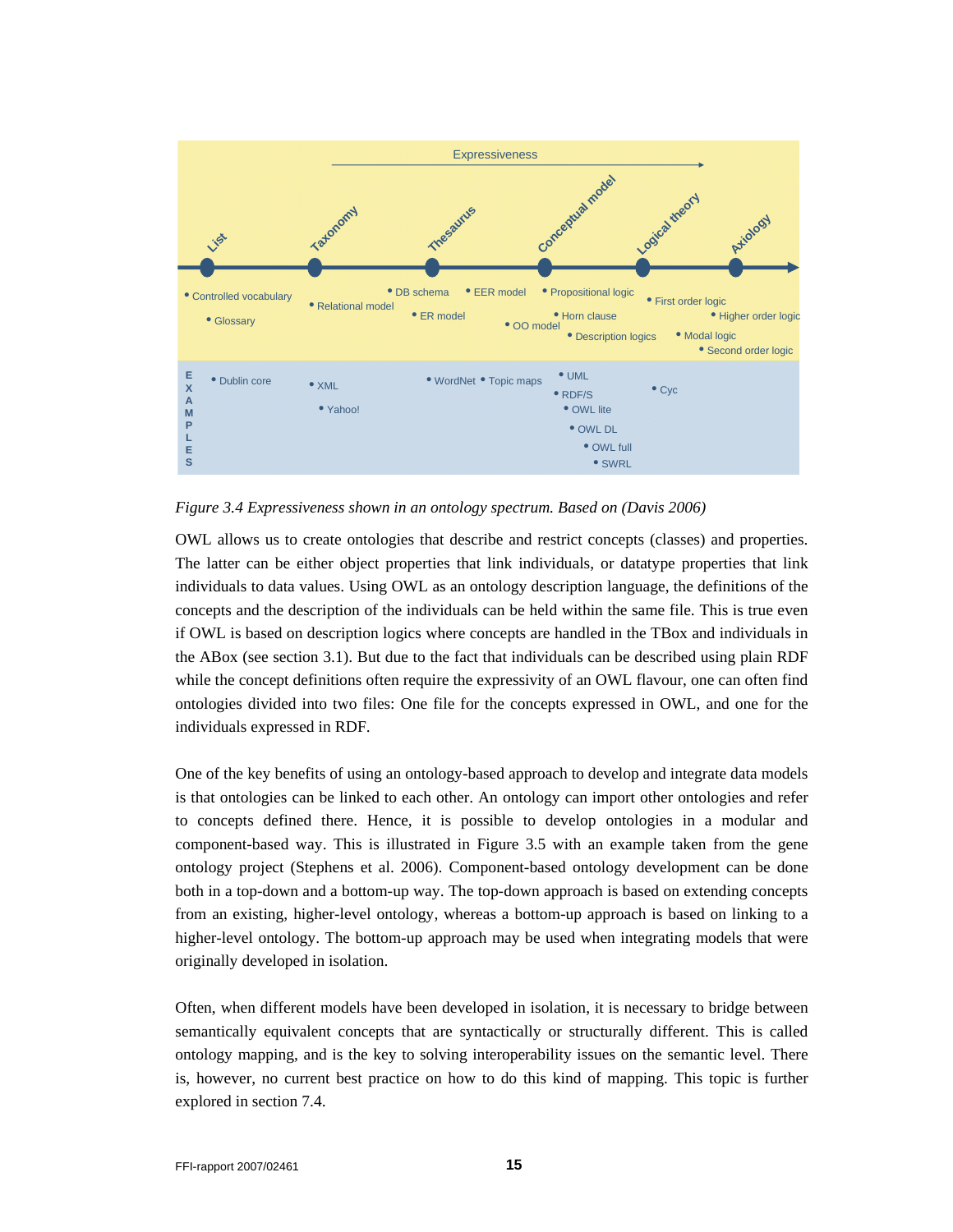

*Figure 3.5 Linking ontologies instead of creating one large ontology* 

Another important aspect of ontologies, is their role as a formal framework for metadata. This can provide the metadata with a high level of precision, as the meaning of the terms will be well defined. Further, ontology linking can also be advantageous in the context of metadata as it provides a formal way to bring metadata from different domains together in much the same way as different ontologies can be brought together.

Ontologies are explicit and formal semantic models of a domain of interest. Ontologies can be linkable, and OWL is the DL-based web ontology language of W3C.

#### **3.3 Reasoning and Rules**

The purpose of reasoning in connection with semantic technologies is twofold:

- Ontology design assistance (e.g. consistency checking).
- Inferring new information in an ontology-based knowledge base.

An example of reasoning to assist a user in Ontology design is checking whether the ontology is consistent, i.e. checking that the concept definitions do not lead to any contradictions. As for the inferring new information case, the inference is done using a set of inference rules and the information already present in the knowledge base. The inference rules can be either the axioms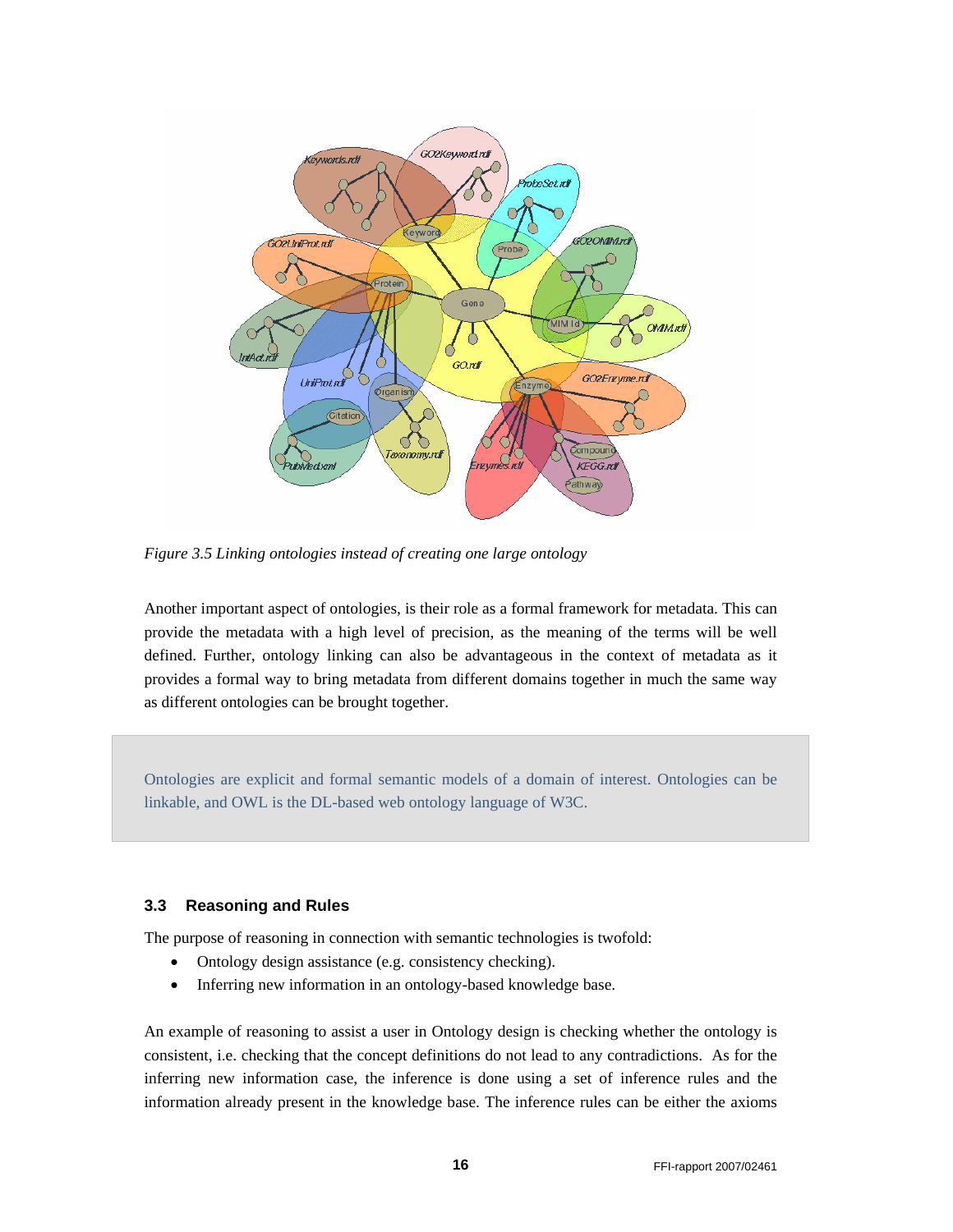of the ontology, custom rules provided by a user, or both. In the latter case, the reasoning is called hybrid reasoning.

The reasoning can be performed based purely on the ontology axioms, i.e. the fundamental rules of the logic the ontology is built upon. In the case where the ontology is based on a description logic, which is the case with OWL and which we will consider here, this is called subsumption reasoning: Determining whether a concept D is considered more general than a concept C, which would make every instance of the concept C also an instance of concept D.

However, using only the ontology axioms as basis for reasoning provides a user with limited expressivity regarding what can be modelled and later be used as a basis for computing inferences. A well known example of this in OWL is the fact that without custom rules there is no way to infer that an individual B is the uncle of individual A based on the fact that B is the sibling of an individual C which in its turn is the parent of A (see Figure 3.6). Added expressivity can, however, be obtained by introducing a rule language to allow the user to provide rules. This also corresponds well to the idea that rules play an important part in encoding knowledge in a domain.



*Figure 3.6 The OWL uncle example* 

An important feature regarding reasoning in semantic technologies is the ability to create generic reasoners that can do automatic reasoning with a wide range of applications. Several such reasoners exist, for example Racer (Haarslev & Möller 2001), FaCT++ (Tsarkov & Horrocks 2006), KAON2 (Motik & Sattler 2006), and Pellet (Sirin et al. 2007).

At the time of writing, the semantic technology community has still not been able to agree on a rule language standard. There are several initiatives to date, the most prominent being the Semantic Web Rule Language (SWRL) (Horrocks, Patel-Schneider, & Bechhofer 2005) and the Rule Markup Language (RuleML) (Boley & Tabet 2001).

Within the W3C's Semantic Web activity there is also an ongoing activity on standards for rules specification in the Rules Interchange Format (RIF) (W3C 2007c) initiative. Here, rather than specifying one rule language to become a W3C recommendation, the strategy is to specify a core format to allow rules written in different languages to be published, shared, and re-used between different applications.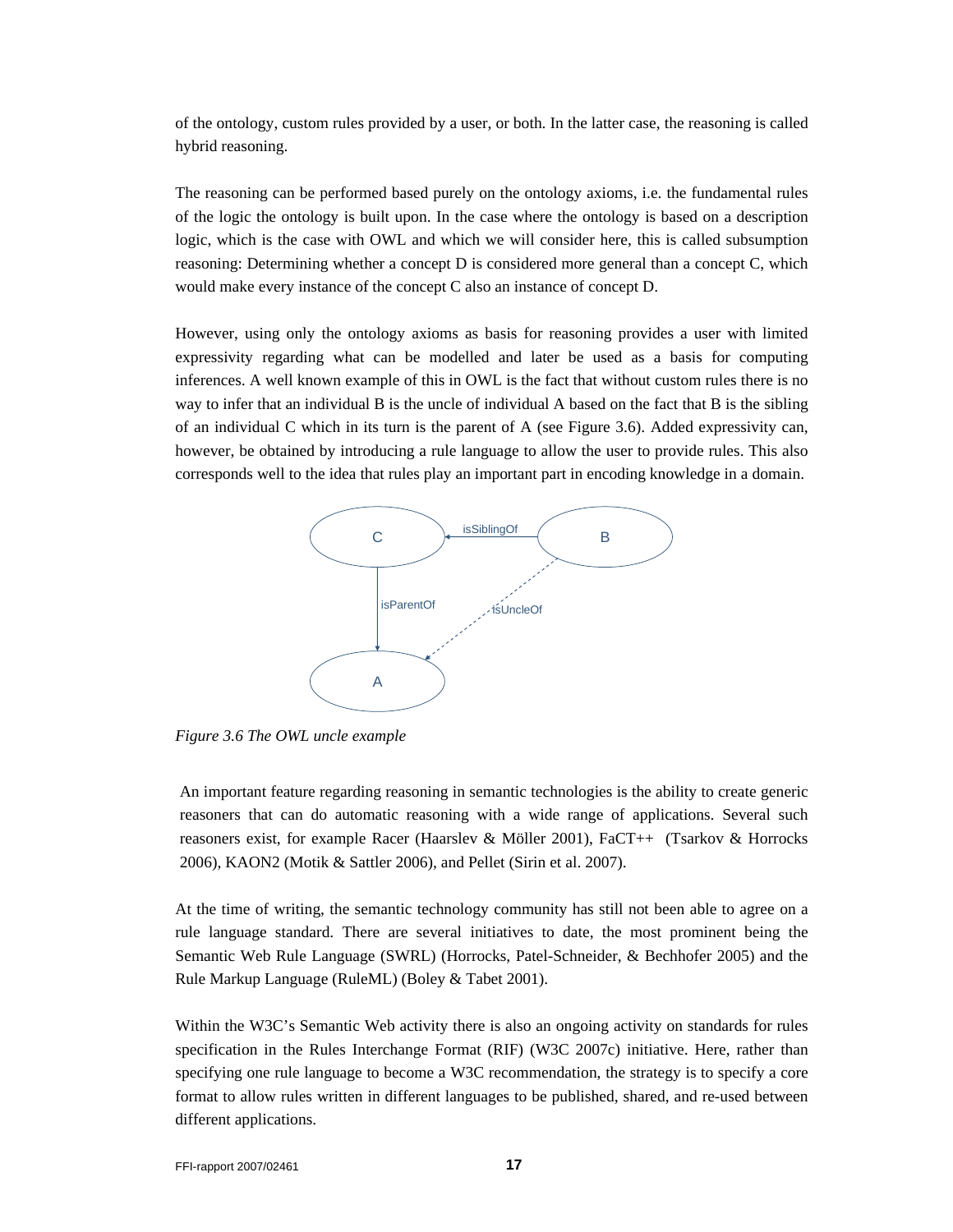Reasoning in connection with semantic technologies provides the users with ontology design assistance and gives the capability of inferring new information from a knowledge base. In order to increase the restricted expressivity of ontology specification languages, there is a need for userdefined rules.

#### **3.4 Querying**

Querying is a fundamental way of collecting information from information systems. In systems based on semantic technologies, information is typically represented using knowledge representation methods (see section 3.1) and is typically being stored in some kind of knowledge base. As one of the most important knowledge representation formalisms is RDF, a query language that works with graphs of triples is needed. The main W3C effort in this area is SPARQL Protocol and RDF Query Language (SPARQL)(W3C 2007e). As the name implies, SPARQL is a collection of recommendations for a query language, a query protocol for accessing RDF data over a network, and a result format for returning result sets. SPARQL is mainly used to access instance data, or ABox data in the DL terminology. The SPARQL query syntax has many similarities with the database query language Structured Query Language (SQL) and has four query forms:

- SELECT returns a table of results.
- CONSTRUCT returns an RDF graph, based on a template (an RDF equivalent to XSLT – extensible stylesheet language transformations).
- ASK boolean query.
- DESCRIBE returns an RDF graph chosen by the query processor.

In addition, optional matches and filters can be used to increase or limit the number of result bindings.

The protocol which specifies the behaviour of a remote query endpoint can be both HTTP and SOAP-based. It has one operation, which is the query operation.

The result of a SPARQL query is wrapped in what is called an XML Query Result Format. One (complete) result is returned for each possible query match. A JavaScript Object Notation (JSON) format has also been proposed.

It is possible to query knowledge bases in a way similar to querying databases. SPARQL is the W3C query language and protocol for querying RDF.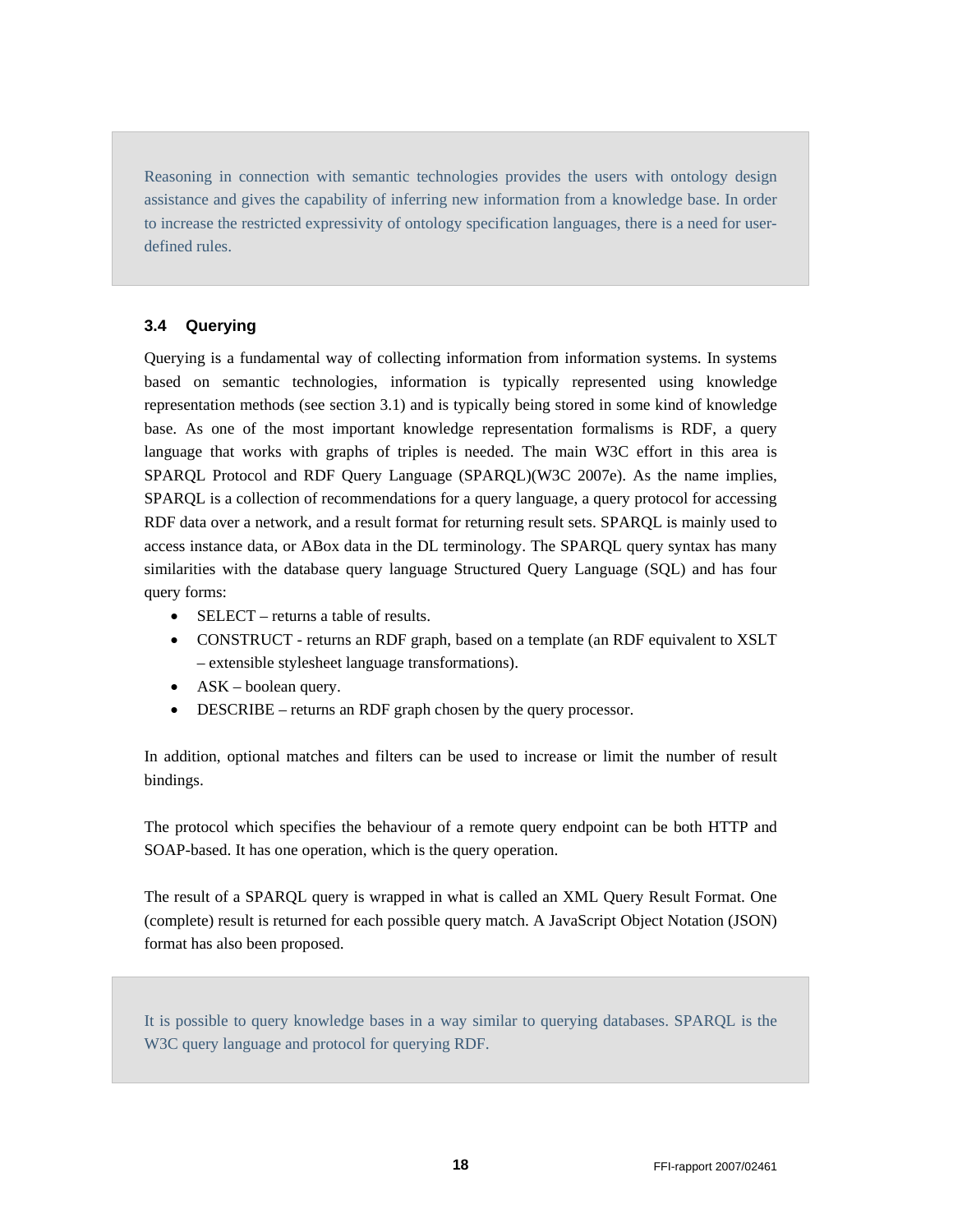#### **3.5 Agents and Services**

A central concept in the initial thoughts about the Semantic Web was the use of agents. Agents are software components able to take advantage of computer-readable elements from semantic descriptions. The US Defence Advanced Research Projects Agency (DARPA) funded work on the Semantic Web trough the DARPA Agent Markup Language (DAML), and as the name implies DAML was a language for agents. OWL in its turn was derived in part from DAML. For agents to fully take advantage of the Semantic Web with its current technology stack, they have to be able to understand OWL ontologies.

Figure 3.7 shows how agents are envisioned to run without constant human involvement to accomplish user-defined goals. The user defines a goal and an agent achieves the goal by gathering, filtering and processing computer-readable information. We define agents as autonomous, proactive and social. They are autonomous as they are able to make decisions on behalf of the user, proactive in the sense that they may take initiative when appropriate, and social as they interact with other agents in order to complete their tasks.



*Figure 3.7 An agent on the Semantic Web, delegating tasks to another agent on behalf of a user* 

In addition to handling information, agents are expected to be of great value in the context of Web Services. By combining Web Services and semantic technologies there is a potential for achieving more dynamism and automation in service environments. Web Service technology provides a solution to the protocol heterogeneity problem of distributed services. Semantic technologies make it possible to describe services in a computer-readable way, allowing data heterogeneity to be solved at the semantic level. Web Services that are enriched with semantic service descriptions are called Semantic Web Services.

All standard concepts needed for describing the properties and capabilities of a Semantic Web Service are defined in a service ontology. Some typical concepts used to describe a service are input, output, precondition and effect. Input is what the service expects to receive from the user, output is what the user can expect to receive from the service, precondition is what is expected to be true before the service can be used, and effect is the state of the world after the service is finished. As an example of a precondition, a service description may state that a user has to have a valid credit card. Similarly, the effect of the service could be that the balance on the user's bank account is changed.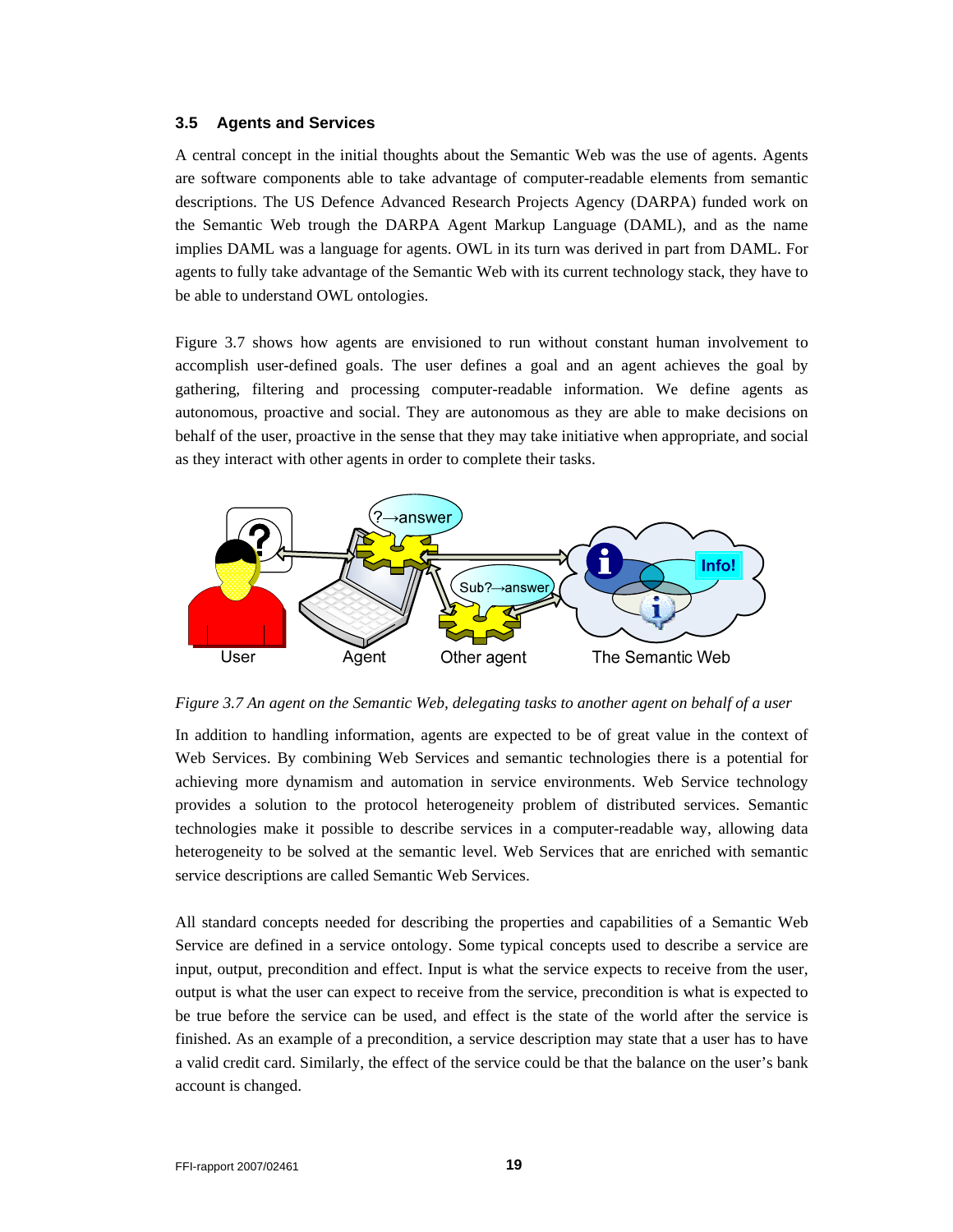The individual service descriptions are instances of the service ontology described through concepts from other domain ontologies. E.g. if a service uses position as input to a service, the concept position is defined in an ontology separate from the service ontology. This combination of a domain ontology and a service ontology is used when discovering Semantic Web Services.

Figure 3.8 shows how agents use the service ontology to discover services, compose complex services, and invoke services to accomplish goals specified by the user. For this to be possible, service providers describe services and users define goals/requests according to the concepts of the service ontology. The agent uses the request and the descriptions to reason about services and to match the request to a service description. A complex service might require the agent to invoke several services in order to fulfil the goal. Invocation is done by the agent and resolves the user's goal. This is called service composition.



*Figure 3.8 Agents utilising Semantic Web Services described using the same service ontology* 

Figure 3.9 shows how linking between ontologies is used to make syntactically interoperable services semantically interoperable. Here the only way for the consumer to understand the service description (SD) expressed using ontology B, is to do a linking between this ontology and its own ontology A. We discuss this in more depth in section 5.1.



*Figure 3.9 Using linking of ontologies to bridge between syntactically interoperable services*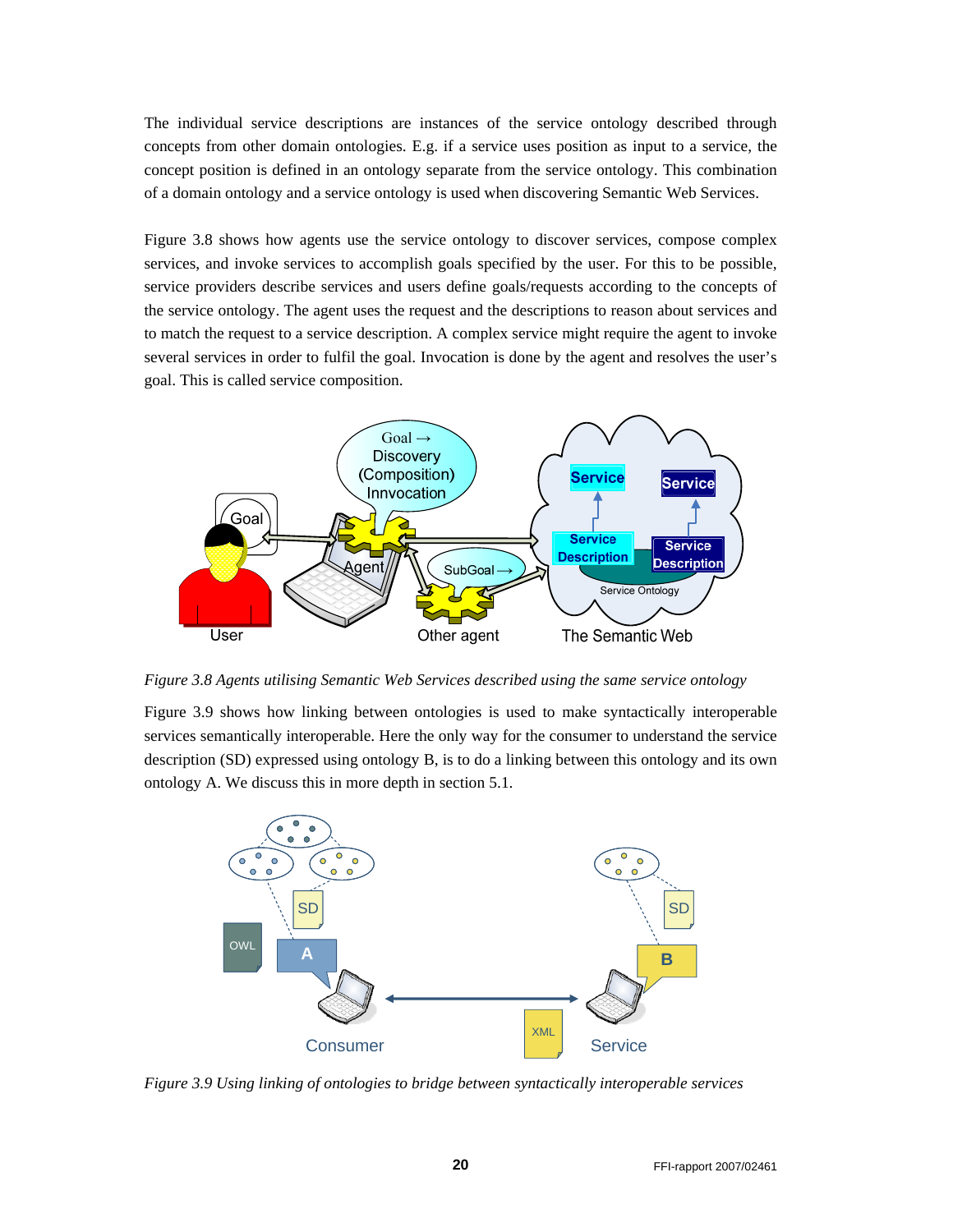Figure 3.10 shows how ontologies are used to perform matchmaking, i.e. matching between a consumer's service request (SR) and a provider's service description (SD) in a service registry. The service provider describes the service according to the domain ontology and the service ontology (not shown). The consumer expresses his request knowing the concepts of the service ontology and having his own domain ontology. Again, by exploiting linking between concepts in different ontologies, the registry can compute that the services can communicate using the mechanism in Figure 3.9. The request and the service description are matched followed by an invocation of the service. Before the service is invoked there might be some form of negotiation between the parties about e.g. quality of service.



*Figure 3.10 Semantic service discovery and matchmaking* 

There have been, and still are, a number of research efforts in the area of Semantic Web Services. Figure 3.11 shows the timeline of development for the different initiatives. There are differences between them both regarding how they view service semantics and regarding what logical language best represents these semantics. Some initiatives extend existing standards while others offer a mapping to existing standards.



*Figure 3.11 The Semantic Web Services initiatives*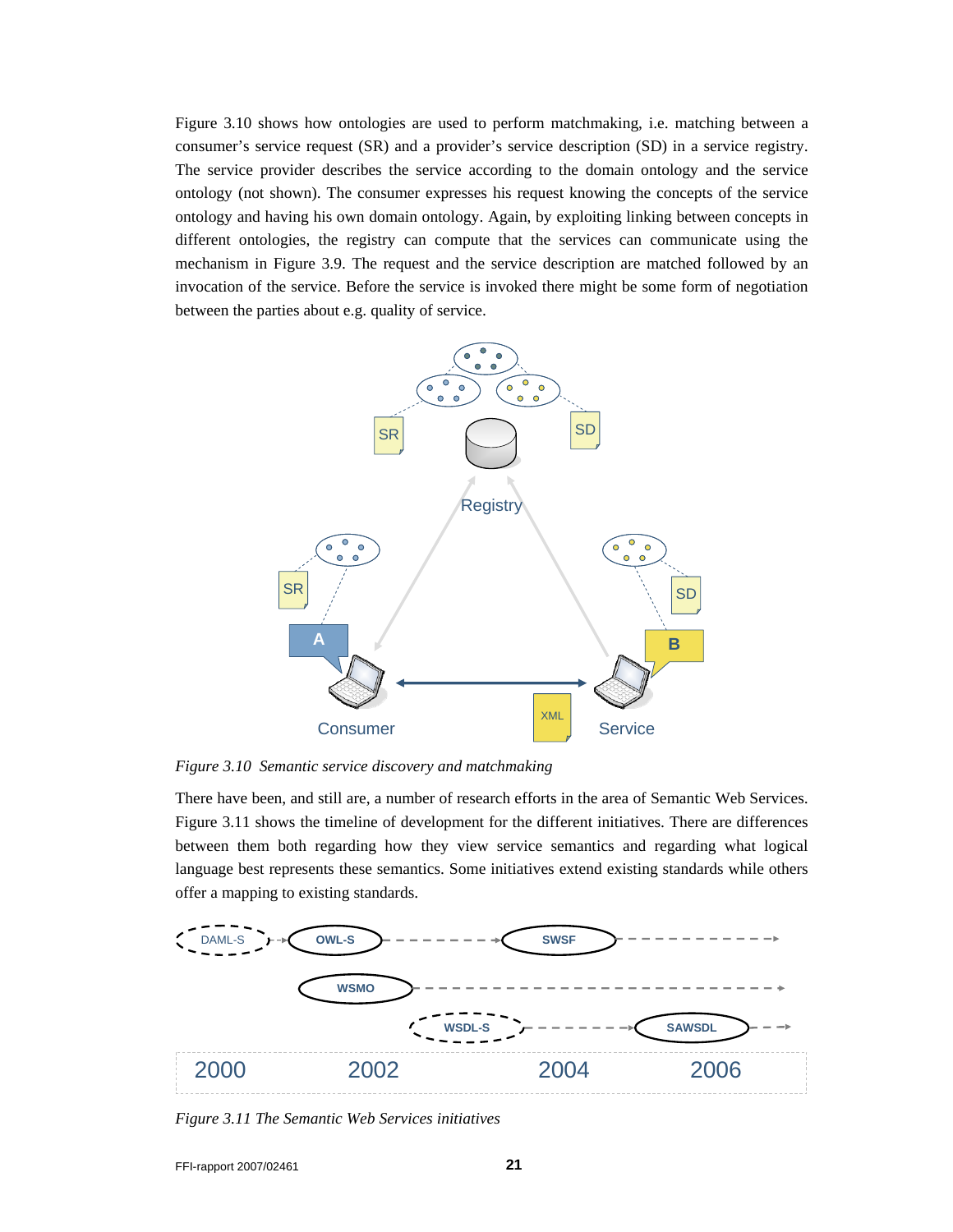As may be seen in the figure, the main initiatives currently are:

- Web Ontology Language Services (OWL-S) (W3C 2004a), based on work founded by the US Department of Defence in the DARPA Agent Markup Language (DAML) project.
- Web Service Modelling Ontology (WSMO) (Roman et al. 2005), founded by the European Commission, Science Foundation Ireland and the Vienna city government.
- Semantic Web Services Framework (SWSF) (W3C 2005a), a part of the DAML program.
- Semantic Annotations for WSDL (SAWSDL) (W3C 2007d), derived from WSDL-S (Web Service Semantics). WSDL-S is a project from IBM and The University of Georgia.

Below, we present these initiatives in more detail.

OWL-S is the most mature initiative and uses OWL constructs in its definition of a service ontology. In addition to OWL constructs, other logical languages are used for representing service behaviour. The drawback is that these additional logical languages are not modelled as part of the ontology but must be embedded in the OWL-based service descriptions and be processed by e.g. rule engines.

WSMO is considered OWL-S' competitor. The work on WSMO was motivated by what was identified as shortcomings in OWL-S and OWL with respect to service modelling where OWL-S uses logic outside the ontology. To remedy the problems, the WSMO initiative designed an ontology language and a framework for service descriptions using logic they considered to better represent services. WSMO promises some level of convergence with OWL-S by adding a logical layer corresponding to the lowest form of logic used in OWL in their specification.

SWSF aims at embracing elements from OWL-S, WSMO, Business Process Execution Language (BPEL), Process Specification Language (PSL), SOA, and service choreography. Semantic Web Services Language (SWSL) (W3C 2005b) is the ontology language used to define the service ontology. Instead of choosing one logical approach, SWSF has chosen to develop two versions of both the ontology language and the service ontology to accommodate different types of logic. The concepts in the ontologies match and are translatable in weakened form.

SAWSDL has recently been accepted by the W3C as a recommendation. As a counterweight to the increasingly complex Semantic Web Service specifications, SAWSDL takes a more pragmatic approach by adding semantic annotations to WSDL files using external ontologies. There is no restriction on the ontology language used to specify the concepts the services exchange. This makes it possible to use both existing and future external ontologies and to describe a service according to multiple ontology languages.

Agents are software components able to take advantage of computer-readable elements in information and services. Semantic Web Services are Web Services described using ontologies, facilitating automation of several tasks.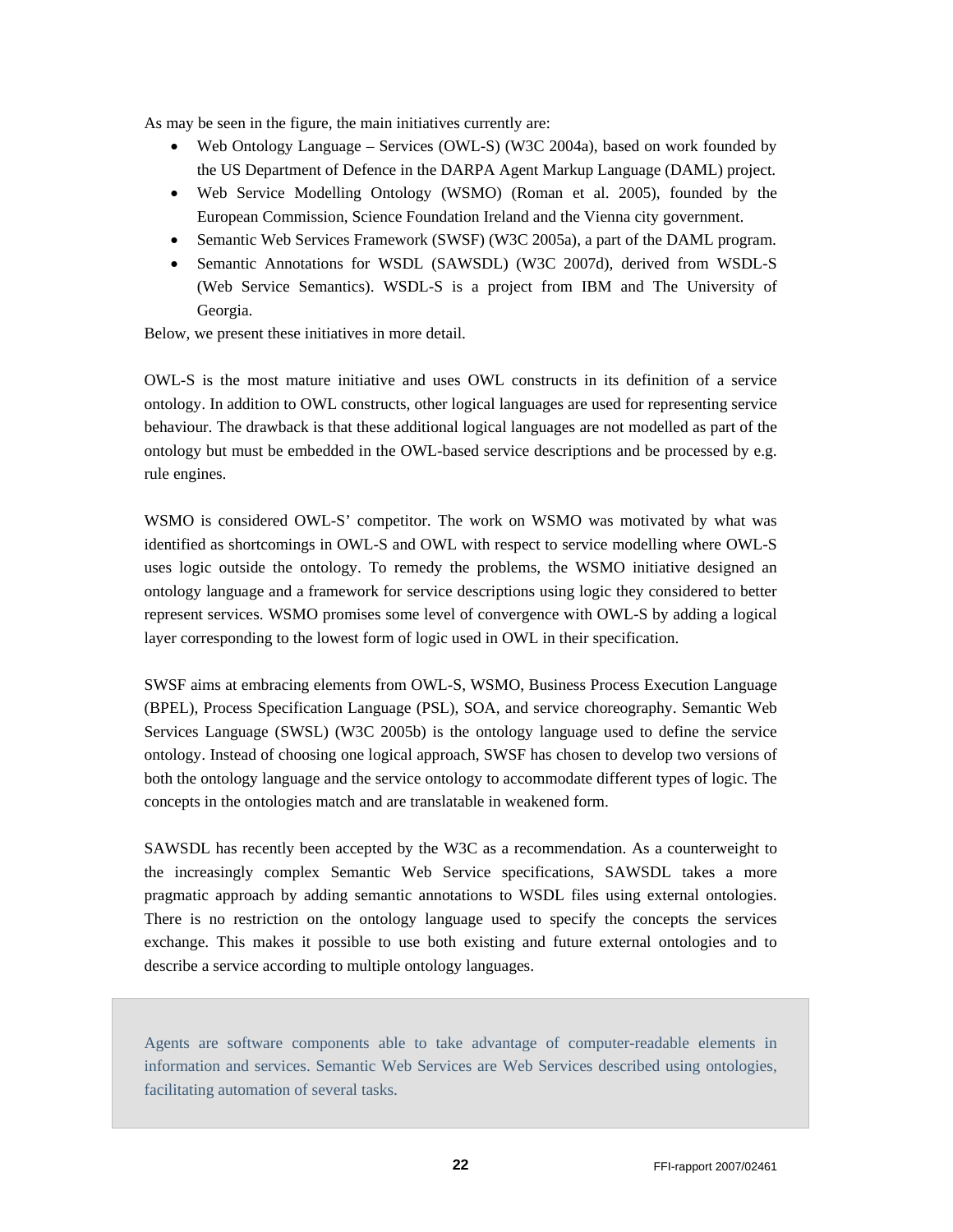## **4 The Semantic Web**

#### **4.1 The Vision**

It is fair to say that semantic technologies have become revitalised due to the vision of the Semantic Web, pioneered by the founder of the World Wide Web, Tim Berners-Lee (Berners-Lee, Hendler, & Lassila 2001). In this vision, web content is annotated according to ontologies and the whole web becomes one computer-processable knowledge base. In addition to the annotating of web content, the Semantic Web vision is also a vision of a change in the World Wide Web from a web of documents, as it is today, to a web of data. In other words: With the Semantic Web it will be easier for users (and applications) to get access to data from databases, electronic calendars, etc., and reuse these data. The vision of the Semantic Web has often been criticised as being "Artificial Intelligence all over again". However, being pragmatic, surely some advantages can come from using this kind of technologies.

In developing the components of the Semantic Web, the World Wide Web Consortium (W3C) provides technologies and standards that can also be used within and between enterprises and large organisations. This is true independently of the success of the Semantic Web.

#### **4.2 The W3C Semantic Web Standards**

The stack shown in Figure 4.1 shows the most recent version of the so-called Semantic Web layer cake, which illustrates W3C's take on the pieces needed in the Semantic Web puzzle.



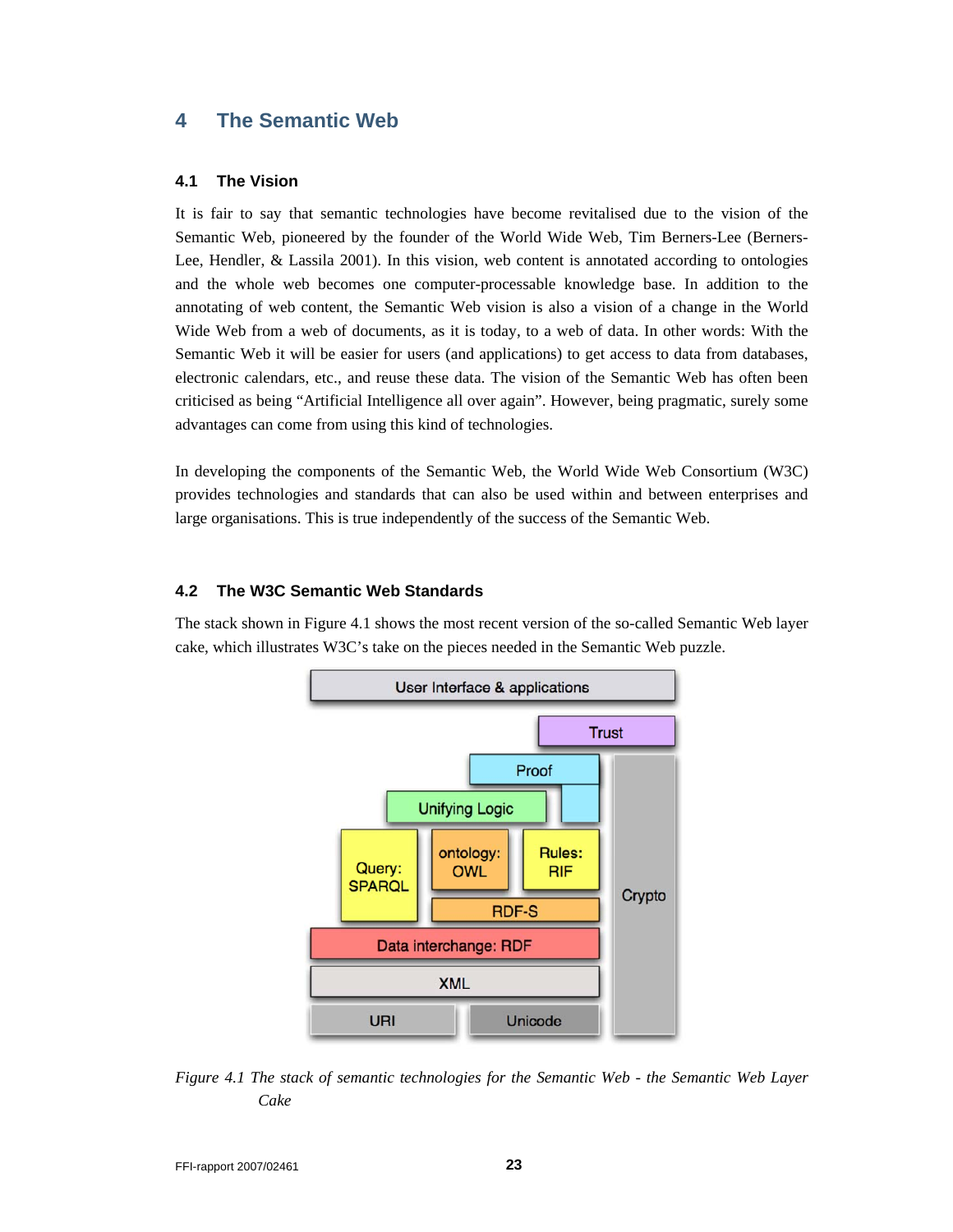Building on Uniform Resource Identifiers (URIs) and XML, RDF (see section 3.1) is the format for representing information in the Semantic Web. It can be queried using the SPARQL query language for RDF (see section 3.4) and restricted using RDF Schema (RDF-S) (W3C 2004c) or the more expressive OWL (see section 3.2). Additionally, there is work in progress on a Rule Interchange Format (RIF), which will be used to exchange rules between different rule systems. The upper levels (as well as the crypto block) do not have any abbreviations associated with them. This is because the technologies in this area are not ready yet.

In the literature, the semantic technologies developed to facilitate the Semantic Web can be seen denoted as Semantic Web technologies. The two terms 'semantic technologies' and 'Semantic Web technologies' are often used interchangeably, but in (Sheth & Ramakrishnan 2003), Semantic Web technologies are defined to be semantic technologies that adhere to the standardisation being done by W3C in order to facilitate the Semantic Web. Following this line of thought, W3C standards like RDF, RDF-S, OWL, and SPARQL are examples of Semantic Web technologies, while a semantic technology like Topic Maps is not considered a Semantic Web technology. In this document, however, we do not make this distinction, and thus use semantic technologies and Semantic Web technologies interchangeably.

The Semantic Web is an extension of the current web where the use of knowledge representation techniques is envisioned to allow computers to collect data on the web on behalf of humans.

#### **4.3 Annotating Resources on the Semantic Web**

In order to realise the vision of the Semantic Web, the resources on the World Wide Web have to be annotated, i.e. labelled with metadata. This is true for both documents and data that reside on the web.

The metadata terms can be formally defined in ontologies, providing a high level of precision as the meaning of the terms will be well defined. This can be considered a top-down approach to metadata: A group of domain experts, or another authority, defines which terms are available for use. The advantage of an approach like this is, in addition to the terms being well-defined, that it opens up the ability to do reasoning (see section 3.3) on the metadata.

There is also the bottom-up approach where the users apply their own metadata terms without having to consider a well-defined vocabulary. The result of such a metadata creation strategy is often called a folksonomy. The use of folksonomies is exemplified in popular online services like del.icio.us (del.icio.us 2007) and flickr (Flickr 2007).

One important technique for annotating web pages is microformats. Microformats are a set of reusable standards that help people and applications share commonly needed information over the Web. Examples of common microformats are hCalendar (microformats.org 2007a) for handling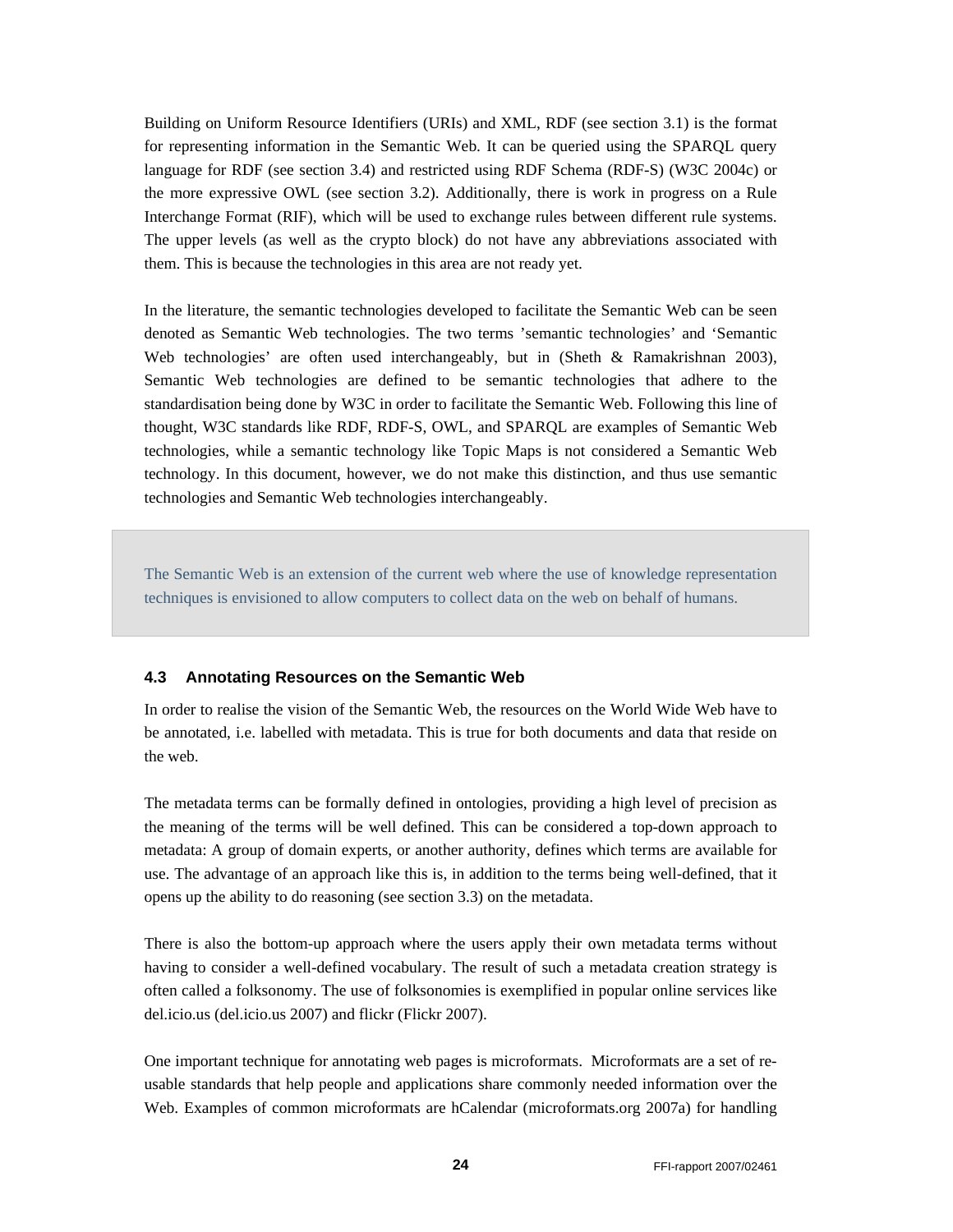events in calendars and hCard (microformats.org 2007b) for handling contact information.

The two leading W3C initiatives regarding annotating the Semantic Web are RDFa (W3C 2007b) and Gleaning Resource Descriptions from Dialects of Languages (GRDDL - pronounced "griddle") (W3C 2007a). The latter initiative has recently reached the status of a W3C recommendation.

RDFa is a syntax that expresses the metadata using a set of elements and attributes, embedding RDF in HTML documents in a way that is imperceptible to the user of a standard web browser. This is done by adding the RDF as metadata in the tags of the HTML document, making the document metadata computer-readable. The RDFa proposal is managed by W3C, and has a working draft status at the time of writing.

The idea of GRDDL is to take advantage of available microformats to create RDF-based annotations for web pages automatically. This is done by a GRDDL transformation, which has to be specified either in the document itself or in the microformat profile.

## **5 Selected Capabilities**

This section presents a selection of the capabilities listed in section 2.2. The selection reflects the project's view at the time of writing of the most interesting capabilities of semantic technologies, and is illustrated in the outer circle in Figure 5.1.



*Figure 5.1 The selected capabilities shown together with the core technologies*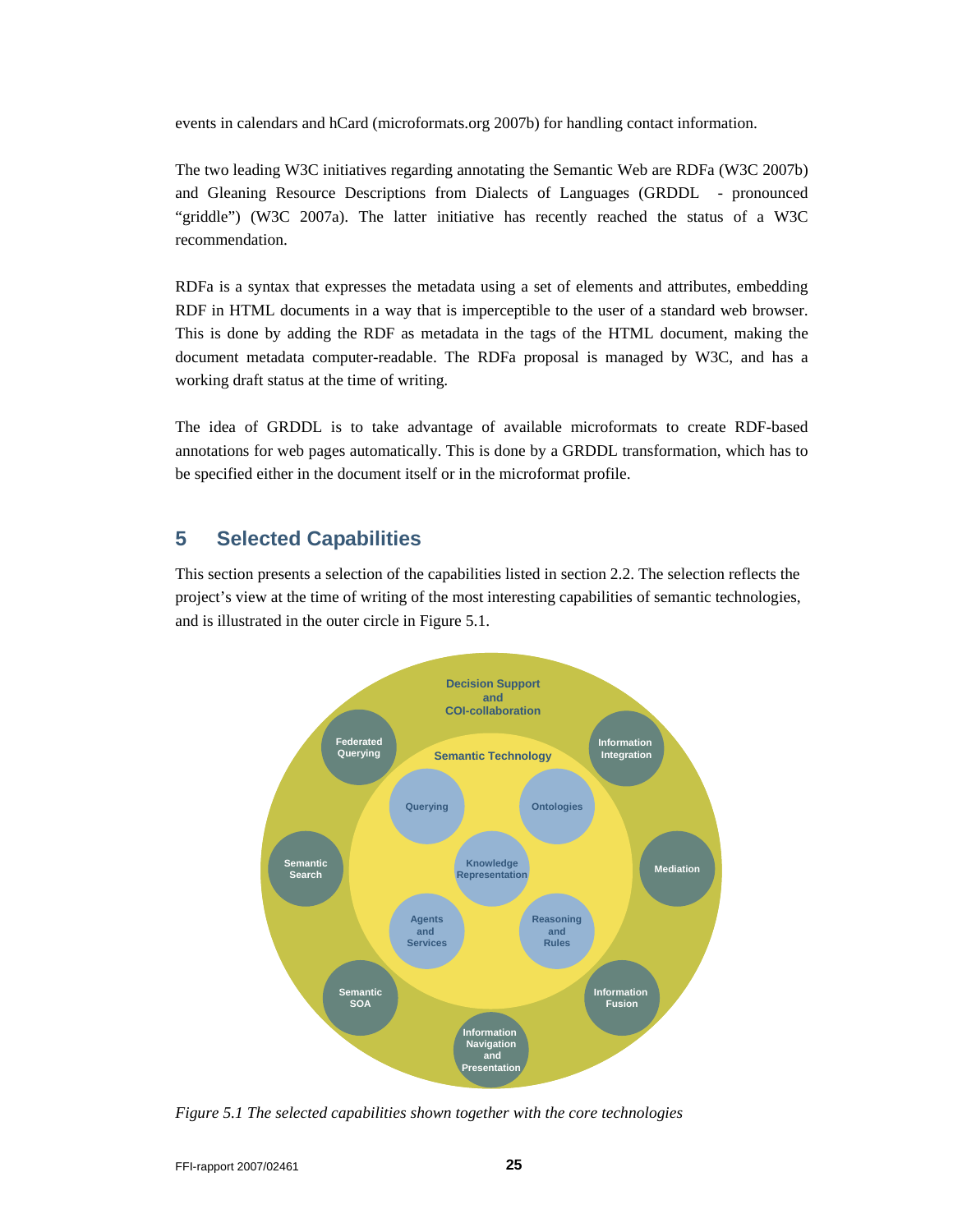#### **5.1 Information Integration**

The main idea of semantic information integration is to solve semantic mismatch between different formats and systems at the semantic level. By separating the ontologies from the systems, one can define mappings between these ontologies. Since ontologies are formal models based on logic, it is possible to use automatic reasoning tools on these models to execute mappings. This can be used to integrate information from heterogeneous sources automatically (based on the specified mappings). The result is a model-driven way to resolve semantic mismatch, which introduces a (logical) hub-spoke structure at the semantic level.

By doing information integration in this centralised or federated way, proponents of semantic technologies claim that it is possible to approach linear growth in the number of integrations that must be carried out. This contrasts vastly with the current worst-case scenario of exponential growth in such integrations, since it is based on a decentralised (point-to-point) integration structure (shown in Figure 5.2 (a)). The exponential growth in integrations is commonly known as the *n²*-problem, which is roughly the maximum number of integrations that are needed for *n*  systems. With the semantic information integration model, it is claimed that only *n* integrations are needed at best (shown in Figure 5.2(b)).



*Figure 5.2 Point-to-point transformation (a) vs. centralised/federated (b) information integration* 

The hypothetical benefits of semantic information integration therefore clearly are interesting, since most large organisations suffer from having many different systems that should ideally share more information between them. Additionally, new and existing collaboration partners could often be provided with more or better information. The semantic approach is claimed to make information more adaptable, better supporting evolving and changing requirements for information sharing.

Another benefit of semantic information integration is the ability to integrate information from heterogeneous sources as different as web pages, word processing documents, databases and Web Services. Using RDF as the standard way to represent data, the data can be integrated and repurposed using querying and possibly mapping and reasoning mechanisms. See Figure 5.3 for an illustration of this.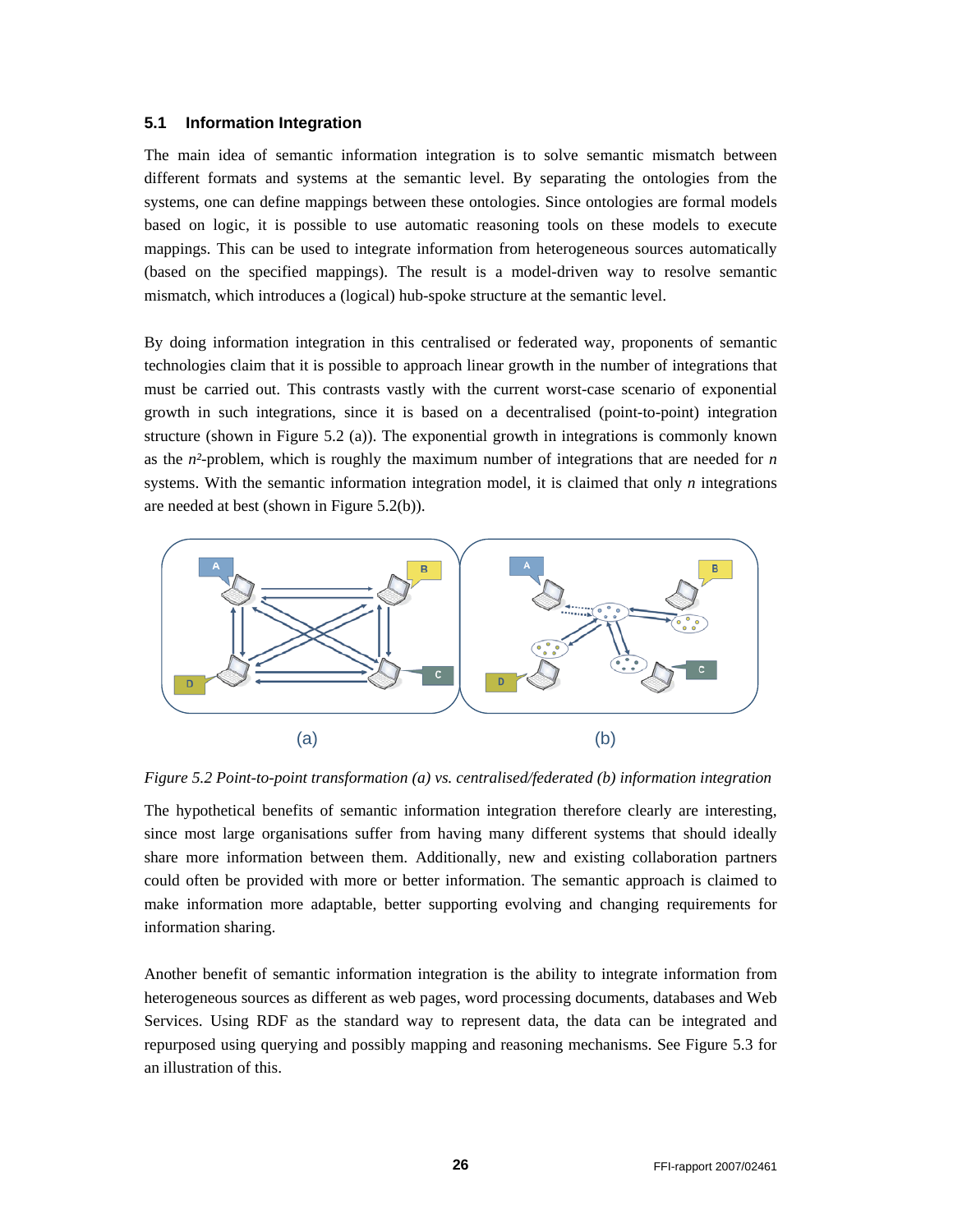

*Figure 5.3 Semantic information integration can bring together data from heterogeneous sources.* 

The main idea is to

- create ontologies based on the source formats,
- create a higher-level bridging ontology,
- map the source ontologies to the bridging ontology, and
- design a query that operates on the bridging ontology.

By using different reasoning mechanisms to execute the mappings specified, automatic translation between the native models and the bridging ontology can be executed in runtime. As a result, the query specified will provide answers from all the sources.

Semantic information integration provides a more scalable way to integrate information from heterogeneous sources, based on automatic reasoning and mapping between ontologies.

#### **5.2 Federated Querying**

A topic related to information integration (see section 5.1) is federated querying, also called federated search or federated data access. While not a new concept, this pattern is definitely facilitated by semantic technologies. The problem that federated querying seeks to solve is that important or relevant information may reside in different databases in different organisations or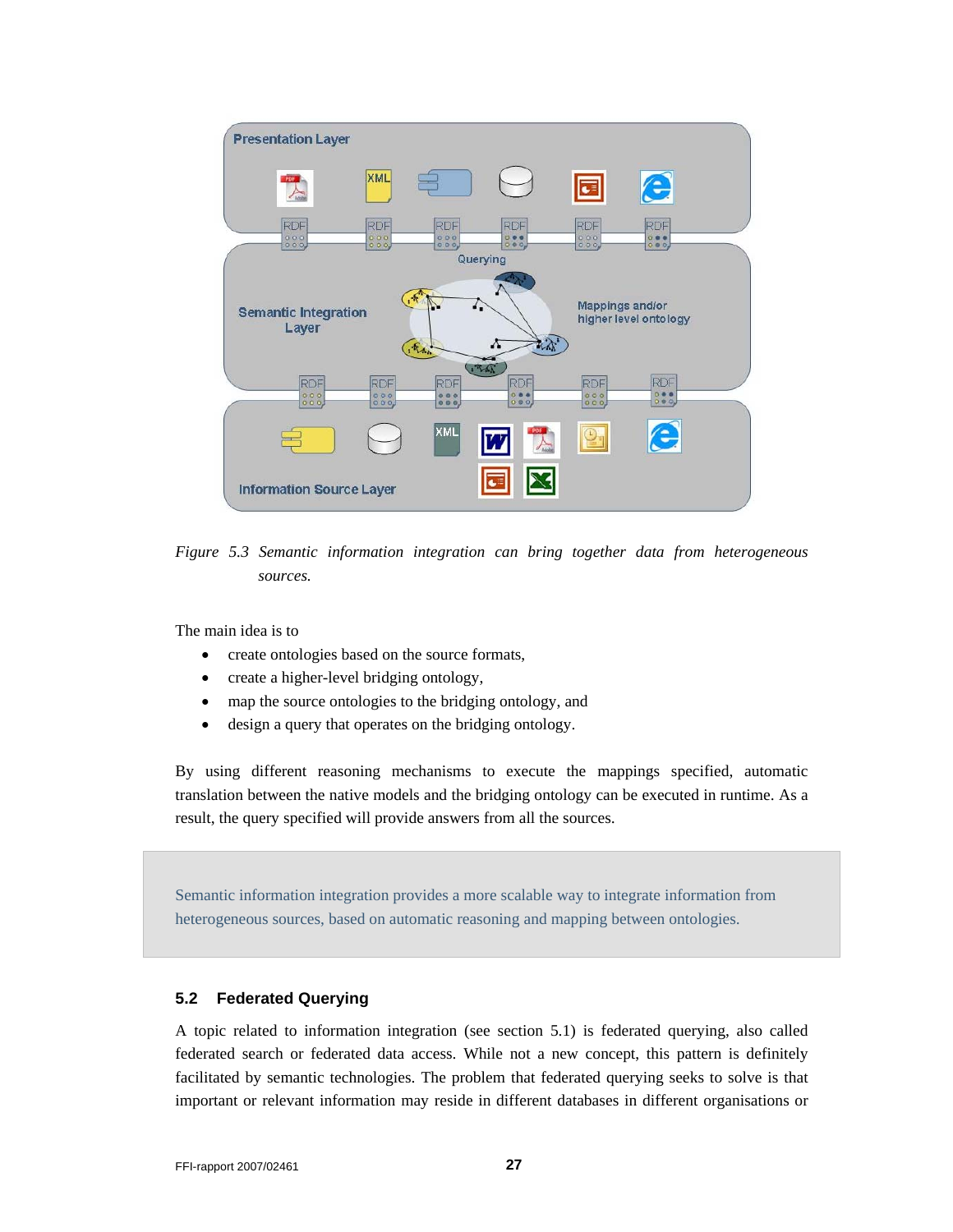agencies. Thus, these databases have different ownership and information needs to be preserved and updated in its respective organisation. Still, sometimes the only way to get the needed information or answers is by combining information from these different databases.

The idea of federated querying is to pose a query to a central 'engine', which in turn may translate this query and pose sub-queries to the different databases. By combining the results of such distributed query execution, new information previously not available may be obtained. This clearly is beneficial in a system-of-systems environment. There may be variations on this theme, by e.g. caching information at the federated query engine, feeding results from the first query into the second query and so on. The value that semantic technologies add to this pattern is the use of the triple model for storing data, as well as ontologies. This facilitates the integration (possibly using reasoning) of the different query results into one result. Figure 5.4 shows an example of a federated query used to deliver information to a web page. The federated query result could of course also be provided as a service to an automated process on the client side.



*Figure 5.4 A federated query spanning four different organisations.* 

The federated query pattern may be viewed as information integration in pull, rather than push, mode and is facilitated by using RDF. The main reason for this is that RDF data can refer to various ontologies, meaning that triples referring to completely different models can coexist in and be added to the same knowledge base. Since SPARQL also specifies how to query a remotep endpoint, it is well suited for this kind of tasks. There exist experimental extensions to the current SPARQL protocol and implementations that seek to facilitate federated querying.

Semantically enabled federated querying utilises semantic information integration to query databases in potentially different organisations while preserving database autonomy.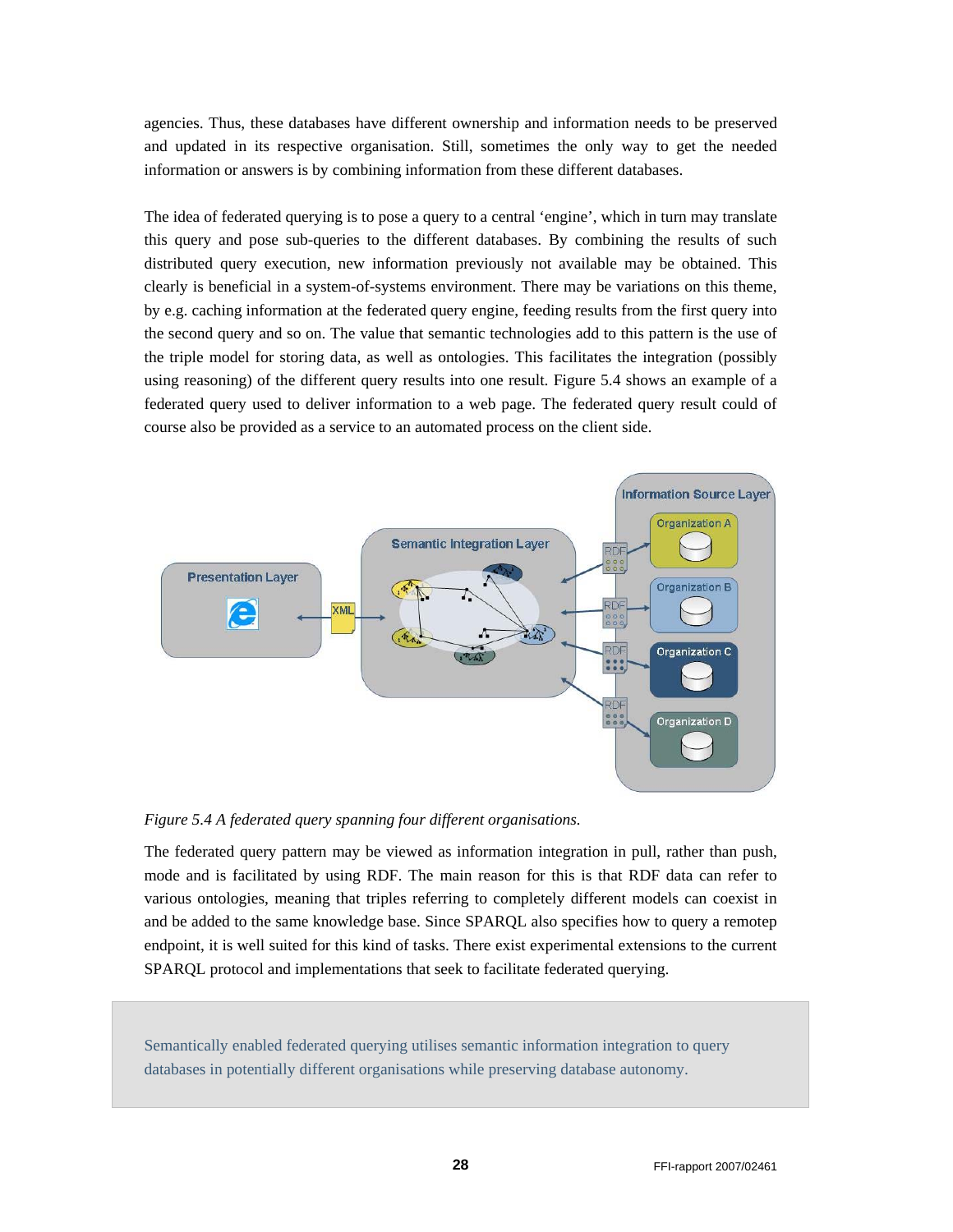#### **5.3 Mediation**

Mediation is usually defined as the process of reaching an agreement between two parties. In the context of this document, we can talk about mediation as resolving mismatch between services or agents in terms of formats, protocols and languages. Often the mediation process will be taken care of by one or more components called mediators. These mediators may be transparent to the parties between which the mediation is taking place.

Format mediation is resolving format mismatch between two components, and is closely related to information integration (see section 5.1) in the sense that it usually will involve information integration in addition to formatting the output to an appropriate format. At the same time, format mediation inherits the benefits of information integration. An example of format mediation is shown in Figure 5.5 where a client with a format A and a service with a format B want to exchange information. This is not possible without a mediator in-between to translate between the two formats. Semantic technologies' contribution in this is basing the mediation on mapping between ontologies. That means allowing the translation to be specified declaratively on the semantic level rather than syntactically as one-to-one mappings between the components.



*Figure 5.5 Format and protocol mediation* 

With protocol mediation the challenge is related to interaction between a client and a service, especially between a client and a service that were not predicted to interact. As an example, in Figure 5.5 the client expects two interactions with a service, while the service in question expects four interactions. In this case, this makes straightforward cooperation between the client and the service impossible. The role of the mediator, then, is to make sure that the client and service can perform the interactions they are designed to do. The mediator can be based on hard-coding, but semantic technologies are envisioned to contribute to a more generic planning of what the mediator needs to do to facilitate interaction between the client and the service. An example of this can be using automatic reasoning based on a planning domain ontology to assist the planning.

The distinction between format and protocol mediation is not always clear-cut, and we envision that often, both will have to be used together to solve certain mediation problems.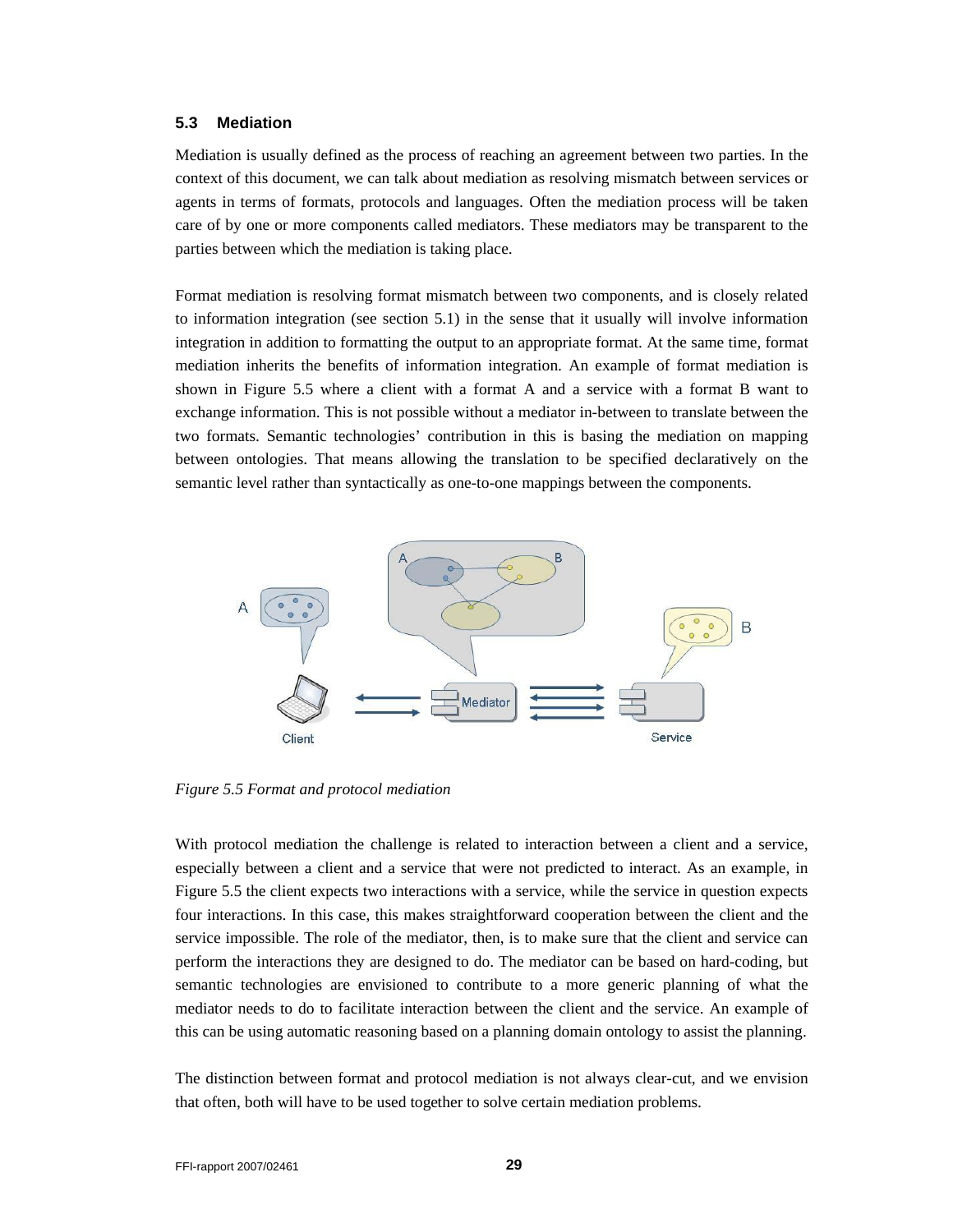Language mediation, or translation, using semantic technologies is based on exploiting a semantic level representation of text in different languages to do translation. This can be based on the idea of labelling concepts with language tags, as can be seen in Figure 5.6. There the concept 'Cat' has labels with language tags: One tag for the Norwegian representation of the concept ("Katt"), and one for the French representation ("Chat"). If a system then somehow is able to relate the string "Katt" in a text to the concept Cat, it is possible to follow the relation 'label:fr' to the French label "Chat". Thus we can have a translation from Norwegian to French. As can also be seen from the figure, this is related to the research area natural language processing (NLP). There will obviously be uncertainty attached to the process of tying a string to a concept, but such NLP considerations will not be pursued here. Further information on NLP can be found in e.g. (Jurafsky & Martin 2000).



*Figure 5.6 Translating the Norwegian string 'Katt' to the French string 'Chat' via the concept 'Cat'* 

Semantic meditation uses semantic technologies to resolve semantic and/or protocol mismatch between clients and services, possibly in a transparent way.

#### **5.4 Information Fusion**

While the two terms information integration and information fusion are often used interchangeably in the literature, in this document we make the following distinction between the terms: Information integration is the merging and aligning of information from different sources, while information fusion in addition to information integration also includes the process of inferring new information based on the integrated information set. This difference is illustrated in Figure 5.7.

The term information fusion is in its turn often used interchangeably with data fusion, which can be defined as: *a formal framework in which are expressed means and tools for the alliance of data originating from different sources. It aims at obtaining information of greater quality; the exact definition of greater quality will depend upon the application* (Wald 1999).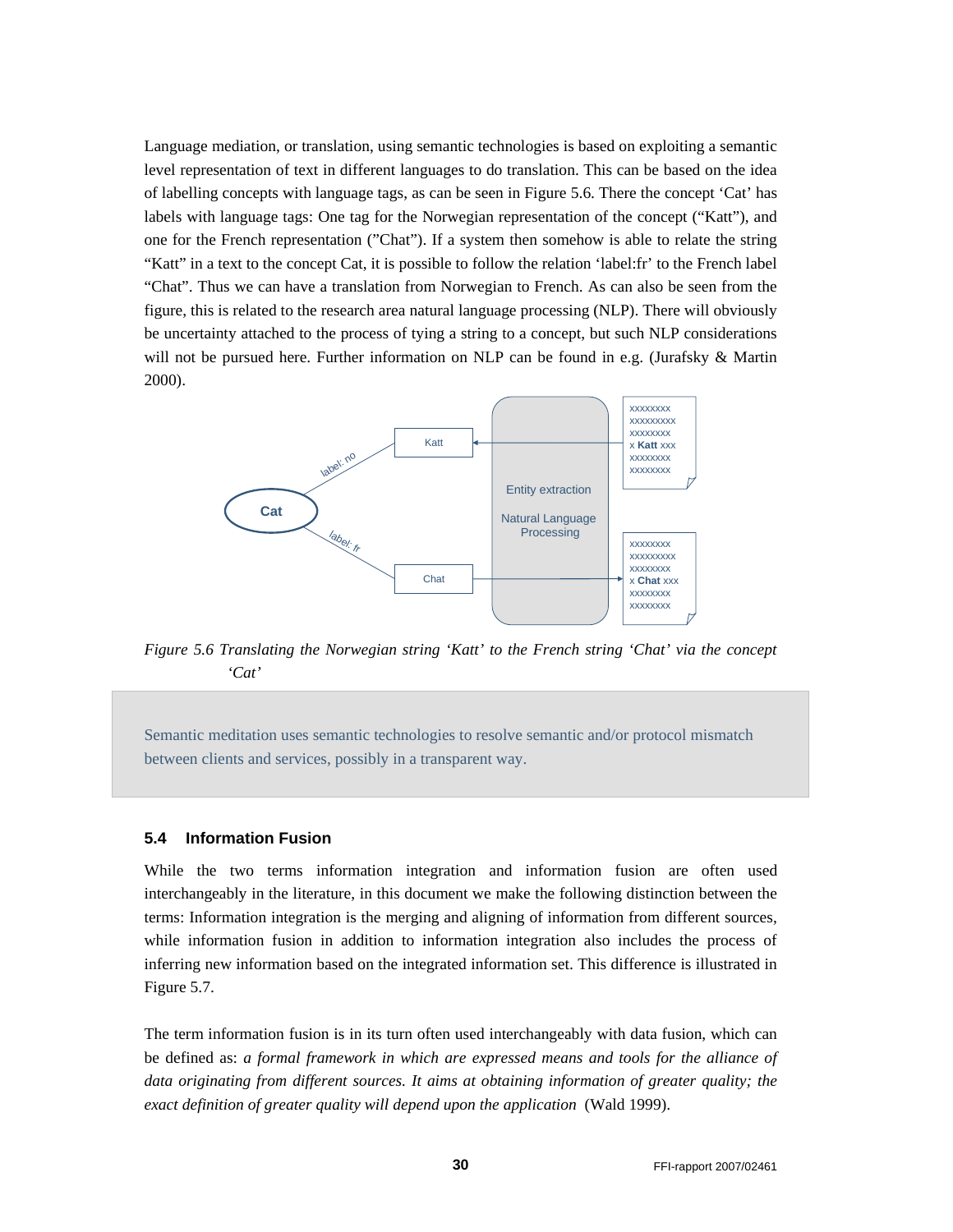

*Figure 5.7 The difference between information integration and information fusion. Whereas information integration only merges and aligns the information, information fusion in addition infers new information* 

There exist several models for data fusion, but the most commonly used, at least in the military domain, is the so-called Joint Directors of Laboratories (JDL) data fusion model (Hall & McMullen 2004). In the latest edition of this model, the data fusion domain is divided into six levels, as illustrated in Figure 5.8. Often, levels 2, 3, and partly 4 of the JDL model are called high-level data fusion or information fusion. In this document we adopt the latter naming convention.

Whereas data fusion on levels 0 and 1 concerns itself with estimating single objects and their states, information fusion concerns itself with estimating relations between the single objects. Symbolic reasoning is needed in order to estimate the relations, and it is at this point that semantic technologies enter the stage. As relations are directly expressible in semantic technologies like RDF and OWL, there is reason to believe that these kinds of technologies can offer solutions when dealing with information fusion problems.

Another important aspect of estimating relations is that they are not directly observable. In order to estimate them, one solution is to use user-defined rules as a basis to do reasoning (see section 3.3). This can be seen as a way to emulate the manual process of looking for patterns in the information to make hypotheses about entity relationships. If this information is described according to one or more ontologies, semantic technologies offer generic reasoners that should be able to infer these relations.

Moreover, in situation analysis, which in an information fusion context includes level 2 data fusion (situation refinement), the goal is to provide the user with situation awareness: The *perception of the elements in the environment within a volume of time and space, the comprehension of their meaning and the projection of their status in the near future* (Endsley & Garland 2000). This formulation relates well to the goal of semantic technologies to handle the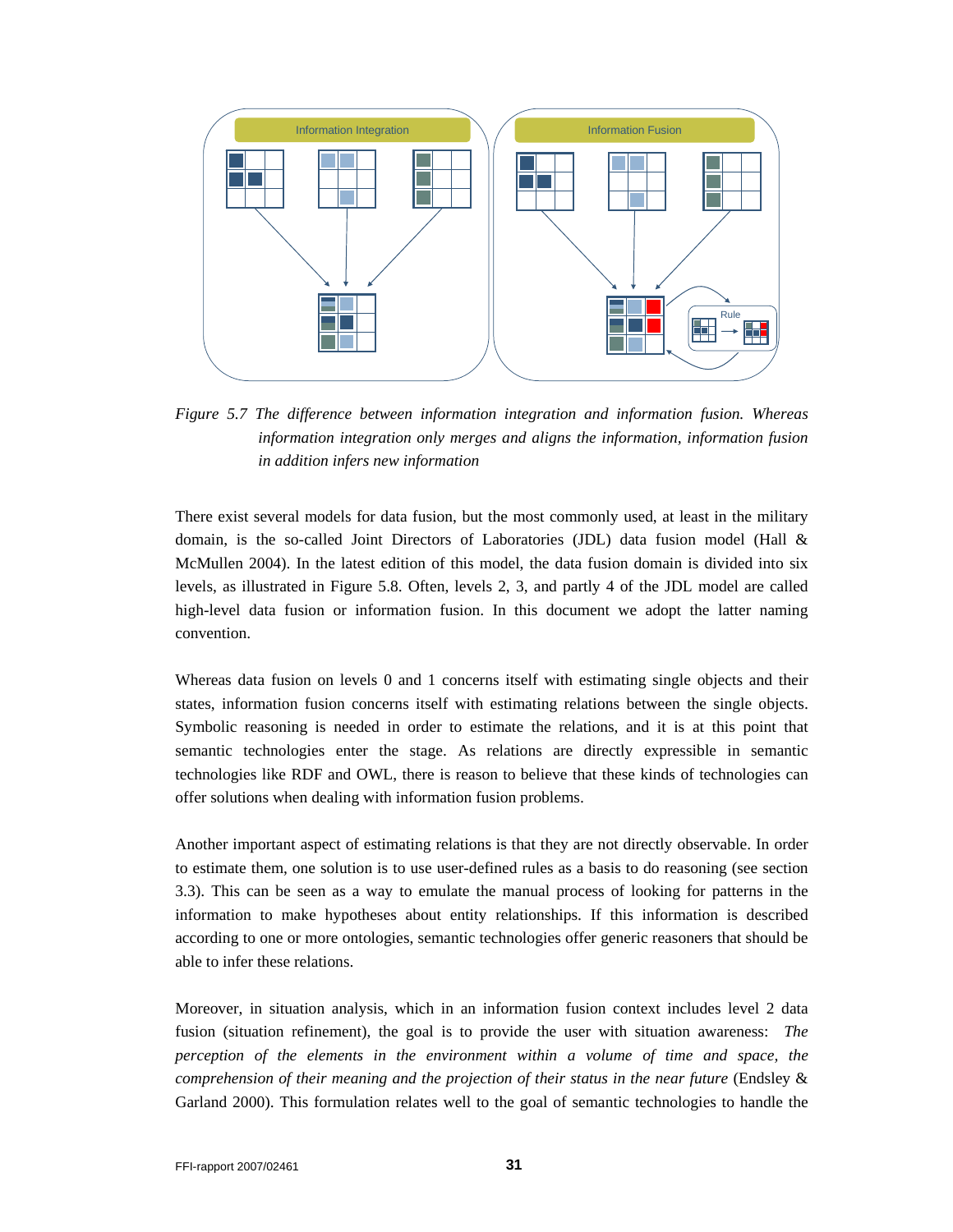meaning of information. The highlighted parts of the following definitions on level 2 and 3 data fusion from (Steinberg & Bowman 2001) further strengthens the tie between information fusion and semantic technologies: *Situation Assessment* (level 2) *is the estimation and prediction of entity states on the basis of inferred relations among entities*, whereas *Impact Assessment* (level 3) *is usually implemented as a prediction, drawing particular kinds of inferences from Level 2 associations*.



*Figure 5.8 The JDL data fusion model with its six levels* 

A possible scenario of semantic technologies in information fusion is illustrated in Figure 5.9:

- 1. A user defines rules to estimate relations. Relations of interest in a military context could be for example canThreaten, canFireAt, etc.
- 2. Information from heterogeneous sources is collected and stored in a knowledge base in RDF form.
- 3. A generic reasoner is fed with the user-defined rules and reasons on the information in the knowledge base. It infers new information related to the relations of interest – the new information is shown as light grey RDF triples in the figure and will show up as a result of querying the knowledge base.
- 4. The feedback to the user could for example be warnings about certain (undesired) relations being detected.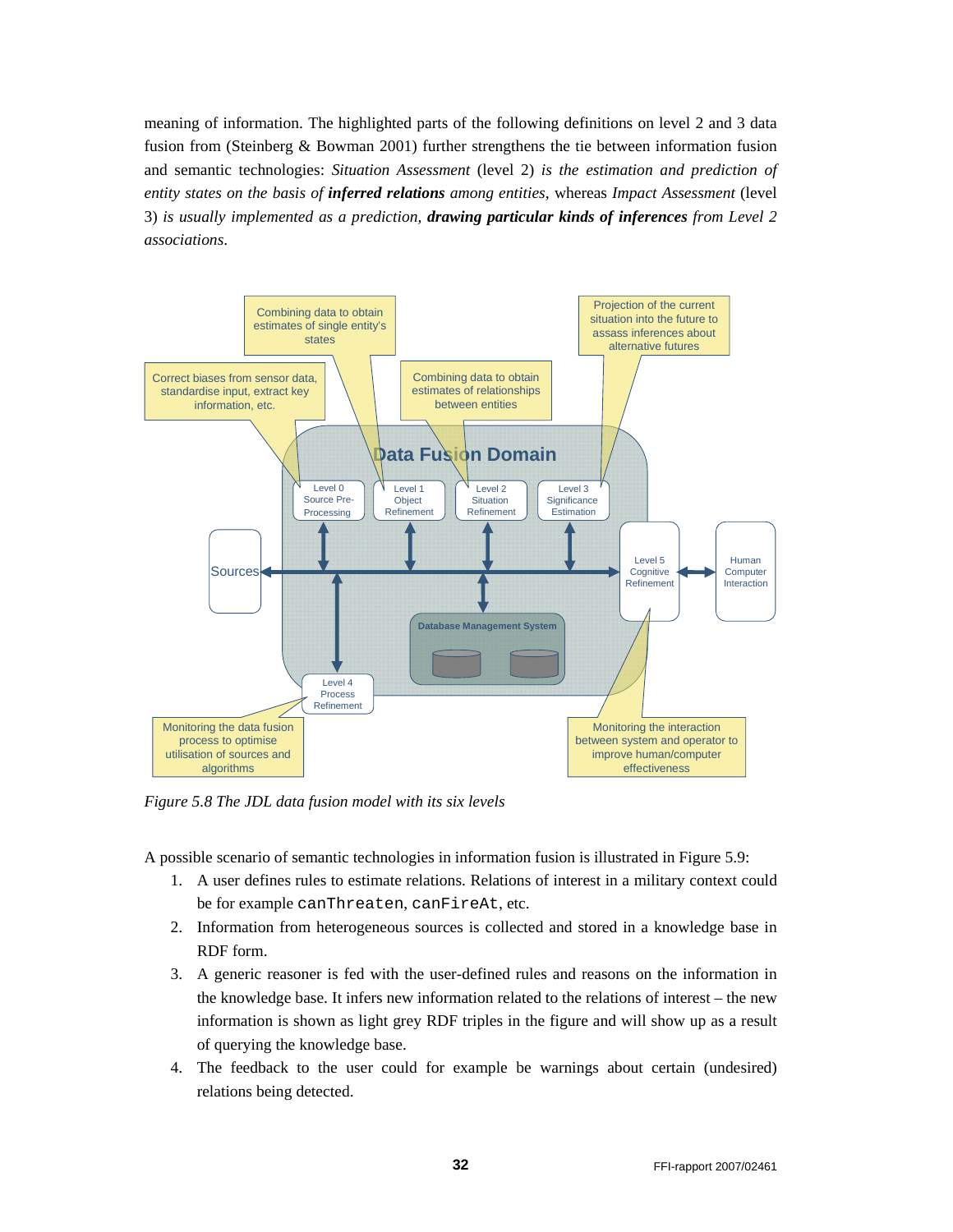

*Figure 5.9 An example of semantic technologies used in information fusion* 

In information fusion, ontology-based reasoning can assist in discovering non-observable relations between objects. The reasoning can be based on user-defined rules.

#### **5.5 Semantic Service-Oriented Architecture (SOA) and Semantic Grid**

There is a lot of effort going into the development of service-oriented architectures (SOAs) these days. SOA is an architectural paradigm that is based on loosely coupled services as building blocks and the orchestration of such services into composite services. The reason for doing this is that it becomes easier to change the orchestration as business needs change. Today, Web Services is the most popular technology for implementing a SOA, and there is a host of different specifications for creating the various parts of a SOA. To create a message-driven SOA, it is common to use an Enterprise Service Bus (ESB) as a SOA infrastructure. ESBs may provide various core services like reliable messaging, storage, transformation, message routing, management, and orchestration.

Whereas Web Services and ESBs provide interoperability plumbing, meaning that the *protocols* used for messaging are becoming standardised, there are still issues in the area of *data* interoperability. Web Services use XML Schema to restrict the syntax in the message payloads.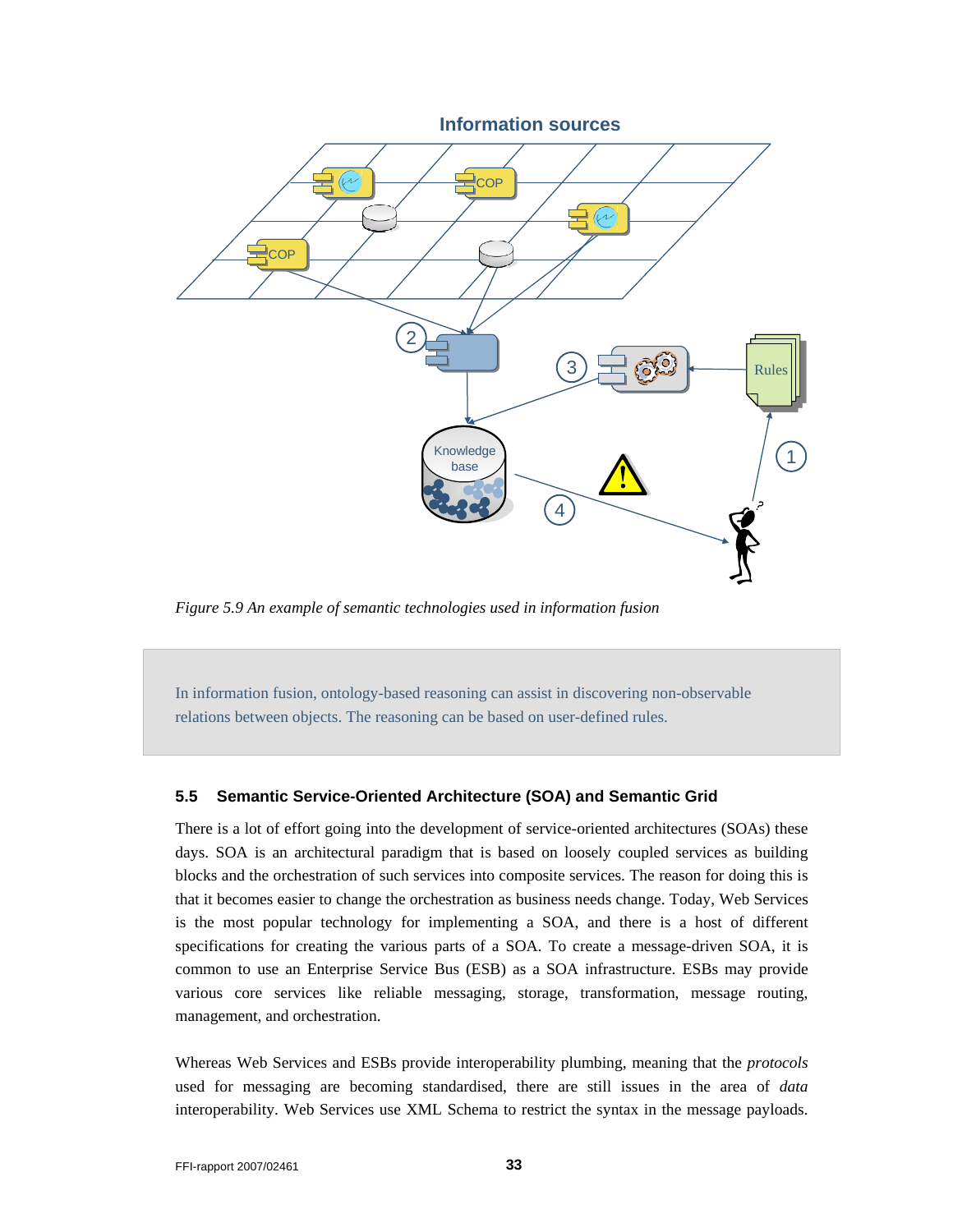Since XML Schema has no scalable way to link between various schemas, we may quickly end up with the exponentially growing case illustrated in Figure 5.2 (a). By creating a semantic layer with ontologies that represent the different schemas, it becomes possible to map different source ontologies to domain ontologies. The domain ontology may in turn be used to mediate between different source ontologies, like in the linearly growing case in Figure 5.2 (b). The use of semantic technologies in ESB mediation services is shown in Figure 5.10. Here, an orchestration engine makes use of the semantic mediation service to combine information from command and control (C2), geography, and logistics services into a common operational picture (COP).



*Figure 5.10 Semantic mediation as a core service in an ESB* 

Figure 5.11 shows the semantic SOA concept as a combination of several other technologies.



*Figure 5.11 Semantic SOA shown as an intersection of Web Services, Multi-agent systems and the Semantic Web*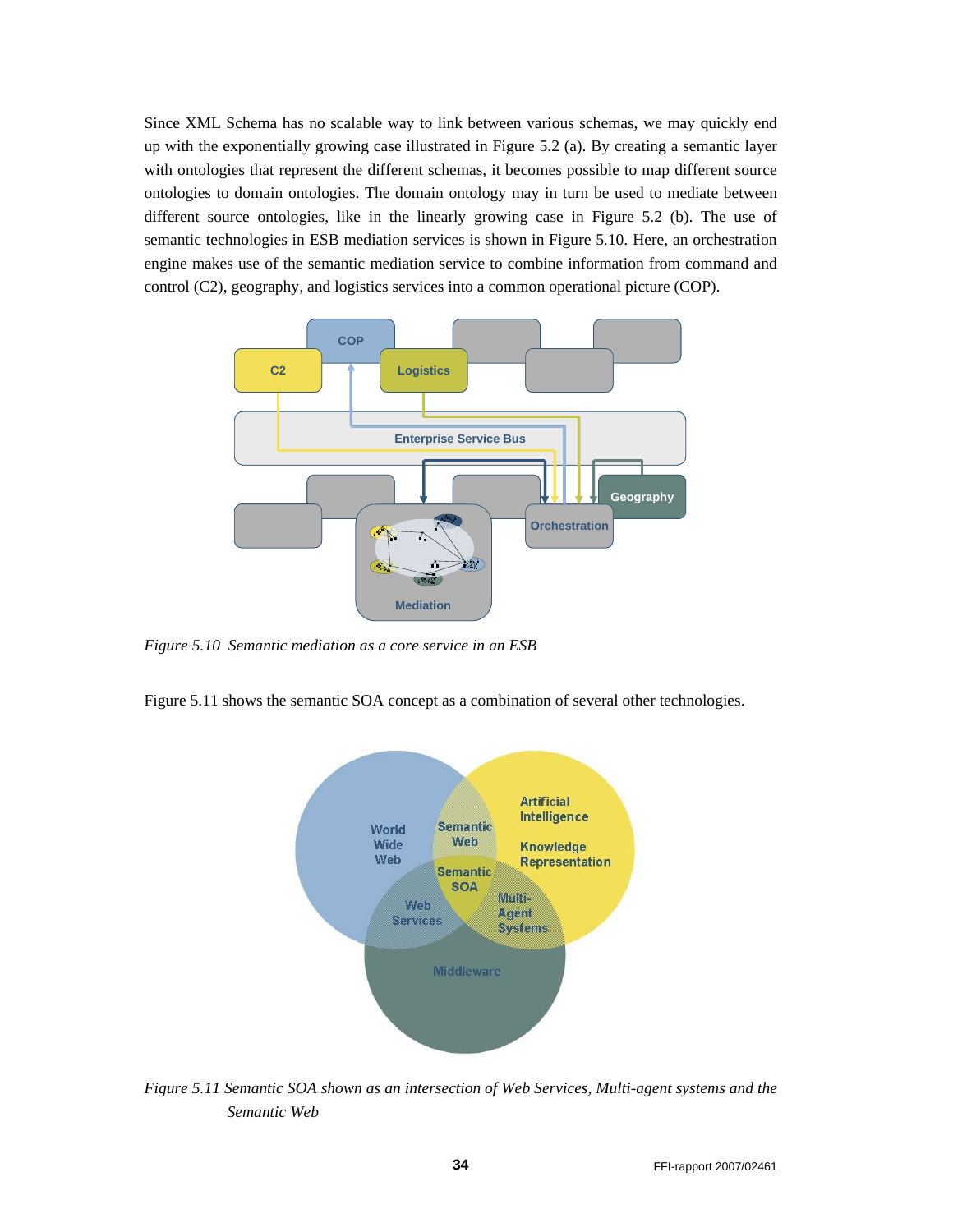Integration and mediation are probably the most immediate applications of semantic technologies in current Web Services-based SOAs, and as the number of schemas grows they are important functionalities. There are, however, several other areas where the use of semantic technologies is expected to enhance current SOA technologies, including discovery, policy description, data fusion, and planning. This allows creation of systems with very interesting capabilities, like selfhealing and self-assembling systems and so on (GRID Today 2007).

As standards for Semantic Web Services mature, SOAs may benefit in terms of increased flexibility and dynamic service discovery, invocation, orchestration/composition, and negotiation between services and clients. As an example, Figure 5.12 shows how a user asks a question and how an agent handles discovery, composition and invocation of services on behalf of the user. This is actually the dynamic version of the ESB figure above in Figure 5.10. The user agent is represented as the blue component in the middle. Semantic service descriptions (SD) are searched by the agent to find services that (partially) match what the user has specified. When the services are found, a composed process combining different services is executed, and the services are invoked by the user agent. Finally, the user receives the result of the initial question it posed to the user agent.



*Figure 5.12 Discovery, composition and invocation of Semantic Web Services* 

Even further down the road, several research communities envision a semantic grid. The focus here is on grid capabilities like robustness, lifecycle management and negotiation combined with agent capabilities like resource allocation, workflow, learning, planning, interaction, and coordination (De Roure & Jennings 2005). This probably lies well into the future.

Using semantic technologies can allow for more flexible SOAs, especially in the area of mediation. At a later stage, automatic discovery, invocation, and composition of services can be made possible by semantic service descriptions.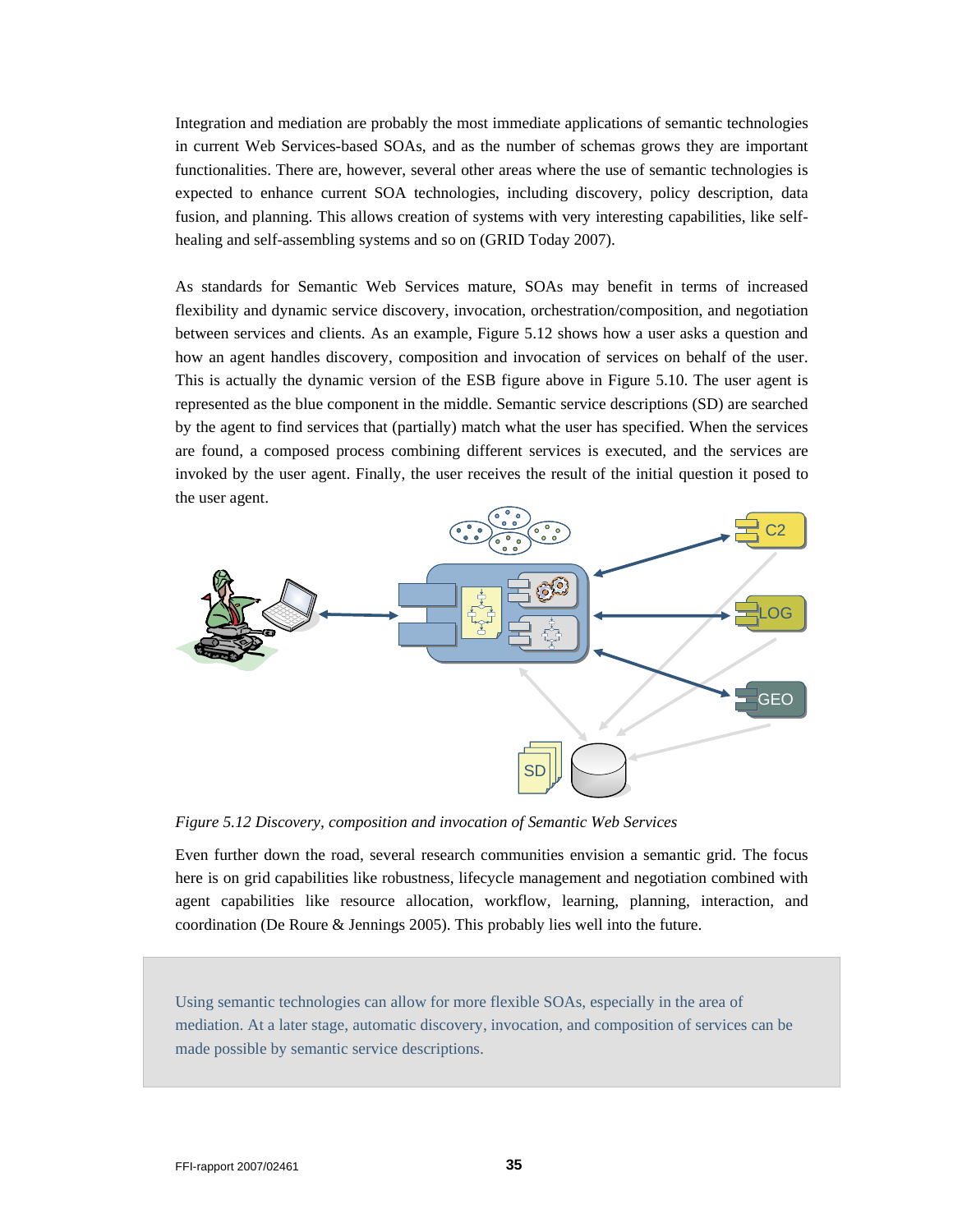#### **5.6 Semantic Search**

Searching has always been an important way to retrieve information from large information sets. This holds true whether the information set in question is the World Wide Web or a company's database systems. Traditionally, information retrieval using search is based almost purely upon text-matching techniques: A user enters a set of words that describes the desired information, and the result of the search is one or more documents where these words are present.

Semantic search, i.e. the use of semantic technologies in search, looks promising as a way to enhance traditional search strategies. The main contribution from semantic technologies in this regard is the handling of concepts and relations. Every concept is related to other concepts in various manners, and by utilising these relationships semantic search has the potential to provide search results with higher relevance to the user than traditional, text-based search alone.

At the heart of semantic search are the ontologies – the semantic models that provide a way to encode relations. In Figure 5.13 is shown an example of an ontology that will help us exemplify semantic search.



*Figure 5.13 The airport example ontology with concepts (large green circles), individuals (small blue circles), and relations (links between circles)* 

For the example, let us begin with the simple search string 'airlines + OSL' where OSL is the airport code of Oslo Airport. Using the traditional search strategy, a search like this will normally return a lot of documents out of which only a few has any connection to the question this particular user wanted an answer to: A list of airlines with service to Oslo Airport. The reason for this is that the user has no way to encode the relation between the search terms: That the airlines of interest are airlines with a serviceTo relation with Oslo Airport. If these documents were encoded following an ontology like the one in Figure 5.13, the hasServiceTo relation would make sure this relation was understandable to a computer – in this case the search engine. Because of the importance of the relations, one can also find semantic search referred to as relation-based search.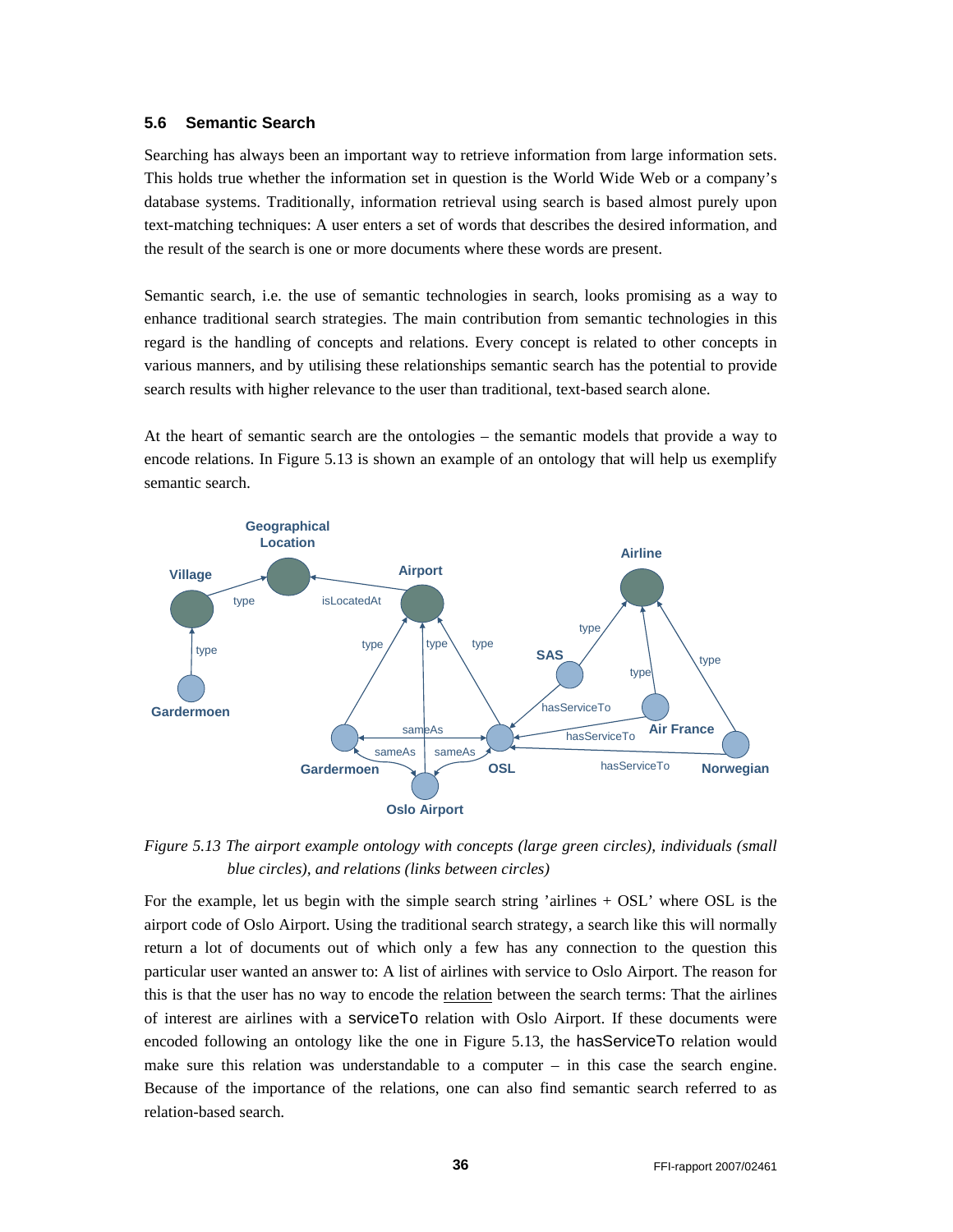Two important relations when it comes to search are the relations sameAs, which here is used to denote that two individuals represent the same object, and type, which denotes either a concept that is a specialisation of another concept or an item that is an individual of a concept type. As an example on the handling of the sameAs relation, say that the user searching for airlines with service to Oslo Airport this time enters 'airlines + "Oslo airport"' into a traditional search engine. Then documents with relevant information using synonyms for 'Oslo airport' (like 'OSL' or 'Gardermoen') will not be found unless the search engine somehow knows that the term 'OSL' has these two synonyms. This is usually not the case, unless the documents and search engine both adhere to an ontology which explicitly states this relation.

The type relation is also important in the search-related process of information navigation - the act of browsing through information to find what you are looking for. This can be thought of as the same kind of browsing as is done on the World Wide Web by following hyperlinks. The links will be what we here have referred to as relations, and one common way to browse information is to follow a link from a generic to a more specific concept. This also gives rise to one of the other names of semantic search: concept-based search. The topic of information navigation using semantic technologies is further covered in section 5.7.

Another important possible gain by using semantic search is that it can provide disambiguation. This is needed for handling homonyms (word with several meanings). A classical example of this is a search for 'jaguar'. Does the user have in mind a new luxury car or a rather exotic pet? The use of an ontology provides a way to specify exactly what to search for. Related to our airport example, a search for Gardermoen will, for example, be ambiguous as the term Gardermoen is used for a Norwegian village as well as an airport, as seen in Figure 5.13. Using this ontology as a starting point, a user can specify that s/he is interested in the village Gardermoen and not the airport.

Semantic search exploits concepts and relations in semantic models to reduce ambiguity and give higher precision compared to traditional string-based search.

#### **5.7 Information Presentation and Navigation**

Given a situation of information overload, the task of finding or presenting relevant information is a major challenge. For the user, an important success criterion is to recognize the core concepts and relations of the information that is presented; i.e. the ontology that the information system builds upon.

These ontologies were previously implicit in the presentation tool, and might even be hard-coded by the programmers. Now there is a growing recognition of the value in creating explicit models on which to base the presentation. The value of the model-based presentation lies in facilitating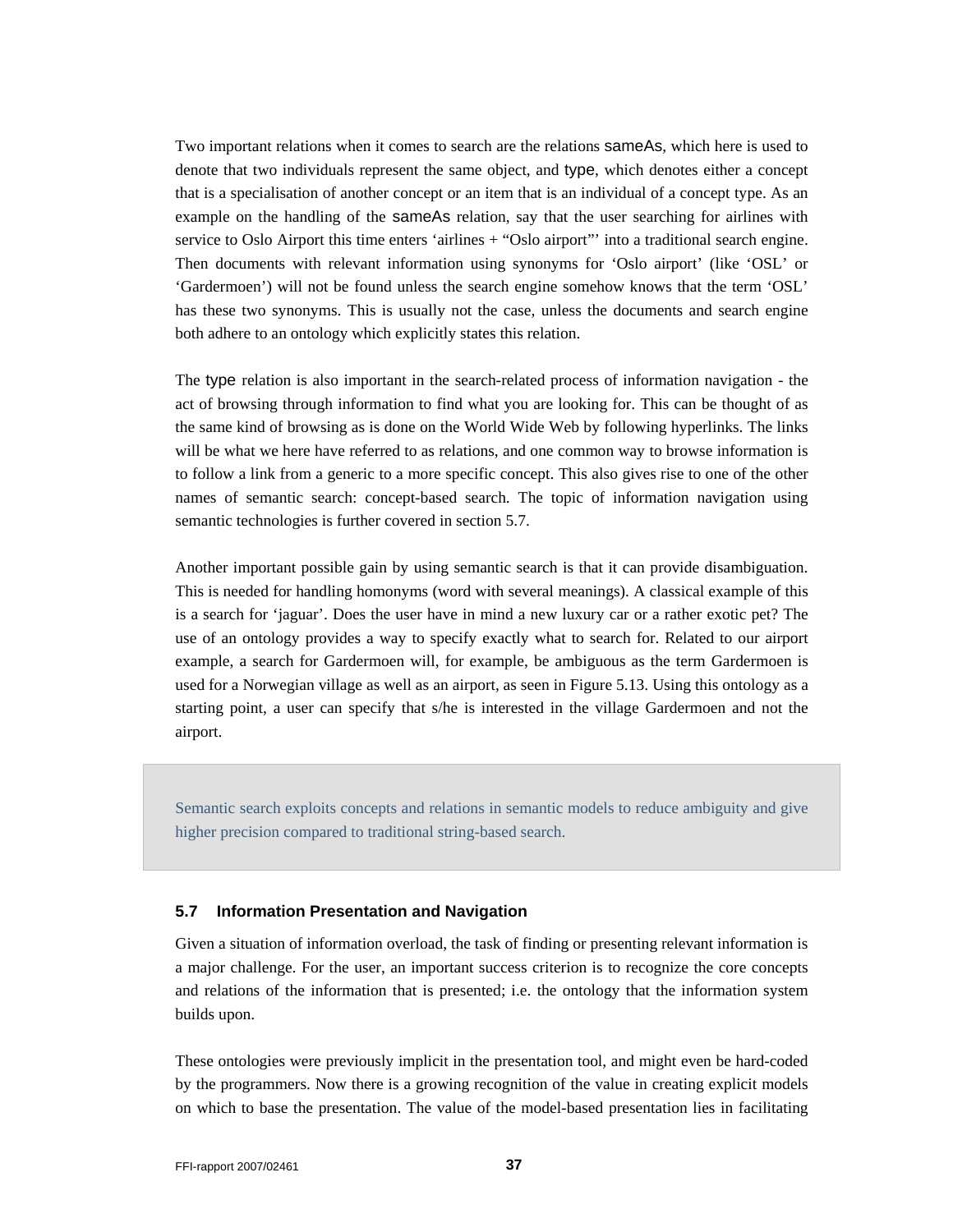the user's navigation according to a "map" describing assumingly known concepts, individuals and their relations.

An example may clarify the meaning of this: Given a system containing a collection of news articles, and a small ontology describing the concepts Organisation, Person and InterestArea which are all interrelated. If each news article is tagged by "author" (Person) and "theme" (InterestArea), we can from a given article normally find other articles by this author and/or of this theme provided that these articles are tagged according to the same ontology.

Using the individuals of the ontology, the system will be able to dynamically create navigation links suggesting e.g.

- other related themes,
- other themes related to this author, and
- publishing organisations relevant to theme or author.

The benefits of the explicit model are twofold:

- 1. Clearly stated concepts that will ease the user's understanding.
- 2. The ability to dynamically update the information content of the model (add new themes and authors, create new relations, and so on).

A more business-relevant example would be to base navigation on the model of an organisation's departments and business areas, core products and services, localities, etc.

By navigating using to the ontology as the map, we exploit the fact that a piece of information may be annotated with reference to several independent concepts and individuals, and as such there will be a number of different ways to navigate in the direction of the desired result.

The ISO standard Topic Maps (TopicMaps.org 2007) is widely used to create a simple but powerful mapping of core concepts (topics) and their relations. Topic Maps are generally considered very user-friendly but they are too informal to be used as basis for formal reasoning. Similar systems based on RDF and OWL exist, described as doing faceted browsing (SWED 2007) or relational navigation (Siderean Software 2007)).

A popular web-tool for collaborative efforts and sharing of information is the type of systems called wiki. A wiki is a medium on the web which can be edited by anyone with access to it. It provides an easy method for linking together information provided by many different sources. Wikipedia (Wikipedia 2007) is an excellent example of this. A semantic wiki is a wiki that has an underlying model of the knowledge described within its pages. In its ideal form the semantic wiki would give us the ultimate tool where the information content and the describing ontology could be maintained in parallel. However, when implementing semantic wikis, experiences show that you can soon run into practical difficulties regarding expression complexity and unsolved limitations. Nevertheless, the vision of a semantic wiki has many benefits, and should be further explored.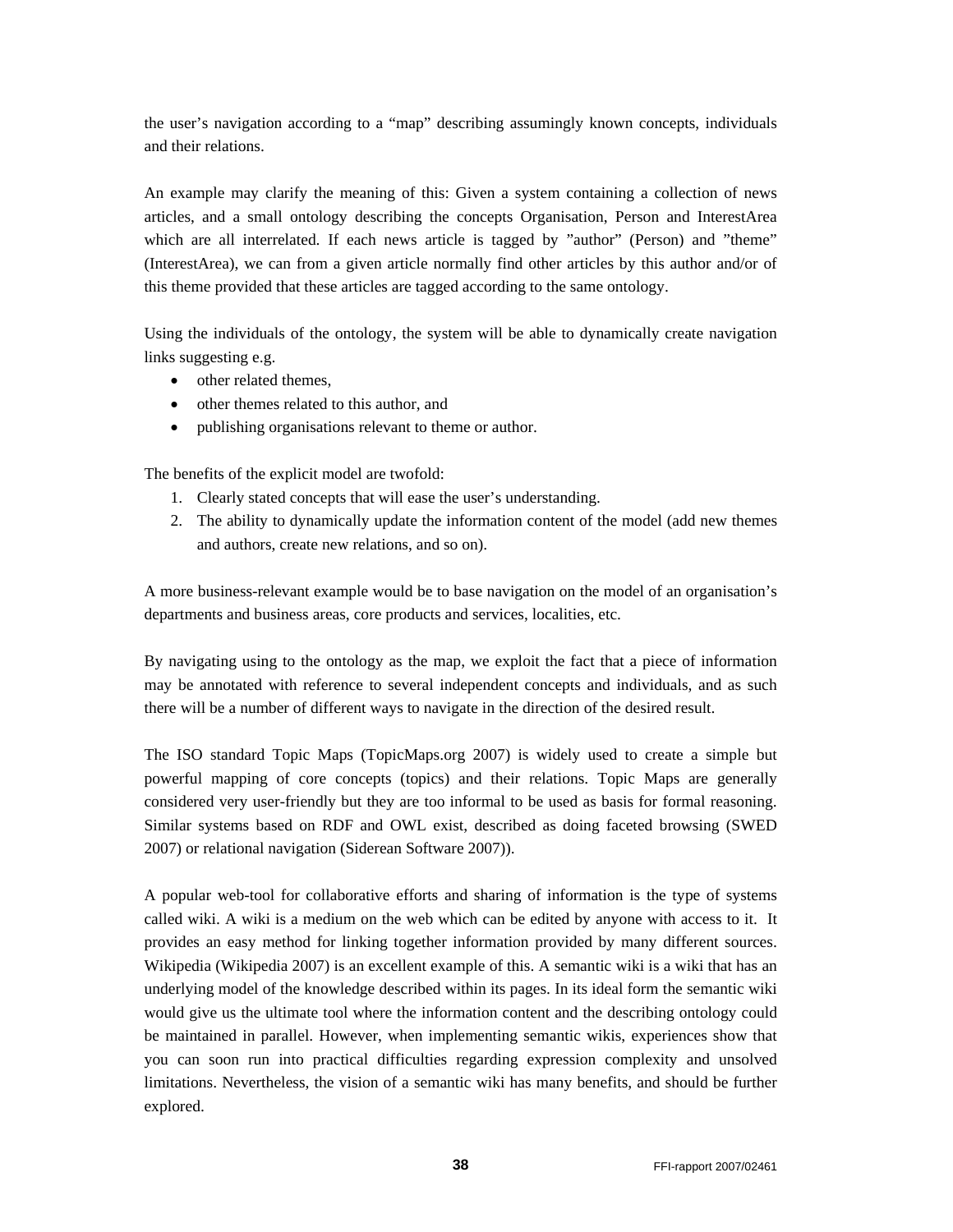Information navigation based on explicit models (ontologies) makes it easier for the user to find relevant information.

## **6 Military Applications of Semantic Technologies**

The potential capabilities of semantic technologies have so far in this survey been considered in the context of general business. This section will focus on how the military domain may benefit from the potential of semantic technologies.

#### **6.1 Network Based Defence**

One of the primary goals of current military concept development in Norway is Network Based Defence (NBD), enabling units to collaborate across the traditional hierarchical organisation structure. The concept is based upon gaining information superiority that can be used to increase situational awareness, tempo in execution of command and operations, fighting capabilities, survival and self synchronisation. All this will in the end contribute to higher effectiveness. When it comes to information, the general idea is that all information already existing somewhere should be shared with anyone who needs it, provided there are no security restrictions involved.

The technological aspects of NBD have had a lot of the attention so far. Even though technology is an important enabler of these ideas, the most important changes will be those needed to adjust the organisation to utilise the new opportunities given by the technology. With a more dynamic and flexible organisation there will also be a need to share information in a more dynamic way, i.e. with partners that may not be known at system design time.

NBD is being developed in three consecutive phases: The first phase, Initial NBD, is where we are as of 2007. The NBD concept is spread throughout the organisation, and some 'quick wins' are implemented in the existing infrastructure. In the second phase, Integral NBD, there will be a need for considerable investments in new technology, and, most importantly, the organisation and doctrine have to be changed to adjust to the new concept. Phase three, which may be translated to Pervasive NBD, contains smaller changes, focusing on harvesting the benefits of the investments made in earlier phases, and to make further improvements and optimisation.

A technological premise for NBD is an infrastructure to enable widespread and flexible information exchange. This infrastructure is by the Norwegian Defence referred to as the information infrastructure (INI). The similar NATO term is Networking and Information Infrastructure (NII). An INI consisting of layers for communication, services and data integration, all supporting the collaborative processes of the enterprise is shown in Figure 6.1. The figure also shows how the syntactic and semantic levels build upon the technical level to complete the INI.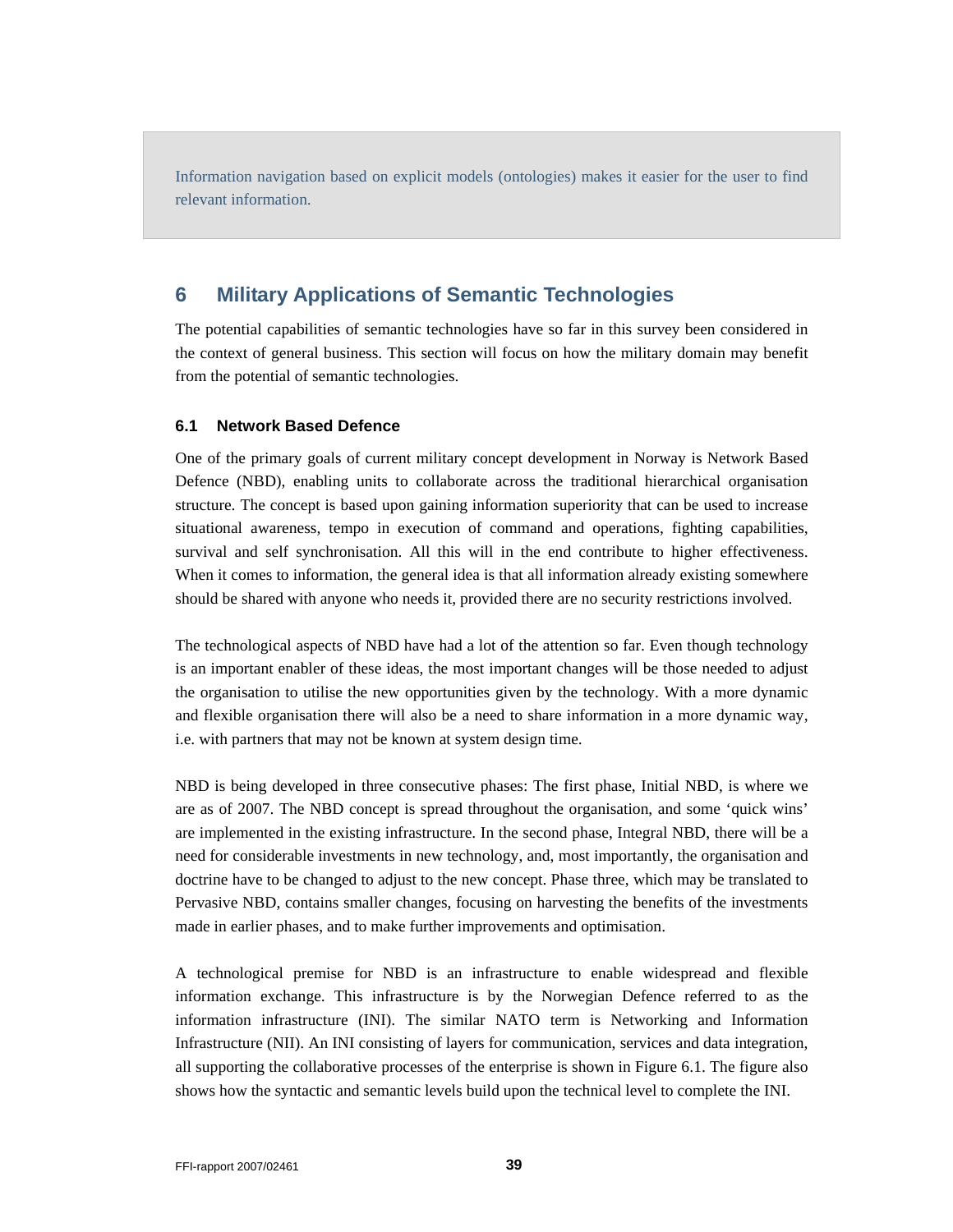

*Figure 6.1 The Information Infrastructure in Network Based Defence* 

In the early stages of NBD, the main focus has been to move away from stove-piped systems to systems that are capable of data exchange using common formats. This is an important and necessary phase. However, we assume the implementation of NBD to bring new challenges:

#### **Integration of information from semantically heterogeneous sources**

Even though different systems get the ability to send data to each other, there is no guarantee that the data is neither syntactically nor semantically coherent. For a given system there will be a need to make mappings to convert external data to the system's own internal representation, hence converting it to meaningful information for the system. In the short term, this will probably be the widest use of semantic technologies, realising that most existing systems will not change their internal data representation, even though they are made able to communicate with other systems.

#### **High demands on flexibility and dynamicity**

Flexible and dynamic services will become a necessity in order to be able to interoperate with unanticipated services. In NBD, the traditional hierarchical approach will no longer be valid when it comes to the structure of information exchange. Even the organisational structures may become less hierarchical. Units will be grouped in the best way to fulfil the tasks, and this may change for every task. This means that it is no longer possible to tell in advance who you will cooperate with, thus new principles for the exchange of information are needed.

#### **Information overload**

From not getting very much information, this will soon change to too much information. Search engines have been available for quite a while, making important contributions to the process of extracting the relevant parts. But traditional text-based search has limitations. If you search for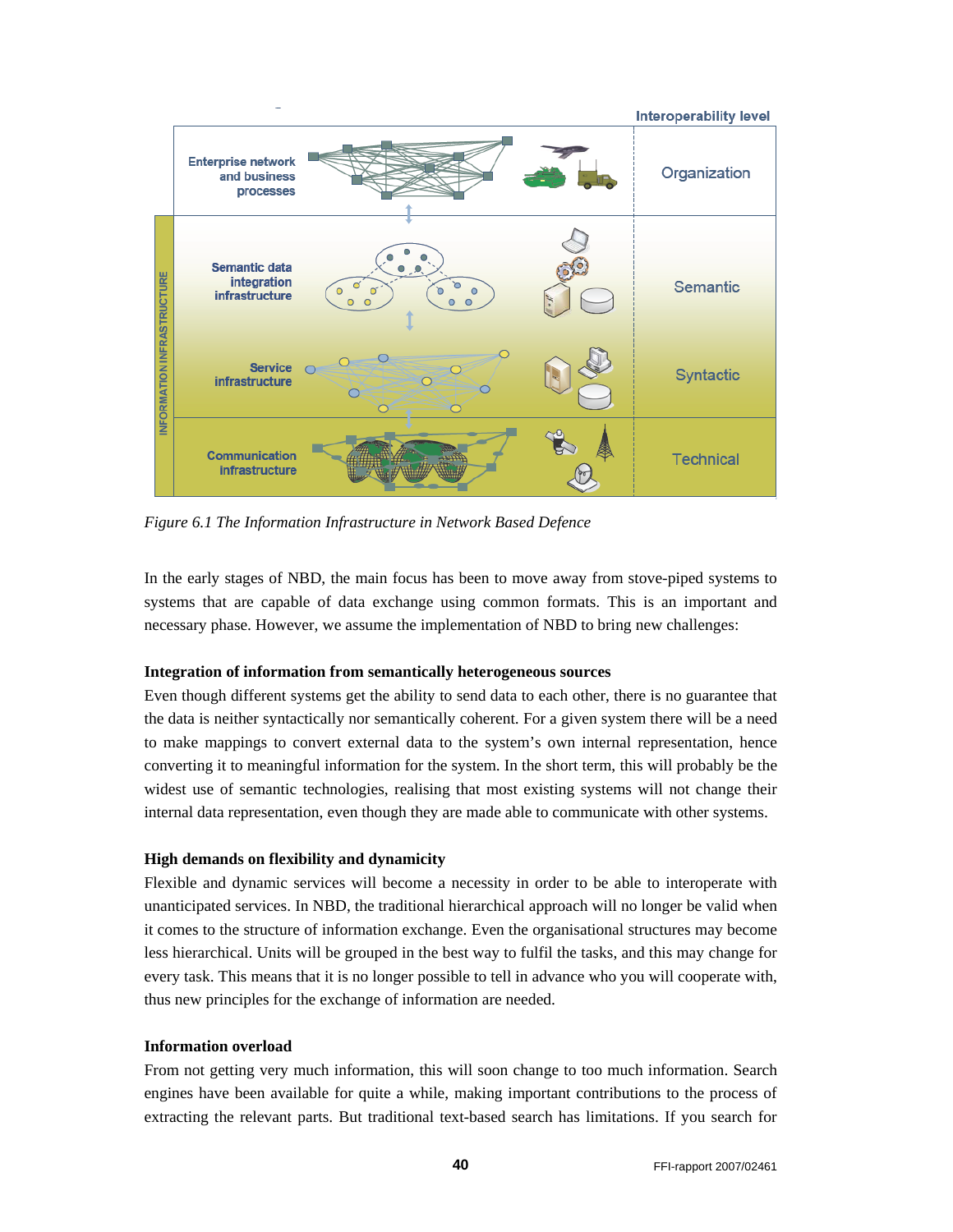the term 'Fridtjof Nansen' in the military sense, for example, then you are probably interested in the frigate or the class of frigates and not the person. Traditional text-based search cannot differentiate these domains. In general, the number of hits gets so high that the relevant information gets hidden in between all the irrelevant. Even the amount of relevant information can get too big; there is also a need to know the quality of the relevant information (to find the most relevant of the relevant).

#### **6.2 Applying semantic technologies to the military domain**

Semantic technologies are trying to solve problems in a more automated way. Changes in business rules and system behaviour have traditionally been done by programmers, demanding time-consuming and labour-intensive efforts, both scarce resources in a live situation. Semantic technologies have potential for more dynamic solutions than the traditional hard-coded program logic, making it possible for system users to adjust to changing requirements during the course of action. In many cases this means that semantic technologies can solve problems that would otherwise not be dealt with.

An important application area for semantic technologies is decision support. Military intelligence is a prime contributor to the common operational picture (COP), which is the combined view of all known relevant information, especially regarding enemy forces, and is an important basis for decision support. Information may come from both national and allied military sources, as well as several civilian sources. There may be a need to integrate the information from all sources, as well as aggregating it to get the overview. The application of semantic technologies on these challenges is presented in sections 5.1 (information integration) and 5.4 (information fusion). The integration and aggregation may be done at several levels, as more information gets available at higher command levels. Some of the information may also be highly classified, and cannot be distributed to everyone. The goal is to produce an operational picture that can be distributed and utilised by all other forces.

Semantic technologies are about making the meaning of information explicit, so that a computer can assist in finding the relevant information. Information may come from many heterogeneous sources, where finding it is only one part of the puzzle, the trickier part may be to merge the information. It is not realistic to make all information sources use the same underlying structure (data model), especially since some of them may be outside of military control. Therefore it is important to also be able to extract information from sources created without using semantic technologies and merge it into a common picture.

The previously described need for flexible and dynamic information services is a primary basis for the use of service-oriented architectures (SOA). SOA implies that information is published without knowing all the receivers and the receiving part searches for information without knowing the provider. Both data providers and consumers may use a service registry to publish and find services. SOA is expected to be an important premise for the construction of the INI.

SOA is also one of the important technology recommendations in NATO Network Enabled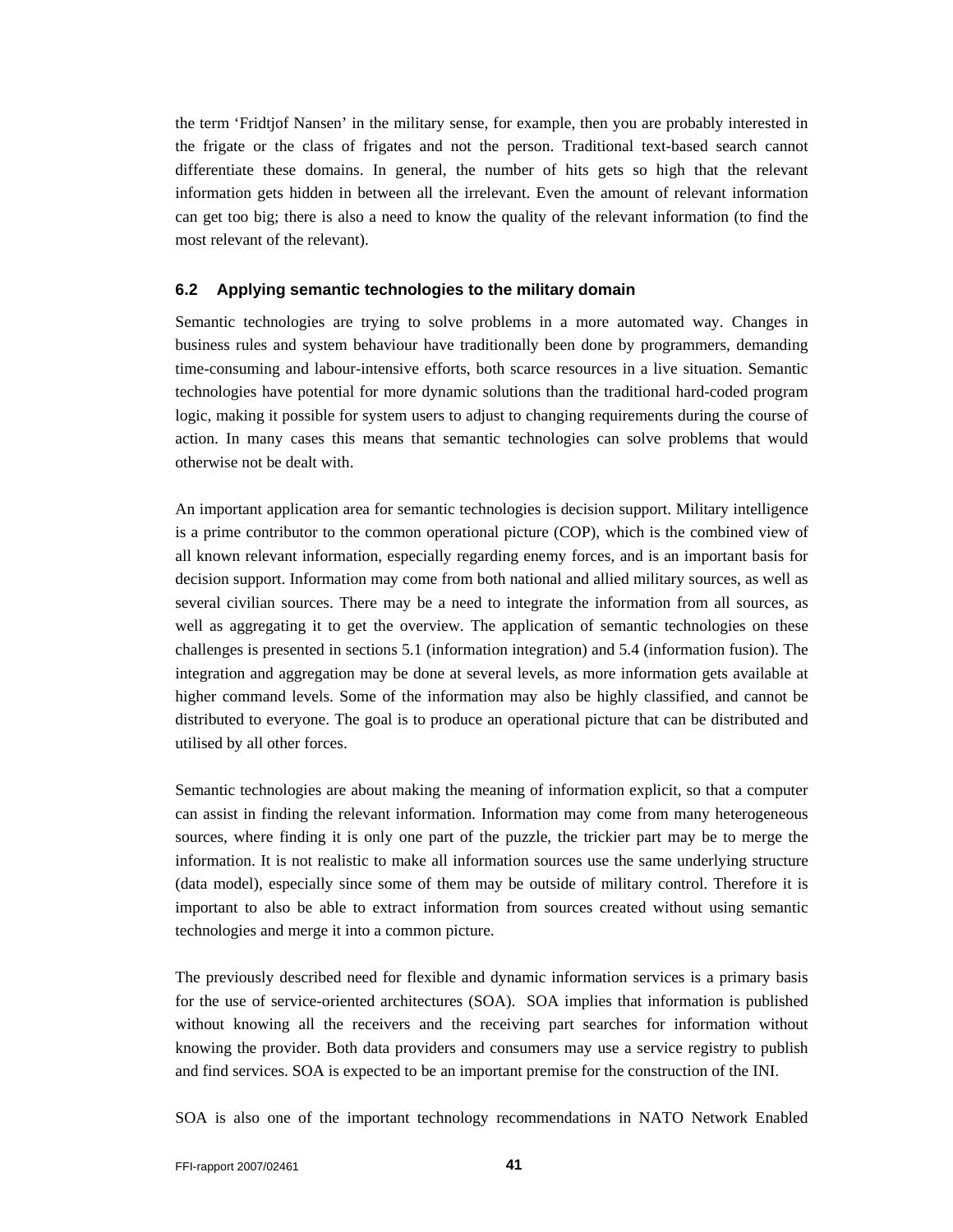Capability Feasibility Study (NC3A 2005). Figure 6.2 shows their illustration of increasing levels of operational collaboration developing over time. Note that Semantic Web capabilities are depicted as the information integration service paradigm following SOA.



*Figure 6.2 Evolving requirements and technology trends. From (NC3A 2005)* 

Semantic SOA is the result of applying semantic technologies to SOA, as described in section 5.5. Initially, we expect that core services in current SOAs like mediation, information integration and fusion, and federated querying will increasingly become ontology-driven. It is expected that the future will bring semantic service descriptions that can be input to automated reasoning processes that will improve the finding of the most applicable services (matchmaking). Semantic service descriptions also have the potential to enable dynamic service invocation and automated service composition. Future core services in the INI may benefit from these possibilities in order to further extend the flexible and dynamic properties that are very important.

We know that communities have different needs when it comes to modelling. As experienced by the Multilateral Interoperability Programme (MIP), it is not realistic to create one single data model that can capture all relevant information. MIP has standardised information for the operational domain, and aims to maintain interfaces to other domains' models. For more information on MIP, see (Gagnes et al. 2007). The approach of combining data models may probably benefit from the use of ontological tools, at least for the conceptual parts of the modelling. The computational nature of ontologies ought to have theoretical advantages to the traditional entity-relationship approach when it comes to automated support for the combination and linking of models.

Semantic technologies offer a wide range of possibilities, from relatively simple (but currently labour intensive) mappings between different models/ontologies, to reasoning on the available information to derive new information. The first part may be utilized in operational systems in the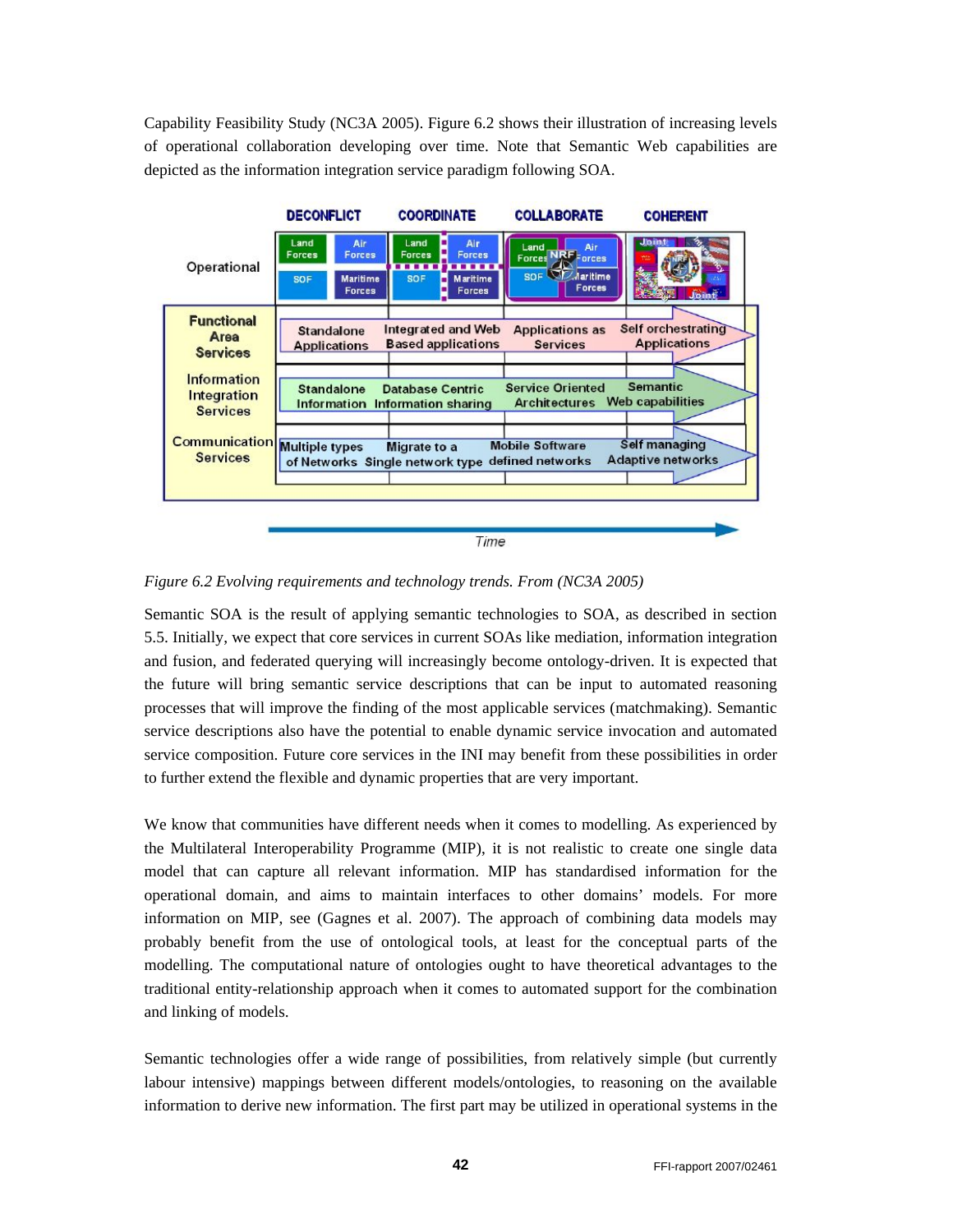short term to reduce manual work, while the latter part probably needs some more research before it is fieldable.

The nature of the (Norwegian) Defence as a controlled environment where standards and regulations may be introduced in the information systems in an efficient manner is a potential key to achieving early benefits from emerging technology. Examples may be found in Chapter 5 and evolves from building ontological models that are the bases for applications like information navigation, automated integration and semantic SOA. To achieve results from semantic search, a controlled information sphere like (specific domains within) the Norwegian Defence has an excellent opportunity to create the necessary semantic annotations in a sufficiently large volume to be useful.

Achieving Network Based Defence (NBD) will require flexible and dynamic information services. Semantic technologies have the potential to contribute to fulfil this requirement. Decision support, intelligence and "INI as a Semantic SOA" are example areas where value may be added by using such technologies.

## **7 Selected Issues**

We see that there are still several issues regarding semantic technologies. This is not very surprising considering the area in general is still rather young and immature. In this section we focus on a selection of the issues known to us: The possible use of ontologies to support modeldriven development, XML Schema vs. Semantic Web technologies, the lack of convergence of the different Semantic Web Services initiatives in the near future, the ontology mapping problem, reasoning and decidability, and the maturity of the available semantic technology tools and infrastructure elements.

#### **7.1 Model-driven development and the Ontology Definition Metamodel (ODM)**

An important property of ontologies is their modelling abilities. They offer an expressiveness and flexible precision that deserves to be further exploited. An interesting area where these techniques could be applied is the field of model-driven systems engineering. The Object Management Group (OMG) has defined an approach for this called Model Driven Architecture (MDA) (Object Management Group 2007a).

The main idea of MDA is to separate business and application logic from the underlying computer platform technology. By building platform-independent models of a system's behaviour, we create a foundation that enables the automatic generation of platform-specific models and finally executable code.

The MDA approach relies heavily on the existence of standards, methods and tools for modelling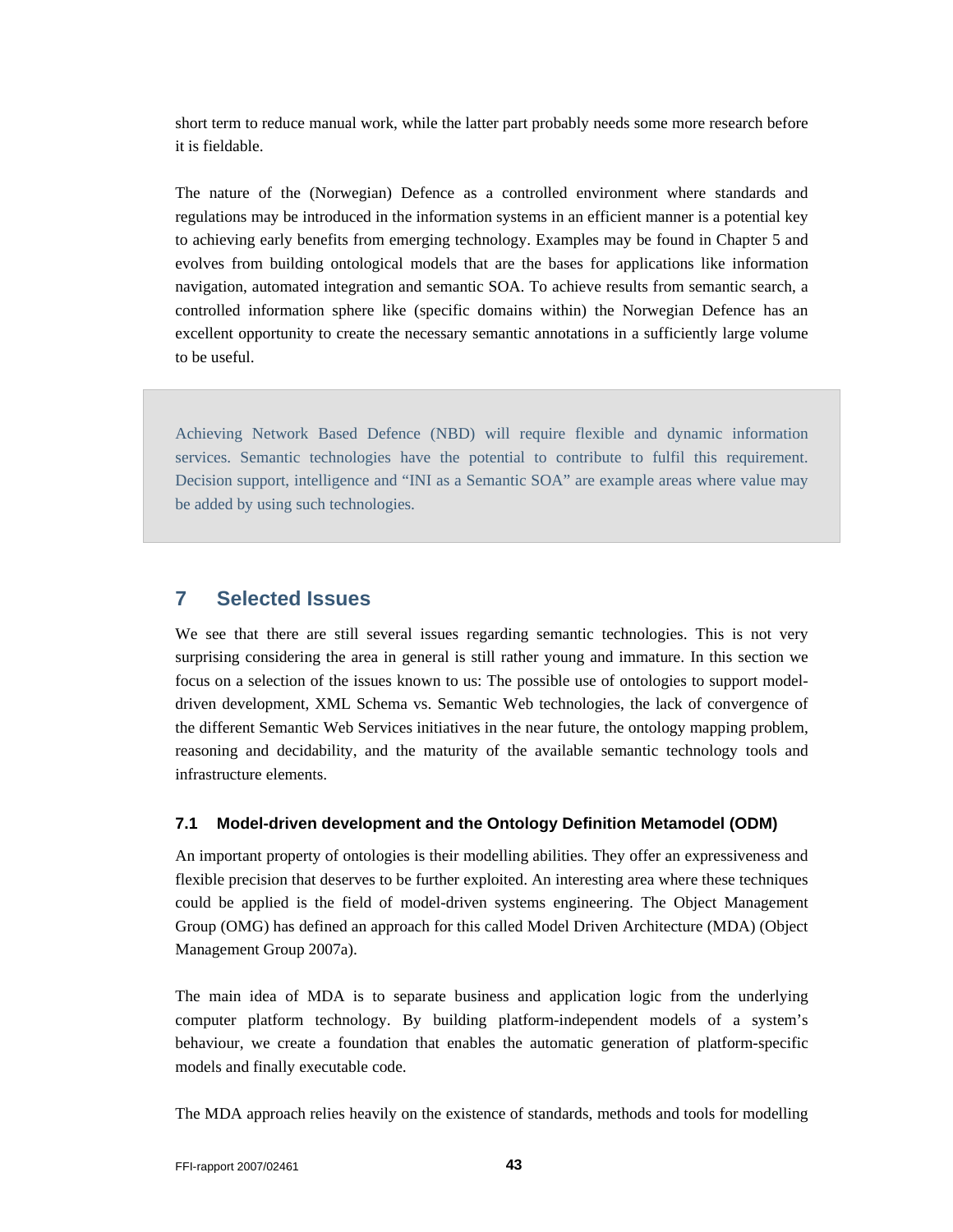support and to generate the platform-specific model. The present lack of automatic tools available may be seen as a major objection to MDA. Nevertheless, MDA describes the ideal top-down approach for developing information systems.

An interesting question is whether MDA would benefit from starting with an ontology as the first and primary high-level model. The flexible precision of ontologies and their ability to perform formal reasoning might give important contributions to consistency checking throughout the development life cycle.

Ontologies are defined using different languages. Although OWL has become the Semantic Web standard, Topic Maps, UML, entity-relationship models, and so on, may be defined as ontological models as well. To overcome this diversity, OMG has defined the Ontology Definition Metamodel (ODM) (Object Management Group 2007b) that defines mappings between a number of these definition languages.

The model-driven approach recommends building systems at a higher level of abstraction to obtain a potential benefit of automatic generation of programming code to different platforms and sets of requirements. Use of formal ontologies may add value to the prescribed top-down processes. In theory these ontologies could be maintained and reused throughout the enterprise.

The issue here is whether ontology-based MDA can be done in practice. MDA has had slow progress and relatively low attention for quite some time. One of the critical points is MDA's dependency on supporting software and tools. When these aspects mature, the discipline of systems engineering may have substantial benefit from the modelling capabilities of ontologies.

#### **7.2 XML Schema and Semantic Web Technologies**

There are some points that are worth noting on the difference between XML Schema-based information exchange, and the Semantic Web family of technologies. As described in section 3.1, a distinguishing property of an XML document is that it represents a tree, whereas an RDF model represents a graph.

XML Schema-based information exchange, that is used with Web Services, is based on a schema that restricts the syntactic structure and content that an XML document can have if it is to be validated. This means that an XML Schema can be very specific about which elements can occur in a document, how many, and of which data type the different elements and attributes can be. One can also specify complex types, assembled from simple types. Further, one can define very strict syntactic types, e.g. valid licence plate number formats, social security number formats and so on.

We can say that Web Services technology is document-centric, whereas RDF and SPARQL are data-centric, and cannot be restricted in the same way. There is no way to specify exactly or limit what can be exchanged in the way that XML Schema allows. The roles of RDF Schema and OWL are different than that of XML Schema, dealing with the *meaning* and the relation between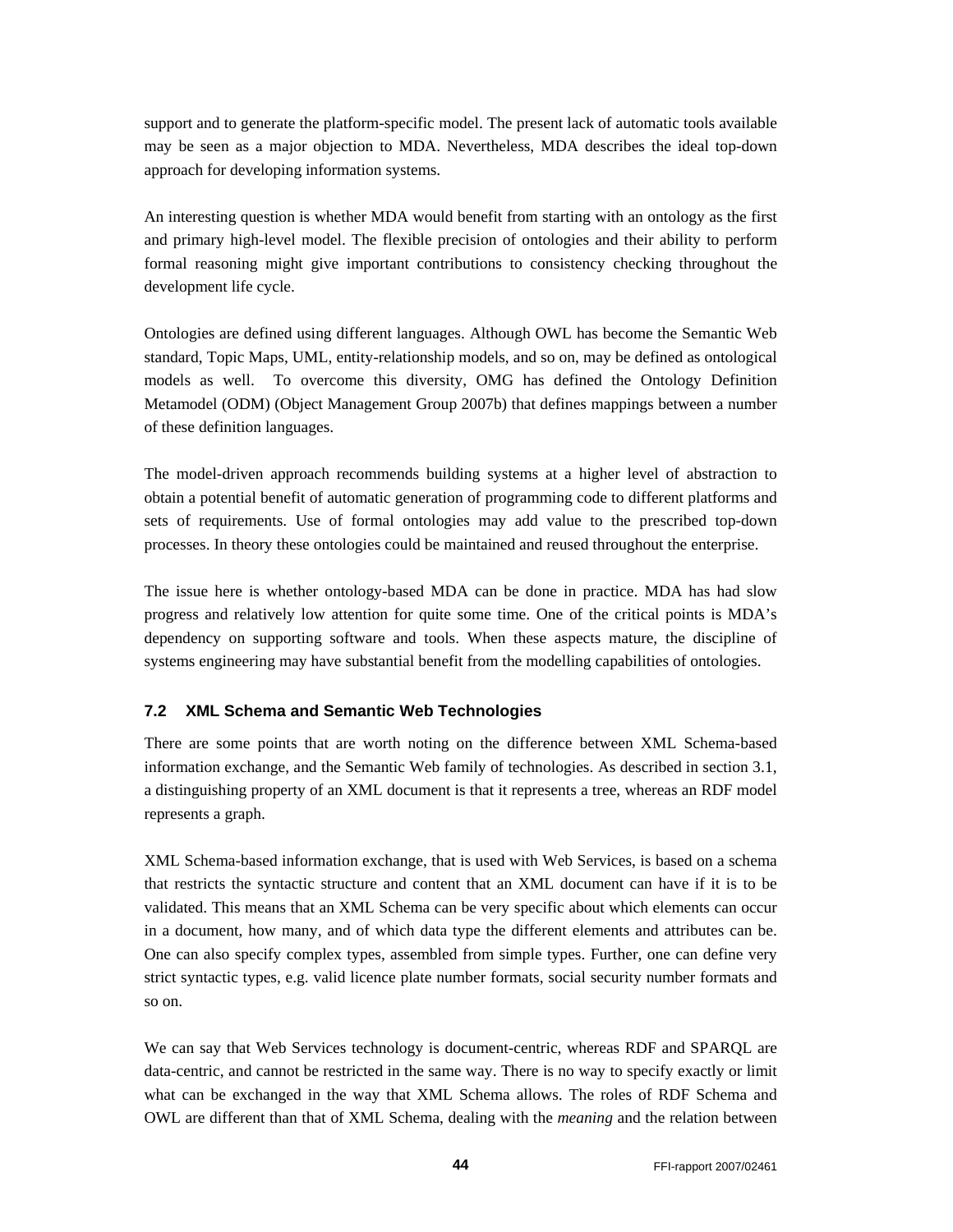concepts of the data exchanged. XML Schema does not attempt to do this at all.

Of course, there are mechanisms that allow conversion between the two worlds, such as XSLT scripts. Another example is the Gloze contribution to the Jena toolkit (Battle 2006). Further, the next version of OWL (OWL 1.1) will allow properties to be of complex XML datatypes. This will eventually help bridge the two worlds.

#### **7.3 Semantic Web Services Convergence**

As presented in section 3.5, there have been, and still are several Semantic Web Services initiatives. Although the SAWSDL extension to WSDL has become a recommendation, it is a very limited subset of the issues Semantic Web Services researches initially set out to solve. Because of the lack of agreement, researchers working on the different initiatives are not pulling in the same direction, delaying the availability of development tools and execution environments that are feasible for production-quality systems. There are currently few, if any, commercial tool vendors that support this subset of semantic technologies.

We can only hope that in the future the more advanced areas of Semantic Web Services will converge into standards that eventually will be implemented by vendors (shown in Figure 7.1).



*Figure 7.1 It is unclear when Semantic Web Service initiatives will converge* 

#### **7.4 Ontology Mapping**

One of the most important parts of semantic technologies is ontology mapping (Euzenat  $\&$ Shvaiko 2007). This is especially true in the context of information integration, where ontologies may be auto-generated from source applications or systems and semantic mismatch between the ontologies needs to be resolved. We will look at two aspects of ontology mapping: Structure and mechanisms.

There are two main structures for mapping ontologies, although combinations of these may be used. The first one is the decentralised, or federated, structure where mappings are done in a point-to-point way between the ontologies. The other one is the centralised or hierarchical, where a mapping is made to an ontology on a higher level. This can result in a three or graph of ontologies. In (Kuehne 2006), a hierarchical structure is recommended for NATO.

As for different mechanisms that can be used to map ontologies, there are no existing best practices. We have identified three techniques to use; OWL statements, SPARQL CONSTRUCT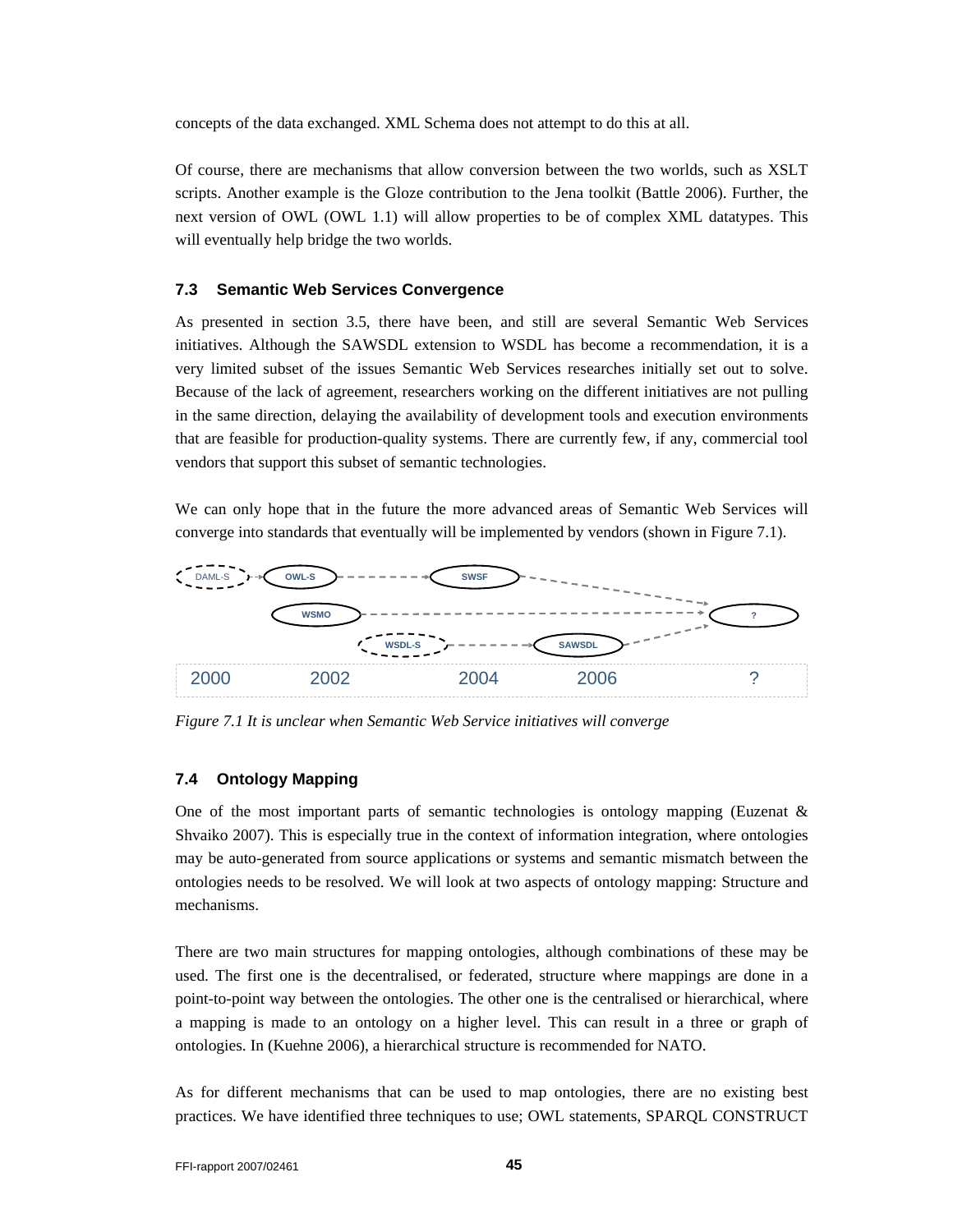queries, and rules. The three techniques may be used in combination, since they each have their own benefits. Nevertheless, in the following we describe them individually.

The most obvious mechanism for mapping (and extending/linking) ontologies is to use the constructs in OWL that support this. In OWL, it is possible to declare that a concept is equivalent to or a subclass of another concept. The same is possible with properties. Additionally, it is possible to declare that individuals are the same (as shown in section 5.6). The advantage of using OWL is that it is supported in standard reasoners. Further, since RDF/XML is the standard serialisation of an OWL ontology, a standardised way to exchange mappings exists. The drawback is that it seems that ontologies must be structurally compatible for OWL to be expressive enough for mapping purposes.

When two ontologies are structurally different, the SPARQL CONSTRUCT mechanism may be a better solution. This mechanism inserts query results into a template graph structure, and can therefore be used to convert instances and properties into new instances and properties in potentially quite different structures. As such, it may be perceived as a form of reasoning. The disadvantage of using this method is that it is not continuous, meaning that it will not execute until no further results have been inferred. This means that a CONSTRUCT query that is run twice will generate the same results twice, having the undesired effect of doubling all triples from the previous query run. Finally, there is no standardised way to exchange mappings, since no standard XML serialisation exists for SPARQL queries.

The final of the main ways to map between ontologies is using rules. Like SPARQL CONSTRUCT, using rules also needs its own execution, since few standard OWL reasoners currently also support rules. The main advantage of using rules, are so-called built-in functions, e.g. the product of two numbers, which often is necessary to map between ontologies. The drawback of using rules is again the serialisation bit, since none of the proposed rule formats have become W3C recommendations. However, the Rule Interchange Format (RIF) will probably take care of this in the future.

There exist solutions that combines several of the above mechanisms, see e.g. (Knublauch 2007). This is called hybrid reasoning.

It is worth mentioning that sometimes, because of the need for built-in functions, part of the mapping currently must be done at the syntactical level with current tools. For example, when one needs to split or concatenate strings, manipulate date and time formats and so on. Extensible stylesheet language transformation (XSLT) is a good candidate in this area. We expect to see tools combining several or all of the above mentioned mechanisms in the future.

#### **7.5 Reasoning and Decidability**

A knowledge representation language is decidable if there exists an algorithm with the ability to decide whether any valid statement in the language is true or not. Description logics-based languages, like for example OWL-DL, are known to be decidable (Horrocks, Patel-Schneider, &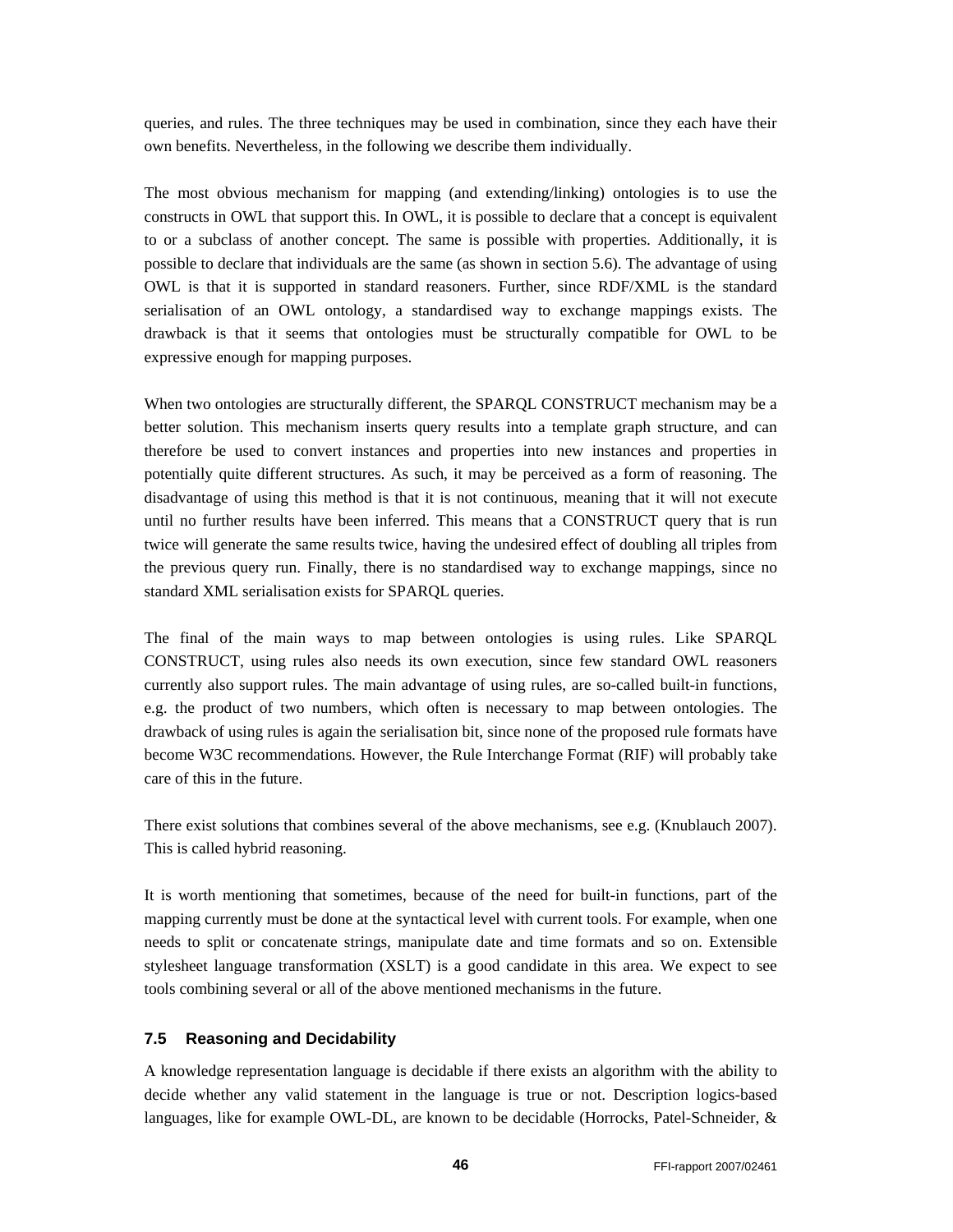van Harmelen 2003), but in (Horrocks, Patel-Schneider, & Bechhofer 2005) it is shown that extending a description logics-based language with Horn clause rules can lead to undecidability. I.e. there is a risk that a reasoner based on the extended language will not be able to tell whether a valid statement is true or not. Horn clause rules represent an attractive extension to OWL due to the several efficient inference procedures developed for them. An introduction of Horn clauses and their logical features can be found in (Hodges 1993).

As argued in section 3.3, however, it is often desirable to enhance knowledge description formalisms like OWL in order to obtain higher expressivity. This leads to a need for doing reasoning based on both OWL axioms and rules, so-called hybrid reasoning, and undecidability can become a problem. Undecidability in hybrid reasoning is a topic of current research, and among the suggested solutions to this problem is the concept of DL safe rules, introduced in (Motik & Sattler 2004).

#### **7.6 Tool and Infrastructure Maturity**

For semantic technologies to succeed, it is crucial that development tools and runtime infrastructures become available. We envision several kinds of technologies that may either appear as individual components or as parts of integrated development environments. Below, we briefly discuss tool and infrastructure support for each phase in a semantic technology project lifecycle.

Starting with the development phase, it will be important to have ontology development tools, as ontologies can become quite large and complex. Such tools may help users visualise, inspect, and refactor ontologies, check the consistency of their ontologies, like with e.g. the Protégé OWL tool (Protégé 2007), and assist users in mapping between different ontologies in various ways. Support for automatic generation of ontologies based on existing XML Schema, UML models, and database schema, like with D2RQ (Bizer & Seaborne 2004), will facilitate reuse of modelling efforts, and is already supported in commercial tools like TopBraid Composer (TopBraid 2007). The Eclipse IDE has a subproject called Eclipse Modelling Framework (EMF) Ontology Definition Metamodel (Eclipse 2007) that aims at implementing the Ontology Definition Metamodel as introduced in section 7.1, which will allow generation of OWL ontologies or UML diagrams based on the same metamodel. As for integration with today's technologies, implementations that create RDF from both structured and unstructured sources (e.g. web pages and text documents) will be important. Whereas the former can be hand-coded, commercial tools are emerging that support doing the latter, e.g. Cypher (Monrai 2007). For Semantic Web Service development, there should be tools that allow users to annotate their service descriptions, and to compose and test services.

The next phase, the deployment or runtime phase, is when the developed artefacts are deployed in the IT infrastructure. Since with semantic technologies one should mostly work with models, the existence of generic infrastructure services, or semantic middleware, is crucial. Such services may be inference or reasoning services, RDF stores, execution environments e.g. for federated queries, translation, and mediation between different formats and languages. A variety of labels will likely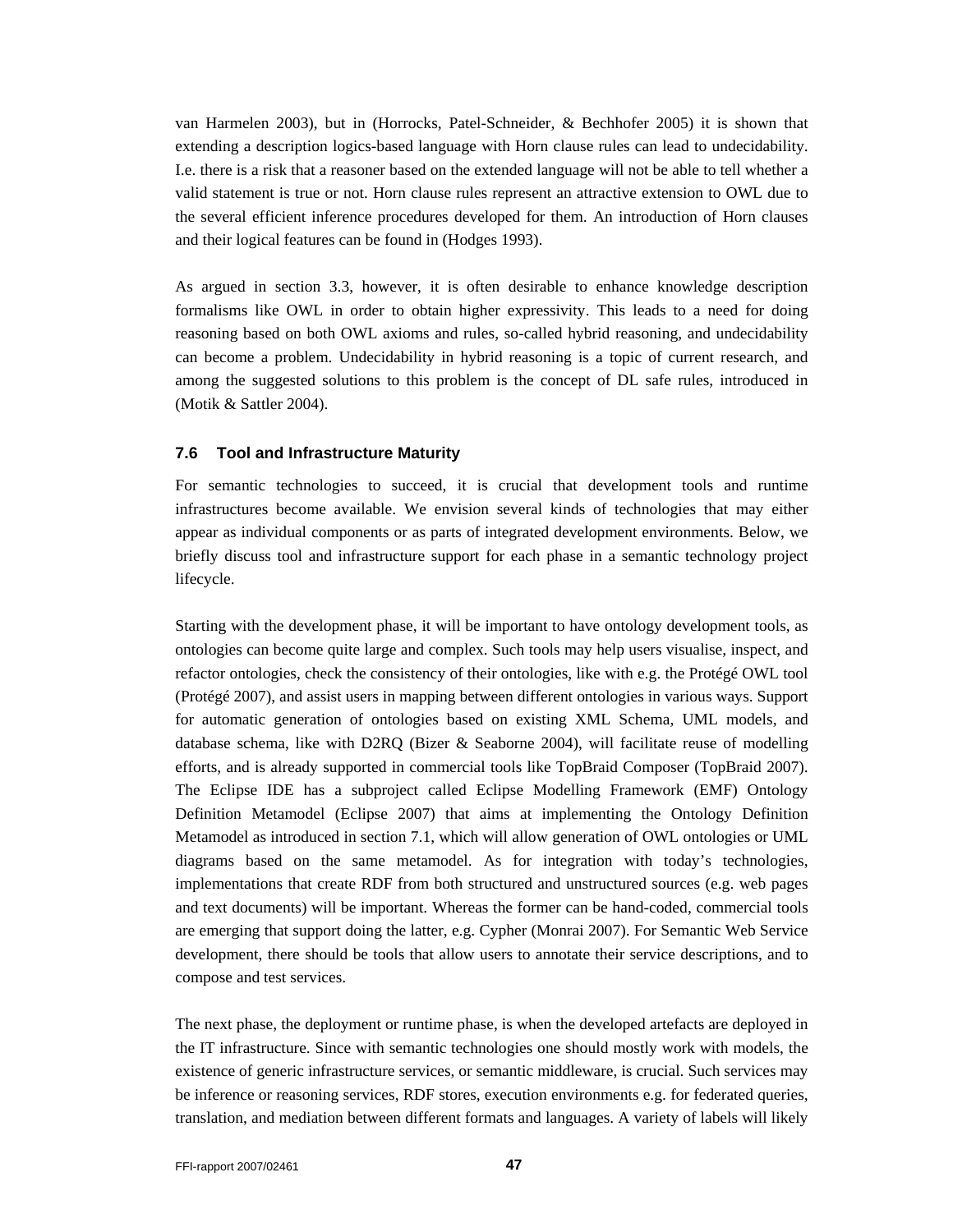be put on such semantics-based infrastructure services, for example 'semantic information hub', 'semantic broker' and so on. In the research community, work is being done on creating execution environments for hosting, invoking, and mediating between Semantic Web Services as well. See section 7.3 for more discussion of this.

Finally, we envision general-purpose tools for viewing and navigating data based on ontologies. This could be both portals and thick clients. The point is that it should be possible to view the relations between instances of different ontologies, possibly through different filters, or 'lenses'. Ontologies could be used to define such filters. Examples of current technologies that touch this area are Siderean (Siderean Software 2007) and SWED (SWED 2007).

In conclusion, technology and infrastructure is maturing in some areas like for ontology development, whereas in other areas, like Semantic Web execution environments or ontology mapping tools, very few mature implementations exist. This may of course be related to the lack of standards to base implementations on. We currently know little about the performance and scalability of the various infrastructure components, but we are aware that in some cases, today's reasoners need too much time to compute inferences. We expect this to be improved over the next few years.

### **8 Summary**

Using the take-aways presented throughout this report, we summarise that:

*Semantic technologies are software technologies that exploit the meaning of the information at hand and involve the use of an explicit knowledge model. Compared to traditional information technologies, semantic technologies offer tools to ease the making of more adaptable and flexible software.* 

In the FFI project Semantini, Semantic services in INI (INformation Infrastructure), these technologies are studied in order to evaluate if, and how, they can be utilised in military applications. Of special interest is their use in providing the information infrastructure of the Norwegian military concept Network Based Defence (NBD) with flexible core services:

*Achieving Network Based Defence (NBD) will require flexible and dynamic information services. Semantic technologies have the potential to contribute to fulfil these requirements. Decision support, intelligence and "INI as a Semantic SOA" are example areas where value may be added by using such technologies.* 

One of the strongest drivers for semantic technologies at the moment is the work related to the Semantic Web. The Semantic Web is a vision presented in (Berners-Lee, Hendler, & Lassila 2001), and can be summarised as:

*The Semantic Web is an extension of the current web where the use of knowledge representation techniques is envisioned to allow computers to collect data on the web on behalf of humans.*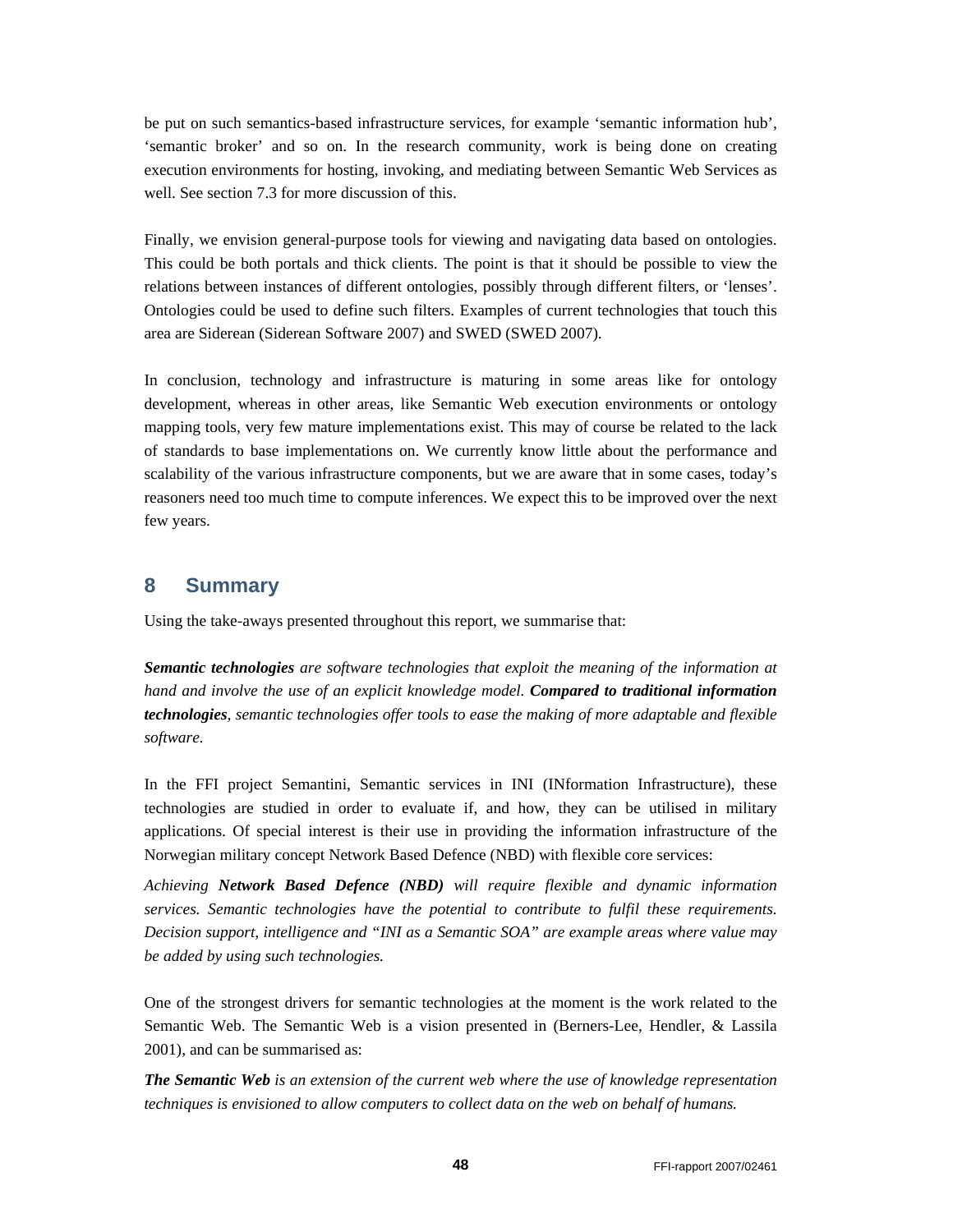Semantic technologies are in particular expected to do two things for the Semantic Web: (1) Make more data currently connected to the web globally available and (2) make services connected to the web more findable to users and other services by tagging them with metadata.

Semantic technologies are still a relatively young technology family, and as such there exists no consensus on what constitutes the fundamental technologies. Still, we have in this report singled out five technologies, or technology areas, which we feel represent the core of semantic technologies:

*Knowledge representation aims at representing and storing knowledge, making the knowledge accessible to computers. One of the most important models for representing knowledge is the graph based Resource Description Framework (RDF).* 

*Ontologies are formal semantic models of a domain of interest. Ontologies can be linkable, and OWL is the DL-based web ontology language of W3C.* 

*Reasoning in connection with semantic technologies provides the users with ontology design assistance and gives the capability of inferring new information from a knowledge base.In order to increase the restricted expressivity of ontology specification languages, there is a need for user-defined rules.* 

*It is possible to query knowledge bases in a way similar to querying databases. SPARQL is the query language and protocol for querying RDF.* 

*Agents are software components able to take advantage of computer-readable elements in information and services. Semantic Web Services are Web Services described using ontologies, facilitating automation of several tasks.* 

Even though several fields of semantic technologies are still experimental and immature, some areas stand out as more mature. Examples include RDF and OWL, which after several years of use in the Semantic Web community is considered to be stable and mature. It is also interesting to note that lately there has been an increase in semantic technology-based products brought to the market.

The list of proven and (mostly) expected capabilities of semantic technologies has grown to become quite long, but we have chosen to focus on a selection of these capabilities:

*Semantic information integration provides a more scalable way to integrate information from heterogeneous sources, based on automatic reasoning and mapping between ontologies.* 

*Semantically enabled federated querying utilises semantic information integration to query databases in potentially different organisations while preserving database autonomy.* 

*Semantic meditation uses semantic technologies to resolve semantic and/or protocol mismatch between clients and services, possibly in a transparent way.* 

*In information fusion, ontology-based reasoning can assist in discovering non-observable*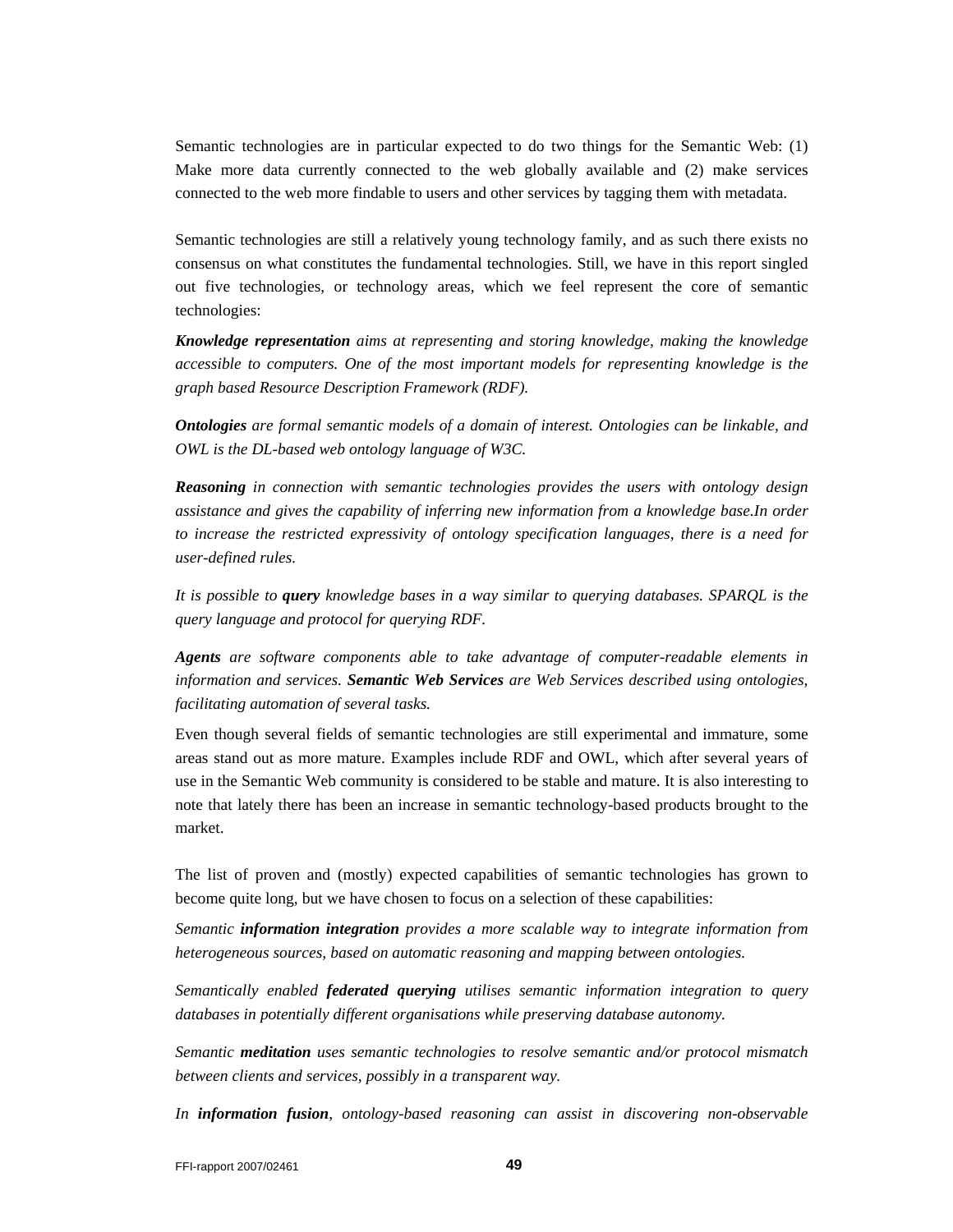*relations between objects. The reasoning can based on user-defined rules.* 

*Using semantic technologies can allow for more flexible SOAs, especially in the area of mediation. At a later stage, automatic discovery, invocation, and composition of services can be made possible by semantic service descriptions.* 

*Semantic search exploits concepts and relations in semantic models to reduce ambiguity and give higher precision compared to traditional string-based search.* 

*Information navigation based on explicit models (ontologies) makes it easier for the user to find relevant information.*

We see that there are still several issues regarding semantic technologies. This is not very surprising considering the area in general is still rather young and immature. In this document we have focused on a selection of the issues known to us: The possible use of ontologies to support model-driven development, XML Schema vs. Semantic Web technologies, the lack of convergence of the different Semantic Web Services initiatives in the near future, the ontology mapping problem, reasoning and decidability, and the maturity of the available semantic technology tools and infrastructure elements.

## **9 Conclusion**

Semantic technologies are a promising family of information technologies that potentially can deliver critical capabilities also in the military domain. There is obvious potential in using a tool like ontology linking as a way to manage information models in large organisations like the Norwegian Defence, NATO etc. Another important point to note is that using semantic technologies for several capabilities facilitates reuse of ontologies and mappings. An example of this would be that the same ontology that is used to map against in an information integration scenario could be used to drive a relational navigation-based portal. As such, ontologies rather than systems may become the assets in the future information infrastructure. Some semantic technologies, like for example RDF and OWL, enjoy a relatively high level of maturity, and lately there has been an increase in semantic technology-based products brought to the market. However, as several members of the semantic technology family still are experimental, more research and experimentation is needed to evaluate whether they can deliver as promised and hoped.

It is likely that several of the core services in the future information infrastructure (INI) will benefit from semantic technologies. In order to further evaluate this technology family for use in the Norwegian Defence, there is a need for more thorough studies in cooperation with military domain experts.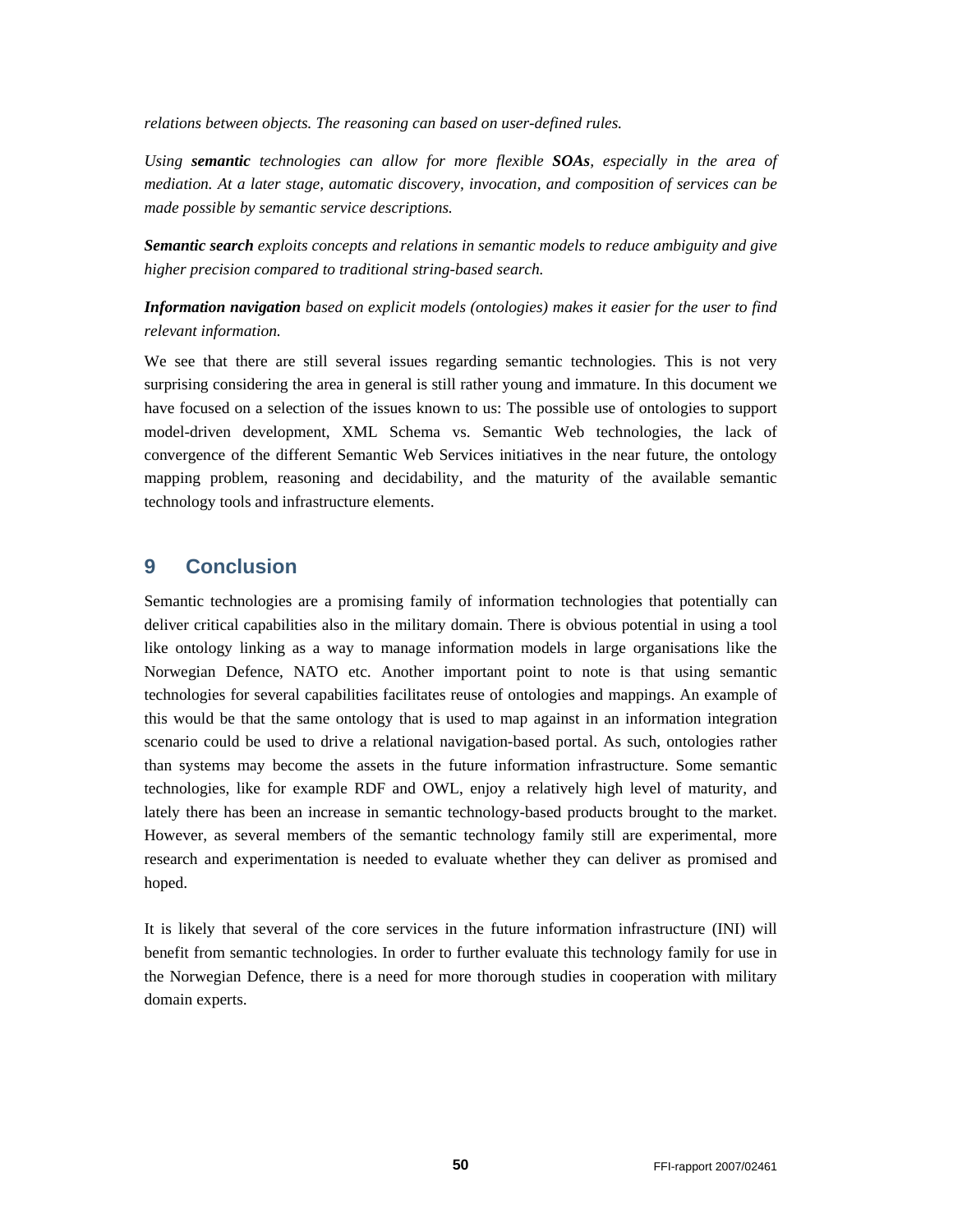# **Appendix A Abbreviations**

| <b>ABox</b>    | <b>Assertion Box</b>                                                      |
|----------------|---------------------------------------------------------------------------|
| AI             | Artificial Intelligence                                                   |
| <b>BPEL</b>    | <b>Business Process Execution Language</b>                                |
| <b>BPM</b>     | <b>Business Process Modelling</b>                                         |
| C <sub>2</sub> | <b>Command and Control</b>                                                |
| <b>COP</b>     | <b>Common Operational Picture</b>                                         |
| <b>DAML</b>    | DARPA Agent Markup Language                                               |
| <b>DARPA</b>   | Defense Advanced Research Projects Agency                                 |
| DL             | <b>Description Logics</b>                                                 |
| <b>EMF</b>     | <b>Eclipse Modelling Framework</b>                                        |
| <b>ESB</b>     | <b>Enterprise Service Bus</b>                                             |
| <b>FFI</b>     | Forsvarets Forskningsinstitutt (Norwegian Defence Research Establishment) |
| <b>GRDDL</b>   | Gleaning Resource Descriptions from Dialects of Languages                 |
| <b>HTML</b>    | HyperText Markup Language                                                 |
| IDE            | <b>Integrated Development Environment</b>                                 |
| <b>INI</b>     | <b>INformation Infrastructure</b>                                         |
| <b>JDL</b>     | Joint Directors of Laboratories                                           |
| <b>JSON</b>    | JavaScript Object Notation                                                |
| <b>MDA</b>     | Model-Driven Architecture                                                 |
| <b>MIP</b>     | Multilateral Interoperability Programme                                   |
| <b>NATO</b>    | North Atlantic Treaty Organisation                                        |
| <b>NBD</b>     | <b>Network Based Defence</b>                                              |
| NII            | Networking and Information Infrastructure                                 |
| <b>ODM</b>     | <b>Ontology Definition Metamodel</b>                                      |
| <b>OMG</b>     | <b>Object Management Group</b>                                            |
| OWL            | Web Ontology Language                                                     |
| OWL-S          | Web Ontology Language for Services                                        |
| <b>PSL</b>     | Process Specification Language                                            |
| <b>RDF</b>     | <b>Resource Description Framework</b>                                     |
| <b>RDF-S</b>   | Resource Description Framework - Schema                                   |
| <b>RIF</b>     | Rules Interchange Format                                                  |
| RuleML         | Rule Markup Language                                                      |
| <b>SAWSDL</b>  | Semantic Annotations for WSDL                                             |
| <b>SOA</b>     | Service-Oriented Architecture                                             |
| SPARQL         | SPARQL Protocol And RDF Query Language                                    |
| SQL            | <b>Structured Query Language</b>                                          |
| <b>SWRL</b>    | Semantic Web Rules Language                                               |
| <b>SWSF</b>    | Semantic Web Services Framework                                           |
| SWSL           | Semantic Web Services Language                                            |
| <b>TBox</b>    | <b>Terminology Box</b>                                                    |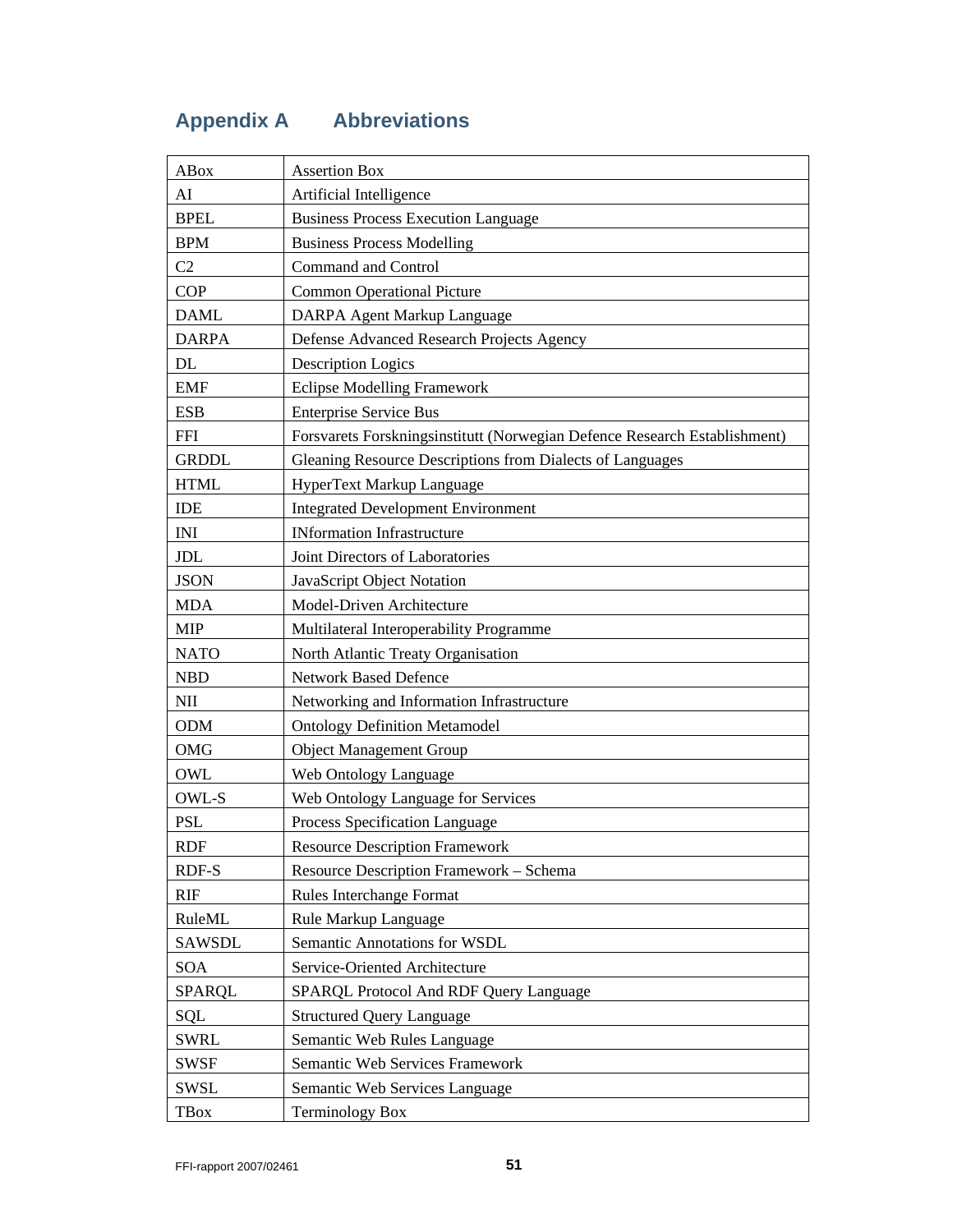| <b>UML</b>  | Unified Modelling Language                    |
|-------------|-----------------------------------------------|
| W3C         | World Wide Web Consortium                     |
| <b>WSDL</b> | Web Service Definition Language               |
| <b>WSMO</b> | Web Service Modelling Ontology                |
| <b>XML</b>  | eXtensible Markup Language                    |
| <b>XSLT</b> | eXtensible Stylesheet Language Transformation |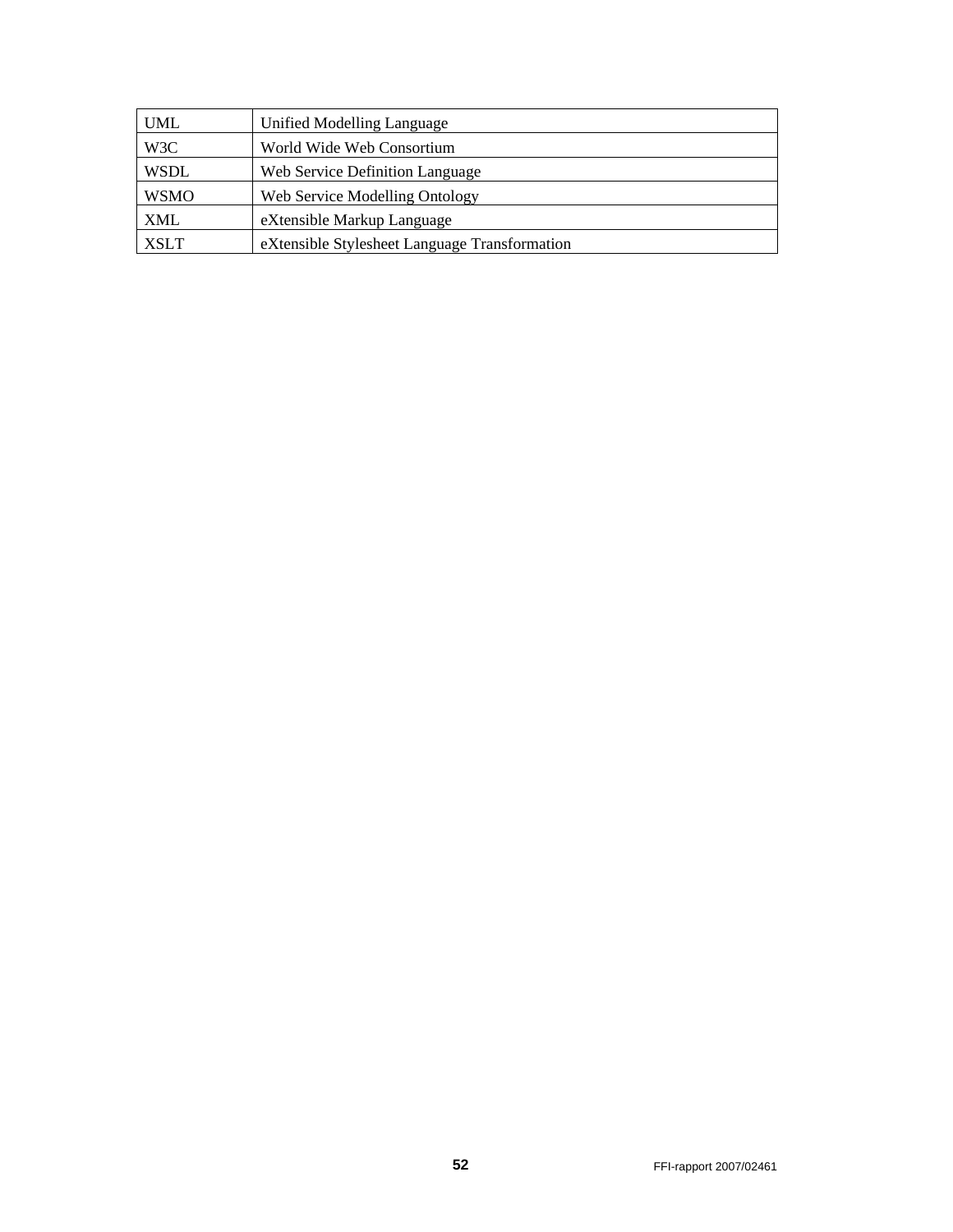### **References**

Alberts, D. S., Garstka, J., & Stein, F. P. 1999, *Network Centric Warfare: Developing and Leveraging Information Superiority* CCRP Publications Distribution Center.

Baader, F., Calvanese, D., McGuinnes, D., & Nardi, D. 2003, *The description logic handbook* Cambridge University Press.

Battle, S. 2006, "Gloze: XML to RDF and back again", *2006 Jena User Conference*.

Berners-Lee, T., Hendler, J., & Lassila, O. 2001, "The Semantic Web", *Scientific American*, vol. 284, no. 5, pp. 28-37.

Bizer, C. & Seaborne, A. 2004. "D2RQ-Treating Non-RDF Databases as Virtual RDF Graphs". Proceedings of the 3rd International Semantic Web Conference (ISWC2004) .

Boley, H. & Tabet, S. 2001. "Design Rationale of RuleML: A Markup Language for Semantic Web Rules". Proc. Semantic Web Working Symposium (SWWS'01).

Davis, M. 2004, *The Business Value of Semantic Technologies*, TopQuadrant.

Davis, M. 2006, *Semantic Wave 2006 Part 1: Executive Guide to Billion Dollar Markets*.

De Roure, D. & Jennings, N. R. 2005, "The Semantic Grid: Past, present, and future", *Proceedings of the Ieee*, vol. 93, no. 3, pp. 669-681.

del.icio.us. 2007. "del.icio.us - social bookmarking". http://del.icio.us/ .

Eclipse. 2007. "Eclipse EODM". http://www.eclipse.org/modeling/mdt/?project=eodm .

Endsley, M. R. & Garland, D. J. 2000, *Situation Awareness Analysis and Measurement* Lawrence Erlbaum Associates.

Euzenat, J. & Shvaiko, P. 2007, *Ontology matching* Springer-Verlag, Heidelberg (DE).

Flickr. 2007. "Flickr - Photo sharing". http://flickr.com/ .

Gagnes, T., Eggen, A., Hedenstad, O.-E., Rasmussen, R., & Sletten, G. 2007, *Operative beslutningsstøtte-tjenester -- Fremtid NbF* FFI/RAPPORT 2005/03584.

GRID Today. 2007. "SAIC Building Semantic SOA". http://www.gridtoday.com/grid/1533211.html .

Haarslev, V. & Möller, R. 2001. "Description of the RACER system and its applications". 132- 142. Proceedings International Workshop on Description Logics (DL-2001).

Hall, D. L. & McMullen, S. A. H. 2004, *Mathematical Techniques in Multisensor Data Fusion* Artech House.

Hodges, W. 1993, "Logical Features of Horn Clauses," in *Handbook of Logic in Artificial Intelligence and Logic Programming*, D. M. Gabbay, C. J. Hogger, & J. A. Robinson, eds., Oxford University Press, USA.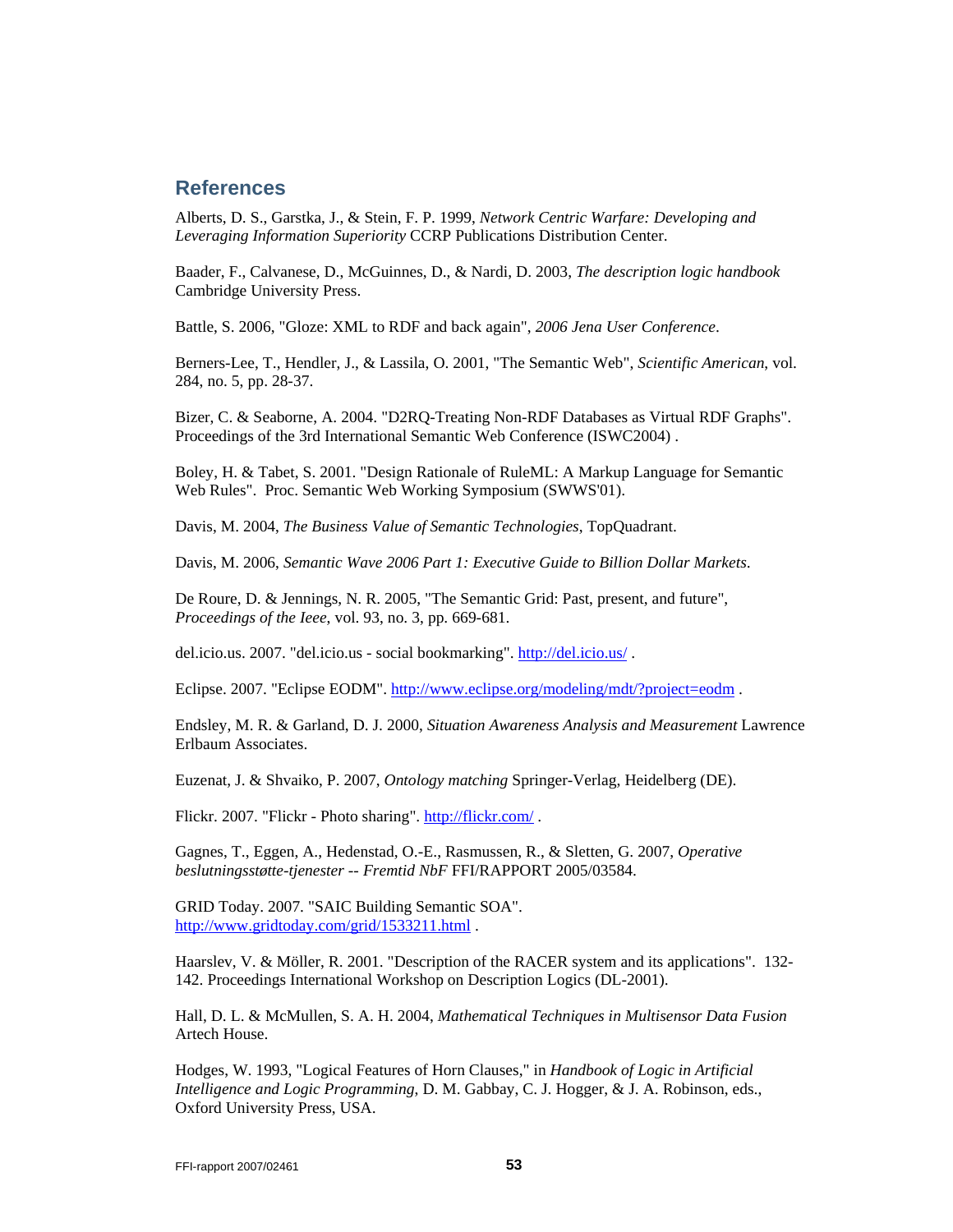Horrocks, I., Patel-Schneider, P. F., & Bechhofer, S. 2005, "OWL rules: A proposal and prototype implementation", *Journal of Web Semantics*, vol. 3, no. 1, pp. 23-40.

Horrocks, I., Patel-Schneider, P. F., & van Harmelen, F. 2003, "From SHIQ and RDF to OWL: The making of a web ontology language", *Journal of Web Semantics*, vol. 1, no. 1, pp. 7-26.

Jurafsky, D. & Martin, J. H. 2000, *Speech and Language Processing: An Introduction to Natural Language Processing, Computational Linguistics, and Speech Recognition* MIT Press.

Knublauch, H. 2007. "Hybrid Inferencing with TopBraid Composer 2.0". http://composing-thesemantic-web.blogspot.com/2007/02/hybrid-inferencing-with-topbraid.html .

Kuehne, S. 2006. "Ontology Layers for NATO-wide Knowledge Representation, NC3A Technical Note 1240 (Draft)".

McComb, D. 2005, *The CIO's Guide to Semantics*.

McGuinness, D. L. 2003, "Ontologies Come of Age," in *Spinning the Semantic Web: Bringing the World Wide Web to Its Full Potential*, D. Fensel, J. Hendler, & H. &. W. W. Lieberman, eds., MIT Press, pp. 171-192.

microformats.org. 2007a. "hCalendar Microformat". http://microformats.org/wiki/hcalendar .

microformats.org. 2007b. "hCard Microformat". http://microformats.org/wiki/hcard .

Monrai. 2007. "Cypher - Natural Language Processing for the Semantic Web". www.monrai.com .

Motik, B. & Sattler, U. 2006. "A comparison of reasoning techniques for querying large description logic aboxes". Proc. of the 13th Int. Conf. on Logic for Programming Artificial Intelligence and Reasoning, Phnom Penh, Cambodia.

Motik, B. & Sattler, U. 2004. "Query Answering for OWL-DL with Rules". 549-563. Springer. Proc. of ISWC 2004.

NC3A. 2005. "NATO Network Enabled Capability Feasibility Study Volume 1: Overview of NATO Network-Centric Operational Needs and Implications for the Development of Net-Centric Solutions. Version 2.0".

Norheim, D. 2007. "Slide from a 'Semantic Interoperability' presentation". Computas AS.

Object Management Group. 2007a. "OMG Model Driven Architecture". www.omg.org/mda .

Object Management Group. 2007b. "Ontology Definition Metamodel". http://www.omg.org/docs/ad/06-05-01.pdf .

Polikoff, I. & Allemang, D. 2004, *Semantic Technology*.

Pollock, J. T. & Hodgson, R. 2004, *Adaptive Information. Improving Business Through Semantic Interoperability, Grid Computing, and Enterprise Integration* John Wiley & Sons.

Protégé. 2007. "Protégé OWL". http://protege.stanford.edu/overview/protege-owl.html .

Roman, D., Keller, U., Lausen, H., de Bruijn, J., Lare, R., Stollberg, M., Polleres, A., Feier, C., Bussler, C., & Fensel, D. 2005, "Web Service Modeling Ontology", *Applied Ontology*, vol. 1, no. 1, pp. 77-106.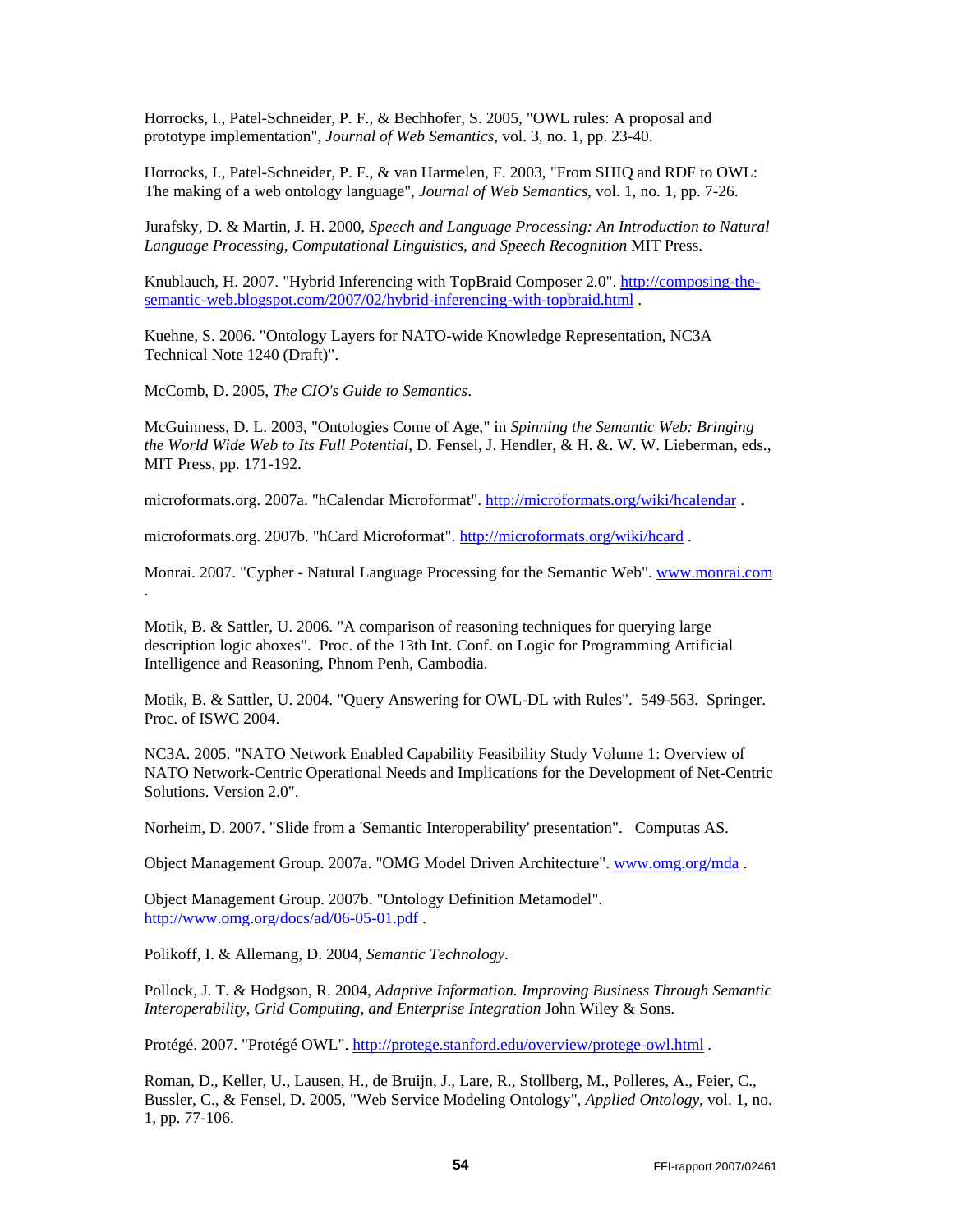Sheth, A. & Ramakrishnan, C. 2003, "Semantic (Web) Technology in Action: Ontology Driven Information Systems for Search, Integration, and Analysis," in *IEEE Data Engineering Bulletin*.

Siderean Software. 2007. "Siderean Navigator". http://www.siderean.com/ .

Sirin, E., Parsia, B., Grau, B. C., & Kalyanpur, A. &. K. Y. 2007, "Pellet: A Practical OWL-DL Reasoner", *Journal of Web Semantics*, vol. 5, no. 2, pp. 51-53.

Steinberg, A. N. & Bowman, C. L. 2001, "Revisions to the JDL Data Fusion Model," in *Handbook of Multisensor Data Fusion*, D. L. Hall, ed., CRC Press, pp. 2-1.

Stephens, S., LaVigna, D., DiLascio, M., & Luciano, J. 2006, "Aggregation of bioinformatics data using Semantic Web technology", *Web Semantics: Science, Services and Agents on the World Wide Web*, vol. 4, no. 3, pp. 216-221.

Studer, R., Banjamins, V. R., & Fensel, D. 1998, "Knowledge Engineering: Principles and Methods", *Data & Knowledge Engineering*, vol. 25, no. 1-2, pp. 161-197.

SWED. 2007. "SWED". http://www.swed.org.uk/swed/index.html .

TopBraid. 2007. "TopBraid Composer". www.topbraidcomposer.com .

TopicMaps.org. 2007. "TopicMaps.org". http://www.topicmaps.org/ .

Tsarkov, D. & Horrocks, I. 2006. "FaCT++ description logic reasoner: System description". 4130, 292-297. Springer. Proc. of the Int. Joint Conf. on Automated Reasoning (IJCAR 2006) Lecture Notes in Artificial Intelligence.

W3C. 2004a. "OWL-S: Semantic Markup for Web Services". http://www.w3.org/Submission/OWL-S/ .

W3C. 2004b. "RDF Primer".

W3C. 2004c. "RDF Vocabulary Description Language 1.0: RDF Schema". http://www.w3.org/TR/rdf-schema/ .

W3C. 2005a. "Semantic Web Services Framework (SWSF) Overview". http://www.w3.org/Submission/SWSF/ .

W3C. 2005b. "Semantic Web Services Language (SWSL)". http://www.w3.org/Submission/SWSF-SWSL/ .

W3C. 2007a. "Gleaning Resource Descriptions from Dialects of Languages (GRDDL)". http://www.w3.org/TR/grddl/ .

W3C. 2007b. "RDFa Primer". http://www.w3.org/TR/xhtml-rdfa-primer/ .

W3C. 2007c. "Rules Interchange Format". http://www.w3.org/2005/rules/ .

W3C. 2007d. "Semantic Annotations for WSDL and XML Schema". http://www.w3.org/TR/sawsdl/ .

W3C. 2007e. "SPARQL Query Language for RDF". http://www.w3.org/TR/rdf-sparql-query/ .

W3C. 2007f. "Web Ontology Language (OWL)". http://www.w3.org/2004/OWL/ .